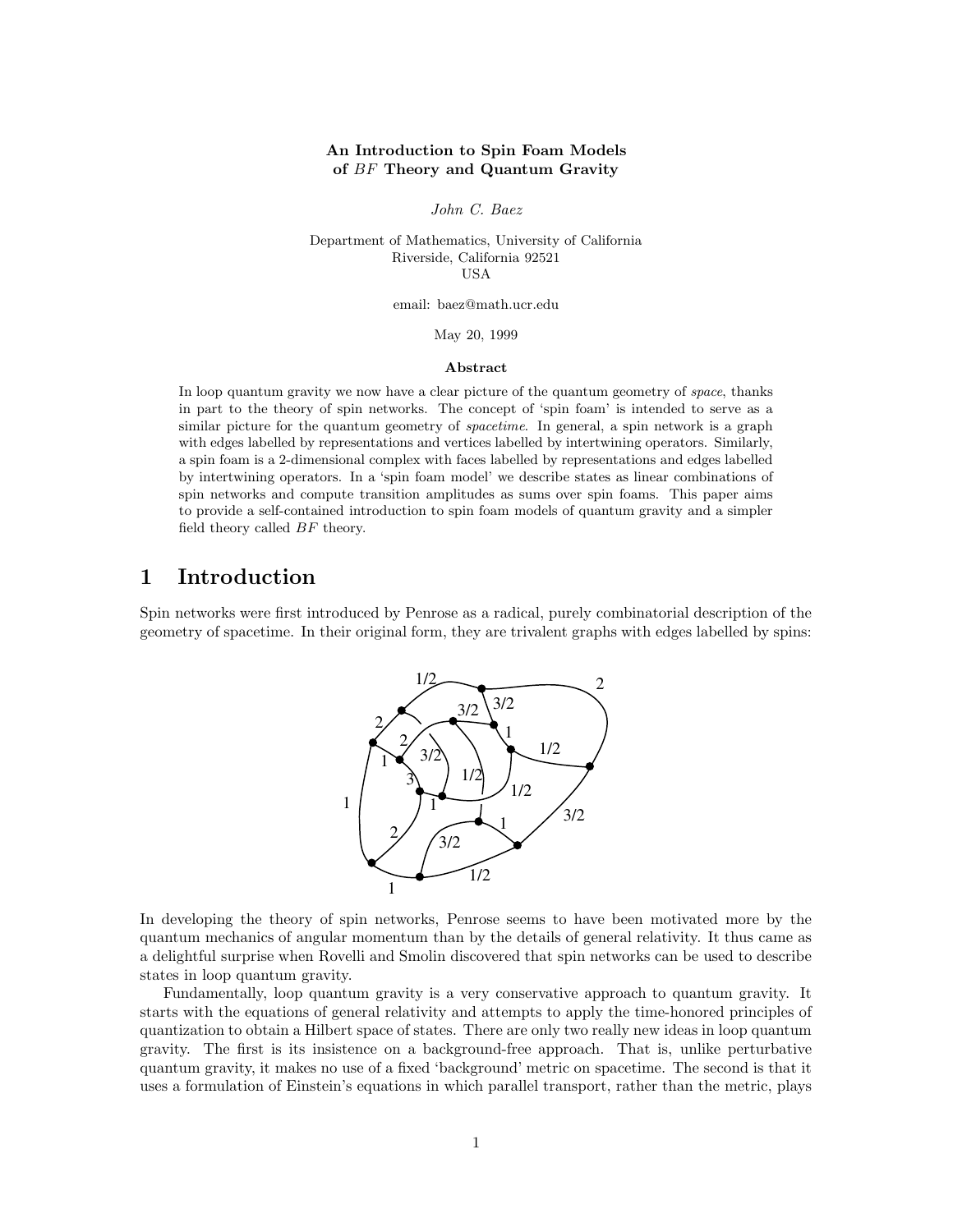the main role. It is very interesting that starting from such ideas one is naturally led to describe states using spin networks!

However, there is a problem. While Penrose originally intended for spin networks to describe the geometry of spacetime, they are really better for describing the geometry of space. In fact, this is how they are used in loop quantum gravity. Since loop quantum gravity is based on canonical quantization, states in this formalism describe the geometry of space at a fixed time. Dynamics enters the theory only in the form of a constraint called the Hamiltonian constraint. Unfortunately this constraint is still poorly understood. Thus until recently, we had almost no idea what loop quantum gravity might say about the geometry of spacetime.

To remedy this problem, it is natural to try to supplement loop quantum gravity with an appropriate path-integral formalism. In ordinary quantum field theory we calculate path integrals using Feynman diagrams. Copying this idea, in loop quantum gravity we may try to calculate path integrals using 'spin foams', which are a 2-dimensional analogue of Feynman diagrams. In general, spin networks are graphs with edges labelled by group representations and vertices labelled by intertwining operators. These reduce to Penrose's original spin networks when the group is SU(2) and the graph is trivalent. Similarly, a spin foam is a 2-dimensional complex built from vertices, edges and polygonal faces, with the faces labelled by group representations and the edges labelled by intertwining operators. When the group is  $SU(2)$  and three faces meet at each edge, this looks exactly like a bunch of soap suds with all the faces of the bubbles labelled by spins — hence the name 'spin foam'.

If we take a generic slice of a spin foam, we get a spin network. Thus we can think of a spin foam as describing the geometry of spacetime, and a slice of it as describing the geometry of space at a given time. Ultimately we would like a 'spin foam model' of quantum gravity, in which we compute transition amplitudes between states by summming over spin foams going from one spin network to another:



At present this goal has been only partially attained. For this reason it seems best to start by discussing spin foam models of a simpler theory, called BF theory. In a certain sense this the simplest possible gauge theory. It can be defined on spacetimes of any dimension. It is 'backgroundfree', meaning that to formulate it we do not need a pre-existing metric or any other such geometrical structure on spacetime. At the classical level, the theory has no local degrees of freedom: all the interesting observables are global in nature. This remains true upon quantization. Thus  $BF$  theory serves as a simple starting-point for the study of background-free theories. In particular, general relativity in 3 dimensions is a special case of  $BF$  theory, while general relativity in 4 dimensions can be viewed as a  $BF$  theory with extra constraints. Most work on spin foam models of quantum gravity seeks to exploit this fact.

In what follows, we start by describing  $BF$  theory at the classical level. Next we canonically quantize the theory and show the space of gauge-invariant states is spanned by spin networks. Then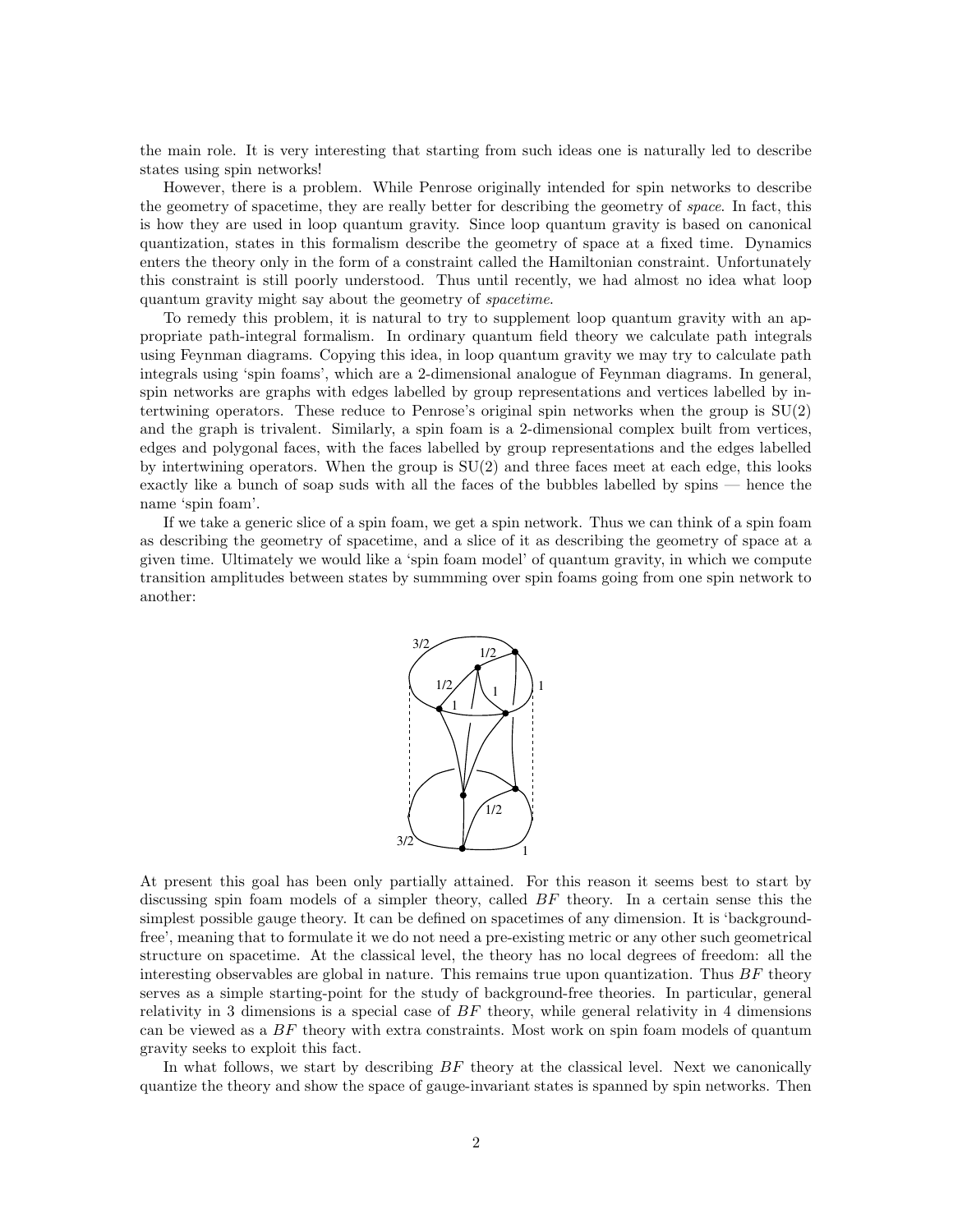we use the path-integral formalism to study the dynamics of the theory and show that the transition amplitude from one spin network state to another is given as a sum over spin foams. When the dimension of spacetime is above 2, this sum usually diverges. However, in dimensions 3 and 4, we can render it finite by adding an extra term to the Lagrangian of  $BF$  theory. In applications to gravity, this extra term corresponds to the presence of a cosmological constant. Finally, we discuss spin foam models of 4-dimensional quantum gravity.

At present, work on spin foam models is spread throughout a large number of technical papers in various fields of mathematics and physics. This has the unfortunate effect of making the subject seem more complicated and less beautiful than it really is. As an attempt to correct this situation, I have tried to make this paper as self-contained as possible. For the sake of smooth exposition, I have relegated all references to the Notes, which form a kind of annotated bibliography of the subject. The remarks at the end of each section contain information of a more technical nature that can safely be skipped.

# 2 BF Theory: Classical Field Equations

To set up  $BF$  theory, we take as our gauge group any Lie group G whose Lie algebra g is equipped with an invariant nondegenerate bilinear form  $\langle \cdot, \cdot \rangle$ . We take as our spacetime any n-dimensional oriented smooth manifold  $M$ , and choose a principal  $G$ -bundle P over  $M$ . The basic fields in the theory are then:

- a connection  $A$  on  $P$ ,
- an ad(P)-valued  $(n-2)$ -form E on M.

Here  $ad(P)$  is the vector bundle associated to P via the adjoint action of G on its Lie algebra. The curvature of A is an  $\text{ad}(P)$ -valued 2-form F on M. If we pick a local trivialization we can think of A as a g-valued 1-form on M, F as a g-valued 2-form, and E as a g-valued  $(n-2)$ -form.

The Lagrangian for BF theory is:

 $\mathcal{L} = \text{tr}(E \wedge F).$ 

Here  $tr(E\wedge F)$  is the n-form constructed by taking the wedge product of the differential form parts of E and F and using the bilinear form  $\langle \cdot, \cdot \rangle$  to pair their g-valued parts. The notation 'tr' refers to the fact that when G is semisimple we can take this bilinear form to be the Killing form  $\langle x, y \rangle = \text{tr}(xy)$ , where the trace is taken in the adjoint representation.

We obtain the field equations by setting the variation of the action to zero:

$$
0 = \delta \int_M \mathcal{L}
$$
  
=  $\int_M \text{tr}(\delta E \wedge F + E \wedge \delta F)$   
=  $\int_M \text{tr}(\delta E \wedge F + E \wedge d_A \delta A)$   
=  $\int_M \text{tr}(\delta E \wedge F + (-1)^{n-1} d_A E \wedge \delta A)$ 

where  $d_A$  stands for the exterior covariant derivative. Here in the second step we used the identity  $\delta F = d_A \delta A$ , while in the final step we did an integration by parts. We see that the variation of the action vanishes for all  $\delta E$  and  $\delta A$  if and only if the following field equations hold:

$$
F = 0, \qquad d_A E = 0.
$$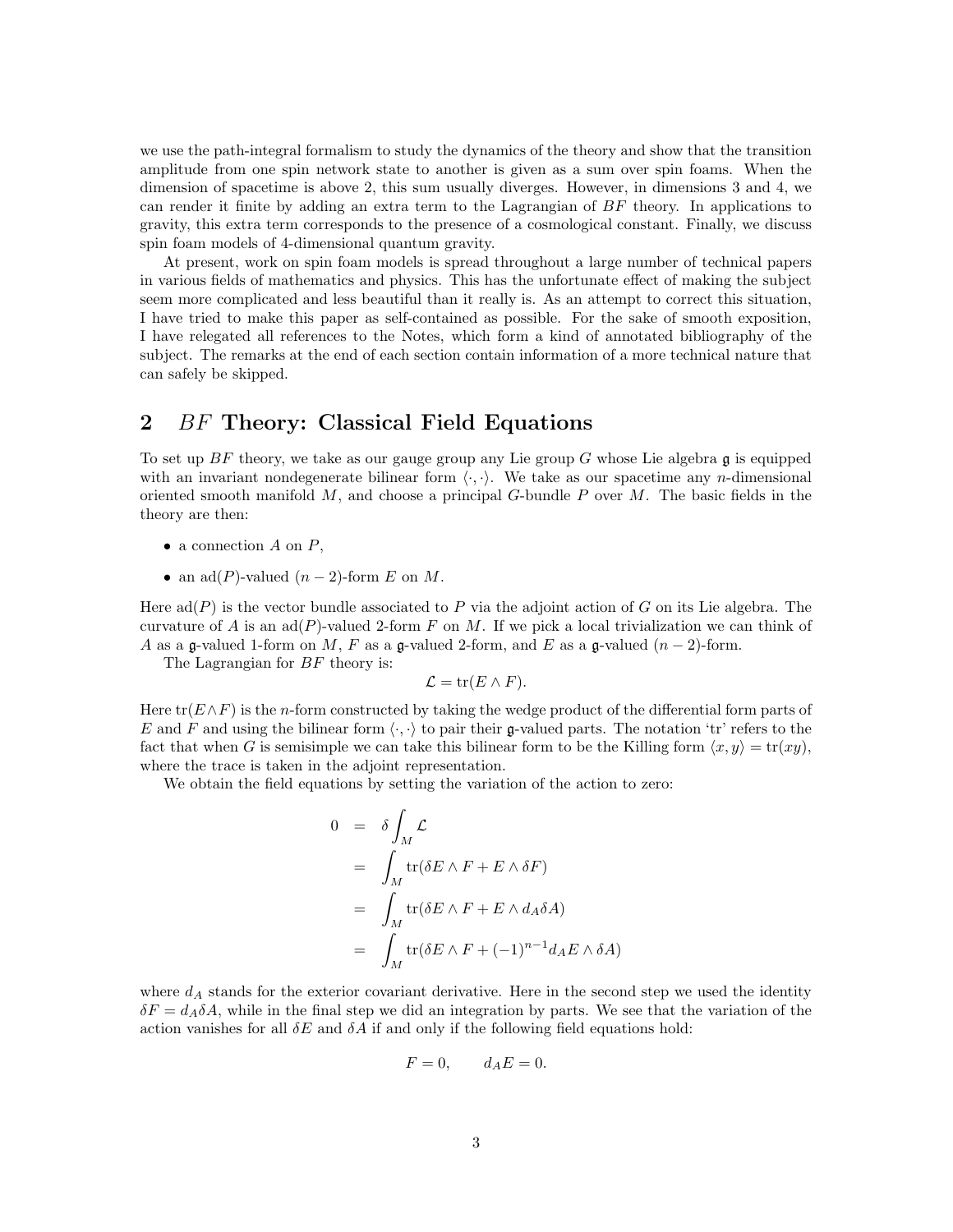These equations are rather dull. But this is exactly what we want, since it suggests that BF theory is a topological field theory! In fact, all solutions of these equations look the same locally, so BF theory describes a world with no local degrees of freedom. To see this, first note that the equation  $F = 0$  says the connection A is flat. Indeed, all flat connections are locally the same up to gauge transformations. The equation  $d_A E = 0$  is a bit subtler. It is not true that all solutions of this are locally the same up to a gauge transformation in the usual sense. However,  $BF$  theory has another sort of symmetry. Suppose we define a transformation of the  $A$  and  $E$  fields by

$$
A \mapsto A, \qquad E \mapsto E + d_A \eta
$$

for some ad(P)-valued  $(n-3)$ -form  $\eta$ . This transformation leaves the action unchanged:

$$
\int_M \operatorname{tr}((E + d_A \eta) \wedge F) = \int_M \operatorname{tr}(E \wedge F + d_A \eta \wedge F)
$$
  
= 
$$
\int_M \operatorname{tr}(E \wedge F + (-1)^n \eta \wedge d_A F)
$$
  
= 
$$
\int_M \operatorname{tr}(E \wedge F)
$$

where we used integration by parts and the Bianchi identity  $d_A F = 0$ . In the next section we shall see that this transformation is a 'gauge symmetry' of  $BF$  theory, in the more general sense of the term, meaning that two solutions differing by this transformation should be counted as physically equivalent. Moreover, when A is flat, any E field with  $d_A E = 0$  can be written locally as  $d_A \eta$ for some  $\eta$ ; this is an easy consequence of the fact that locally all closed forms are exact. Thus locally, all solutions of the BF theory field equations are equal modulo gauge transformations and transformations of the above sort.

Why is general relativity in 3 dimensions a special case of  $BF$  theory? To see this, take  $n = 3$ . let  $G = SO(2, 1)$ , and let  $\langle \cdot, \cdot \rangle$  be minus the Killing form. Suppose first that  $E: TM \to \text{ad}(P)$  is one-to-one. Then we can use it to define a Lorentzian metric on  $M$  as follows:

$$
g(v, w) = \langle Ev, Ew \rangle
$$

for any tangent vectors  $v, w \in T_xM$ . We can also use E to pull back the connection A to a metricpreserving connection  $\Gamma$  on the tangent bundle of M. The equation  $d_A E = 0$  then says precisely that  $\Gamma$  is torsion-free, so that  $\Gamma$  is the Levi-Civita connection on M. Similarly, the equation  $F = 0$ implies that  $\Gamma$  is flat. Thus the metric q is flat.

In 3 dimensional spacetime, the vacuum Einstein equations simply say that the metric is flat. Of course, many different A and E fields correspond to the same metric, but they all differ by gauge transformations. So in 3 dimensions,  $BF$  theory with gauge group  $SO(2, 1)$  is really just an alternate formulation of Lorentzian general relativity without matter fields — at least when  $E$  is one-to-one. When  $E$  is not one-to-one, the metric  $g$  defined above will be degenerate, but the field equations of BF theory still make perfect sense. Thus 3d BF theory with gauge group  $SO(2,1)$  may be thought of as an extension of the vacuum Einstein equations to the case of degenerate metrics.

If instead we take  $G = SO(3)$ , all these remarks still hold except that the metric g is Riemannian rather than Lorentzian when  $E$  is one-to-one. We call this theory 'Riemannian general relativity'. We study this theory extensively in what follows, because it is easier to quantize than 3-dimensional Lorentzian general relativity. However, it is really just a warmup exercise for the Lorentzian case which in turn is a warmup for 4-dimensional Lorentzian quantum gravity.

We conclude with a word about double covers. We can also express general relativity in 3 dimensions as a BF theory by taking the double cover Spin(2, 1)  $\cong$  SL(2, R) or Spin(3)  $\cong$  SU(2) as gauge group and letting  $P$  be the spin bundle. This does not affect the classical theory. As we shall see, it does affect the quantum theory. Nonetheless, it is very popular to take these groups as gauge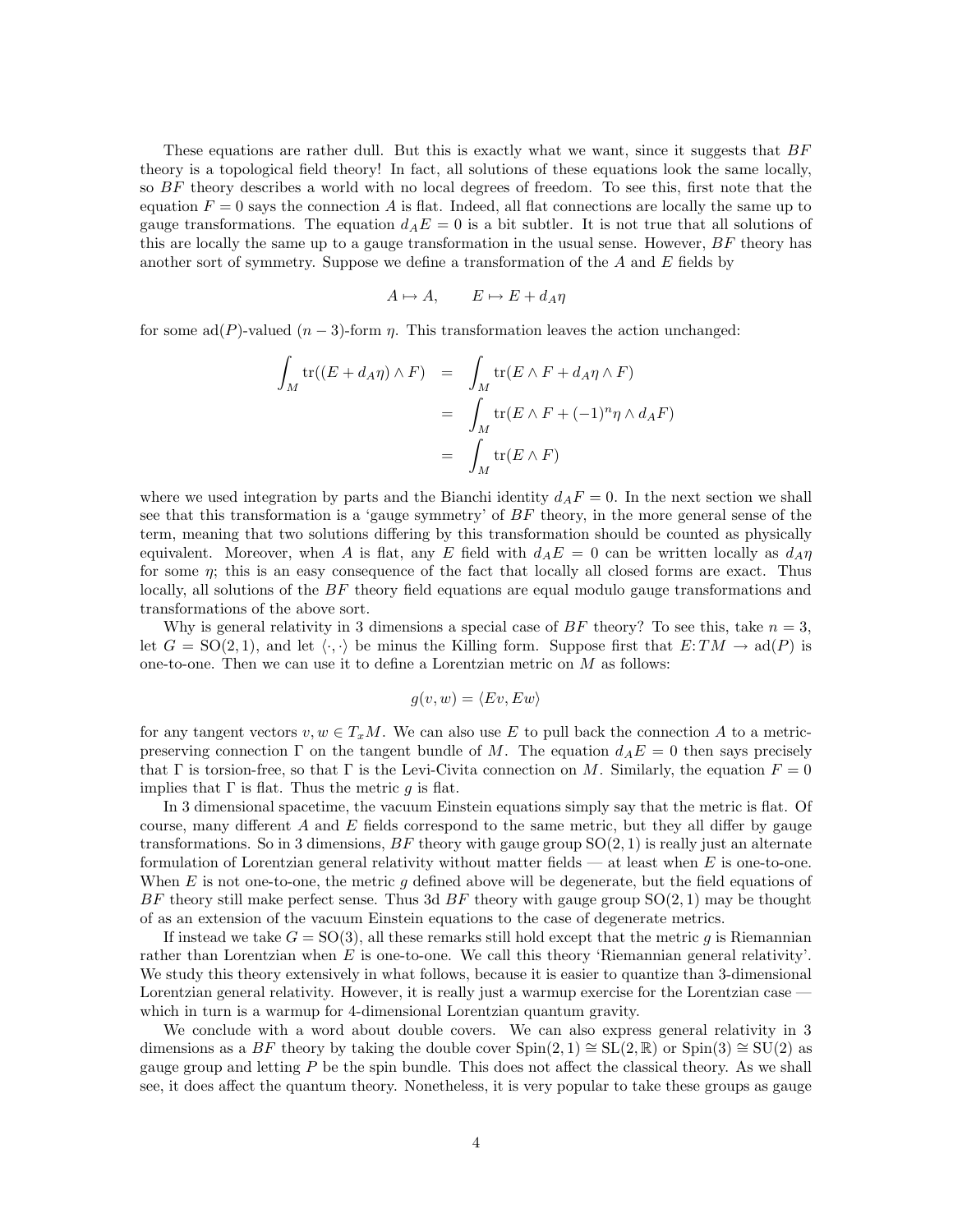groups in 3-dimensional quantum gravity. The question whether it is 'correct' to use these double covers as gauge groups seems to have no answer — until we couple quantum gravity to spinors, at which point the double cover is necessary.

#### Remarks

1. In these calculations we have been ignoring the boundary terms that arise when we integrate by parts on a manifold with boundary. They are valid if either  $M$  is compact or if  $M$  is compact with boundary and boundary conditions are imposed that make the boundary terms vanish. BF theory on manifolds with boundary is interesting both for its applications to black hole physics — where the event horizon may be treated as a boundary — and as an example of an 'extended topological field theory'.

# 3 Classical Phase Space

To determine the classical phase space of  $BF$  theory we assume spacetime has the form

$$
M=\mathbb{R}\times S
$$

where the real line R represents time and S is an oriented smooth  $(n-1)$ -dimensional manifold representing space. This is no real loss of generality, since any oriented hypersurface in any oriented  $n$ -dimensional manifold has a neighborhood of this form. We can thus use the results of canonical quantization to study the dynamics of BF theory on quite general spacetimes.

If we work in temporal gauge, where the time component of the connection  $A$  vanishes, we see the momentum canonically conjugate to A is

$$
\frac{\partial \mathcal{L}}{\partial \dot{A}} = E.
$$

This is reminiscent of the situation in electromagnetism, where the electric field is canonically conjugate to the vector potential. This is why we use the notation 'E'. Originally people used the notation 'B' for this field, hence the term 'BF theory', which has subsequently become ingrained. But to understand the physical meaning of the theory, it is better to call this field  $E'$  and think of it as analogous to the electric field. Of course, the analogy is best when  $G = U(1)$ .

Let  $P|_S$  be the restriction of the bundle P to the 'time-zero' slice  $\{0\} \times S$ , which we identify with S. Before we take into account the constraints imposed by the field equations, the configuration space of BF theory is the space A of connections on  $P|_S$ . The corresponding classical phase space, which we call the 'kinematical phase space', is the cotangent bundle  $T^*\mathcal{A}$ . A point in this phase space consists of a connection A on  $P|_S$  and an ad( $P|_S$ )-valued (n–2)-form E on S. The symplectic structure on this phase space is given by

$$
\omega((\delta A, \delta E), (\delta A', \delta E')) = \int_S \text{tr}(\delta A \wedge \delta E' - \delta A' \wedge \delta E).
$$

This reflects the fact that  $A$  and  $E$  are canonically conjugate variables. However, the field equations of  $BF$  theory put constraints on the initial data  $A$  and  $E$ :

$$
B = 0, \qquad d_A E = 0
$$

where B is the curvature of the connection  $A \in \mathcal{A}$ , analogous to the magnetic field in electromagnetism. To deal with these constraints, we should apply symplectic reduction to  $T^*\mathcal{A}$  to obtain the physical phase space.

The constraint  $d_A E = 0$ , called the Gauss law, is analogous to the equation in vacuum electromagnetism saying that the divergence of the electric field vanishes. This constraint generates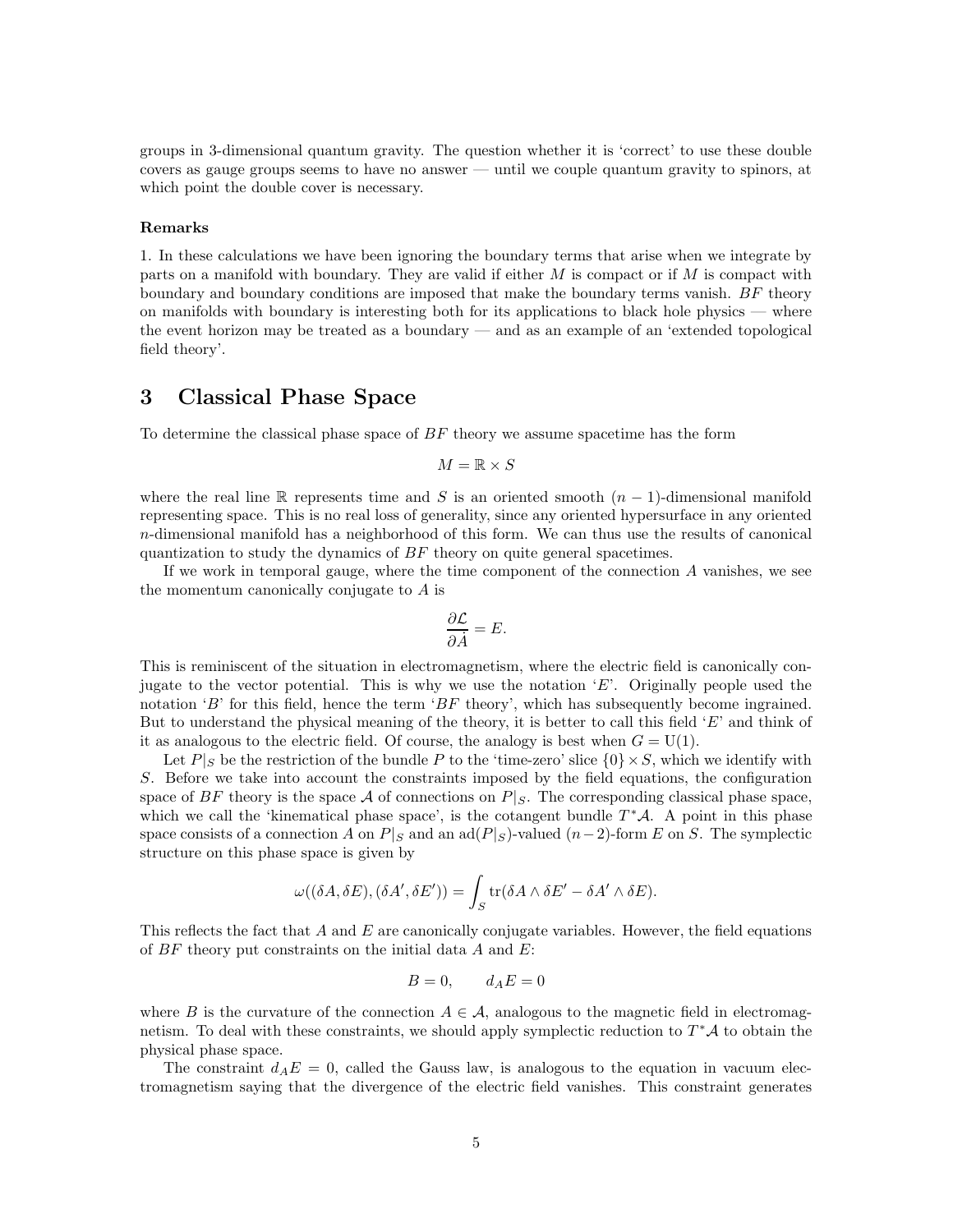the action of gauge transformations on  $T^*\mathcal{A}$ . Doing symplectic reduction with respect to this constraint, we thus obtain the 'gauge-invariant phase space'  $T^*(\mathcal{A}/\mathcal{G})$ , where  $\mathcal G$  is the group of gauge transformations of the bundle  $P|_S$ .

The constraint  $B = 0$  is analogous to an equation requiring the magnetic field to vanish. Of course, no such equation exists in electromagnetism; this constraint is special to BF theory. It generates transformations of the form

$$
A \mapsto A, \qquad E \mapsto E + d_A \eta,
$$

so these transformations, discussed in the previous section, really are gauge symmetries as claimed. Doing symplectic reduction with respect to this constraint, we obtain the 'physical phase space'  $T^*(A_0/G)$ , where  $A_0$  is the space of flat connections on  $P|_S$ . Points in this phase space correspond to physical states of classical BF theory.

#### Remarks

1. The space  $A$  is an infinite-dimensional vector space, and if we give it an appropriate topology, an open dense set of  $A/G$  becomes an infinite-dimensional smooth manifold. The simplest way to precisely define  $T^*(\mathcal{A}/\mathcal{G})$  is as the cotangent bundle of this open dense set. The remaining points correspond to connections with more symmetry than the rest under gauge transformations. These are called 'reducible' connections. A more careful definition of the physical phase phase space would have to take these points into account.

2. The space  $\mathcal{A}_0/\mathcal{G}$  is called the 'moduli space of flat connections on  $P|_S$ '. We can understand it better as follows. Since the holonomy of a flat connection around a loop does not change when we apply a homotopy to the loop, a connection  $A \in \mathcal{A}_0$  determines a homomorphism from the fundamental group  $\pi_1(S)$  to G after we trivialize P at the basepoint  $p \in S$  that we use to define the fundamental group. If we apply a gauge transformation to  $A$ , this homomorphism is conjugated by the value of this gauge transformation at p. This gives us a map from  $\mathcal{A}_0/\mathcal{G}$  to hom $(\pi_1(S), G)/G$ , where hom $(\pi_1(S), G)$  is the space of homomorphisms from  $\pi_1(S)$  to G, and G acts on this space by conjugation. When  $S$  is connected this map is one-to-one, so we have

$$
\mathcal{A}_0/\mathcal{G} \subseteq \hom(\pi_1(S), G)/G.
$$

The space hom $(\pi_1(S), G)/G$  is called the 'moduli space of flat G-bundles over S'. When  $\pi_1(S)$  is finitely generated (e.g. when S is compact) this space is a real algebraic variety, and  $A_0/G$  is a subvariety. Usually  $A_0/G$  has singularities, but each component has an open dense set that is a smooth manifold. When we speak of  $T^*(A_0/G)$  above, we really mean the cotangent bundle of this open dense set, though again a more careful treatment would deal with the singularities.

We can describe  $A_0/G$  much more explicitly in particular cases. For example, suppose that S is a compact oriented surface of genus n. Then the group  $\pi_1(S)$  has a presentation with 2n generators  $x_1, y_1, \ldots, x_n, y_n$  satisfying the relation

$$
R(x_i, y_i) := (x_1 y_1 x_1^{-1} y_1^{-1}) \cdots (x_n y_n x_n^{-1} y_n^{-1}) = 1.
$$

A point in hom $(\pi_1(S), G)$  may thus be identified with a collection  $g_1, h_1, \ldots, g_n, h_n$  of elements of G satisfying

$$
R(g_i, h_i) = 1,
$$

and a point in  $hom(\pi_1(S), G)/G$  is an equivalence class  $[g_i, h_i]$  of such collections.

The cases  $G = SU(2)$  and  $G = SO(3)$  are particularly interesting for their applications to 3-dimensional Riemannian general relativity. When  $G = SU(2)$ , all G-bundles over a compact oriented surface S are isomorphic, and  $\mathcal{A}_0/\mathcal{G} = \hom(\pi_1(S), G)/G$ . When  $G = SO(3)$ , there are two isomorphism classes of G-bundles over S, distinguished by their second Stiefel-Whitney number  $w_2 \in$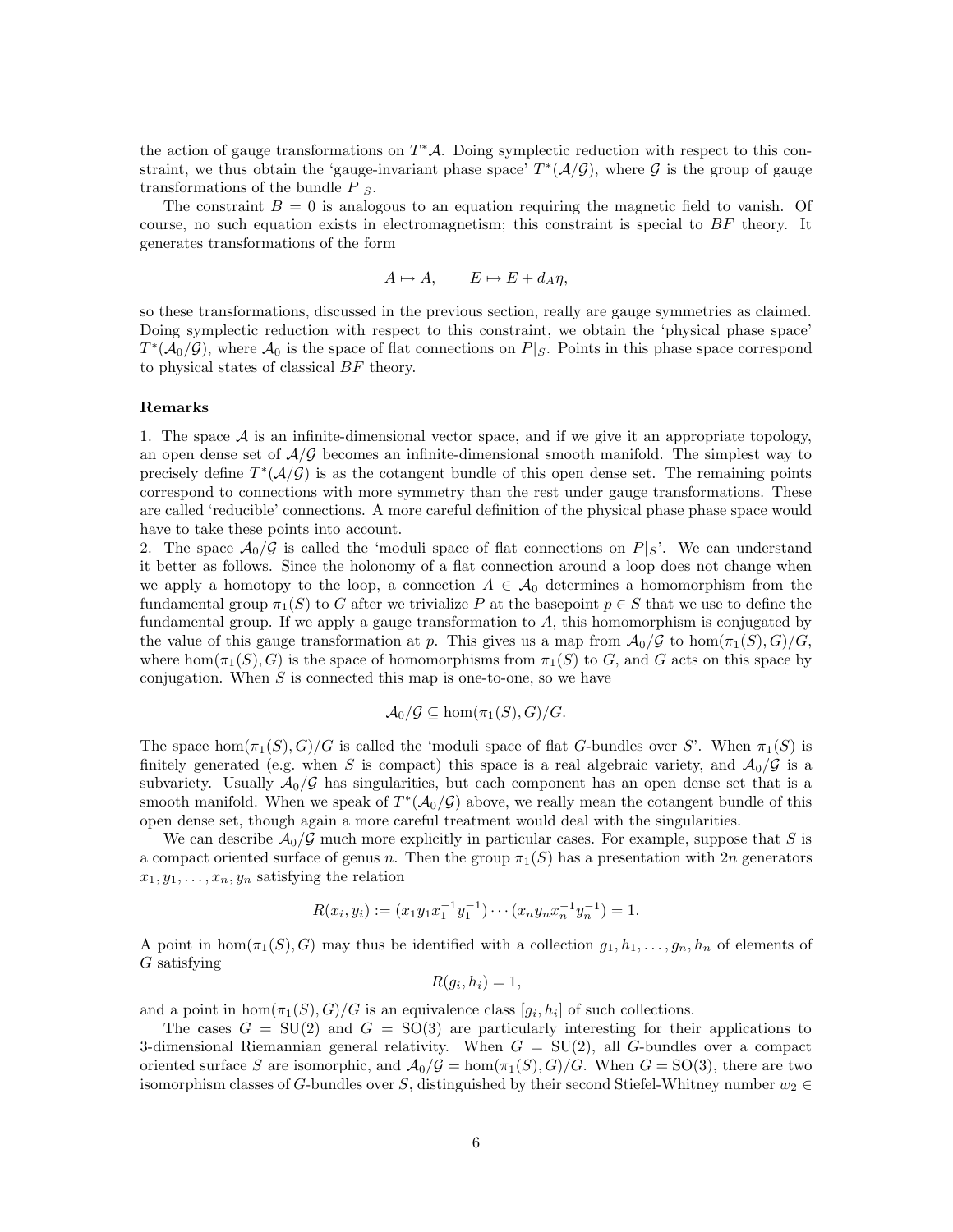$\mathbb{Z}_2$ . For each of these bundles, the points  $[g_i, h_i]$  that lie in  $\mathcal{A}_0/\mathcal{G}$  can be described as follows. Choose representatives  $g_i, h_i \in SO(3)$  and choose elements  $\tilde{g}_i, \tilde{h}_i$  that map down to these representatives via the double cover  $SU(2) \rightarrow SO(3)$ . Then  $[g_i, h_i]$  lies in  $\mathcal{A}_0/\mathcal{G}$  if and only if

$$
(-1)^{w_2} = R(\tilde{g}_i, \tilde{h}_i).
$$

For 3-dimensional Riemannian general relativity with gauge group SO(3), the relevant bundle is the frame bundle of S, which has  $w_2 = 0$ . For both SU(2) and SO(3), the space  $\mathcal{A}_0/\mathcal{G}$  has dimension  $6n-6$  for  $n \ge 2$ . For the torus  $\mathcal{A}_0/\mathcal{G}$  has dimension 2, and for the sphere it is a single point.

# 4 Canonical Quantization

In the previous section we described the kinematical, gauge-invariant and physical phase spaces for BF theory. All of these are cotangent bundles. Naively, quantizing any one of them should give the Hilbert space of square-integrable functions on the corresponding configuration space. We can summarize this hope with the following diagram:



Traditionally it had been difficult to realize this hope with any degree of rigor because the spaces A and  $A/G$  are typically infinite-dimensional, making it difficult to define  $L^2(A)$  and  $L^2(A/G)$ . The great achievement of loop quantum gravity is that it gives rigorous and background-free, hence diffeomorphism-invariant, definitions of these Hilbert spaces. It does so by breaking away from the traditional Fock space formalism and taking holonomies along paths as the basic variables to be quantized. The result is a picture in which the basic excitations are not 0-dimensional particles but 1-dimensional 'spin network edges'. As we shall see, this eventually leads us to a picture in which 1-dimensional Feynman diagrams are replaced by 2-dimensional 'spin foams'.

In what follows we shall assume that the gauge group  $G$  is compact and connected and the manifold  $S$  representing space is real-analytic. The case where  $S$  merely smooth is considerably more complicated, but people know how to handle it. The case where  $G$  is not connected would only require some slight modifications in our formalism. However, nobody really knows how to handle the case where  $G$  is noncompact! This is why, when we apply our results to quantum gravity, we consider the quantization of the vacuum Einstein equations for Riemannian rather than Lorentzian metrics:  $SO(n)$  is compact but  $SO(n, 1)$  is not. The Lorentzian case is just beginning to receive the serious study that it deserves.

To define  $L^2(\mathcal{A})$ , we start with the algebra  $\text{Fun}(\mathcal{A})$  consisting of all functions on  $\mathcal A$  of the form

$$
\Psi(A) = f(Te^{\int_{\gamma_1} A}, \dots, Te^{\int_{\gamma_n} A}).
$$

Here  $\gamma_i$  is a real-analytic path in S,  $Te^{\int_{\gamma_i} A}$  is the holonomy of A along this path, and f is a continuous complex-valued function of finitely many such holonomies. Then we define an inner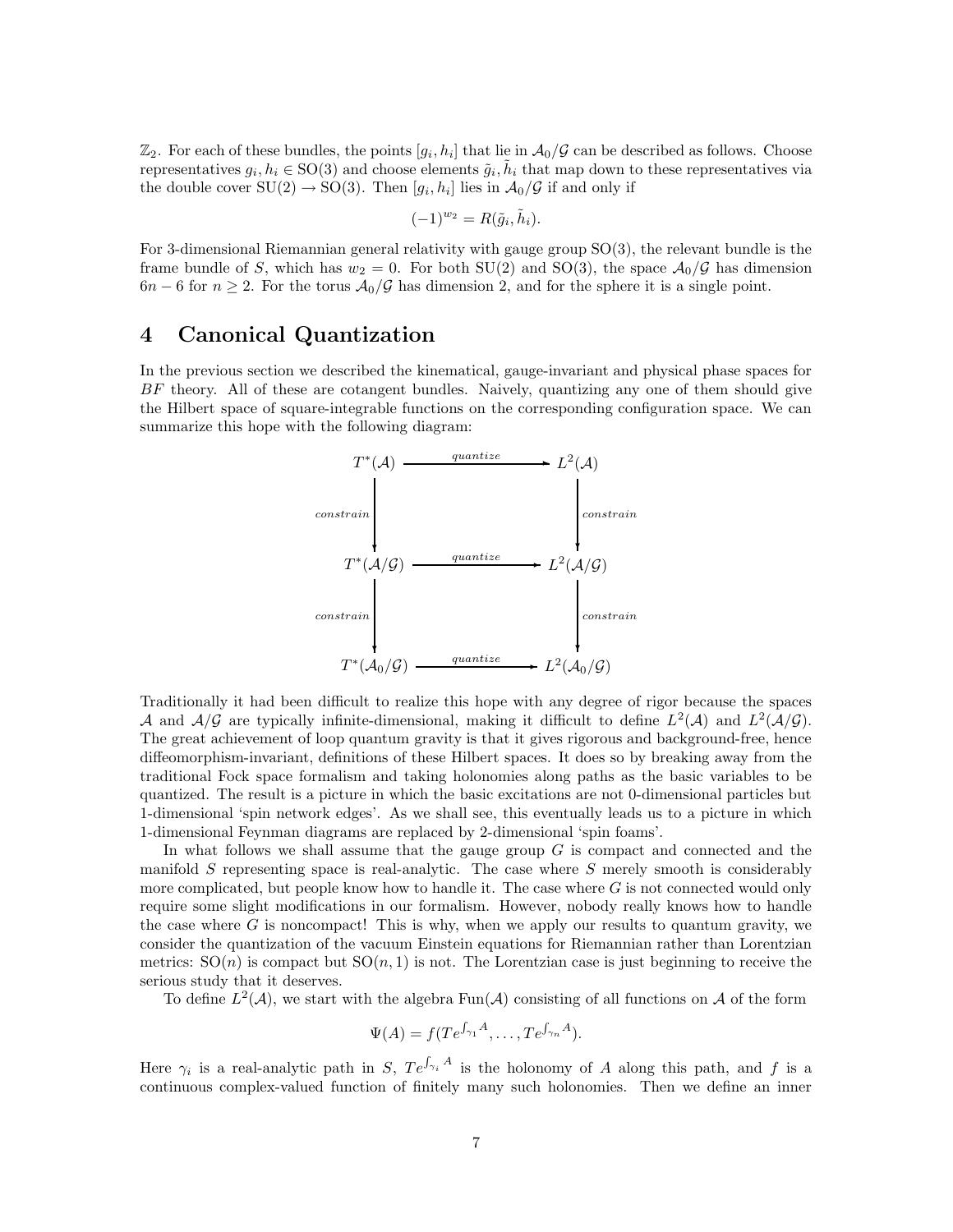product on Fun(A) and complete it to obtain the Hilbert space  $L^2(\mathcal{A})$ . To define this inner product, we need to think about graphs embedded in space:

**Definition 1.** A finite collection of real-analytic paths  $\gamma_i: [0,1] \to S$  form a graph in S if they are embedded and intersect, it at all, only at their endpoints. We then call them edges and call their endpoints vertices. Given a vertex v, we say an edge  $\gamma_i$  is outgoing from v if  $\gamma_i(0) = v$ , and we say  $\gamma_i$  is incoming to v if  $\gamma_i(1) = v$ .

Suppose we fix a collection of paths  $\gamma_1, \ldots, \gamma_n$  that form a graph in S. We can think of the holonomies along these paths as elements of G. Using this idea one can show that the functions of the form

$$
\Psi(A) = f(Te^{\int_{\gamma_1} A}, \dots, Te^{\int_{\gamma_n} A})
$$

for these particular paths  $\gamma_i$  form a subalgebra of Fun(A) that is isomorphic to the algebra of all continuous complex-valued functions on  $G<sup>n</sup>$ . Given two functions in this subalgebra, we can thus define their inner product by

$$
\langle \Psi,\Phi\rangle=\int_{G^n}\overline{\Psi}\Phi
$$

where the integral is done using normalized Haar measure on  $G<sup>n</sup>$ . Moreover, given any functions  $\Psi, \Phi \in \text{Fun}(\mathcal{A})$  there is always some subalgebra of this form that contains them. Thus we can always define their inner product this way. Of course we have to check that this definition is independent of the choices involved, but this is not too hard. Completing the space  $Fun(\mathcal{A})$  in the norm associated to this inner product, we obtain the 'kinematical Hilbert space'  $L^2(\mathcal{A})$ .

Similarly, we may define  $\text{Fun}(\mathcal{A}/\mathcal{G})$  to be the space consisting of all functions in  $\text{Fun}(\mathcal{A})$  that are invariant under gauge transformations, and complete it in the above norm to obtain the 'gaugeinvariant Hilbert space'  $L^2(\mathcal{A}/\mathcal{G})$ . This space can be described in a very concrete way: it is spanned by 'spin network states'.

**Definition 2.** A spin network in S is a triple  $\Psi = (\gamma, \rho, \iota)$  consisting of:

- 1. a graph  $\gamma$  in S,
- 2. for each edge e of  $\gamma$ , an irreducible representation  $\rho_e$  of  $G$ ,
- 3. for each vertex v of  $\gamma$ , an intertwining operator

$$
\iota_v \colon \rho_{e_1} \otimes \cdots \otimes \rho_{e_n} \to \rho_{e'_1} \otimes \rho_{e'_m}
$$

where  $e_1, \ldots, e_n$  are the edges incoming to v and  $e'_1, \ldots e'_m$  are the edges outgoing from v.

In what follows we call an intertwining operator an intertwiner.

There is an easy way to get a function in  $Fun(\mathcal{A}/\mathcal{G})$  from a spin network in S. To explain how it works, it is easiest to give an example. Suppose we have a spin network  $\Psi$  in S with three edges  $e_1, e_2, e_3$  and two vertices  $v_1, v_2$  as follows: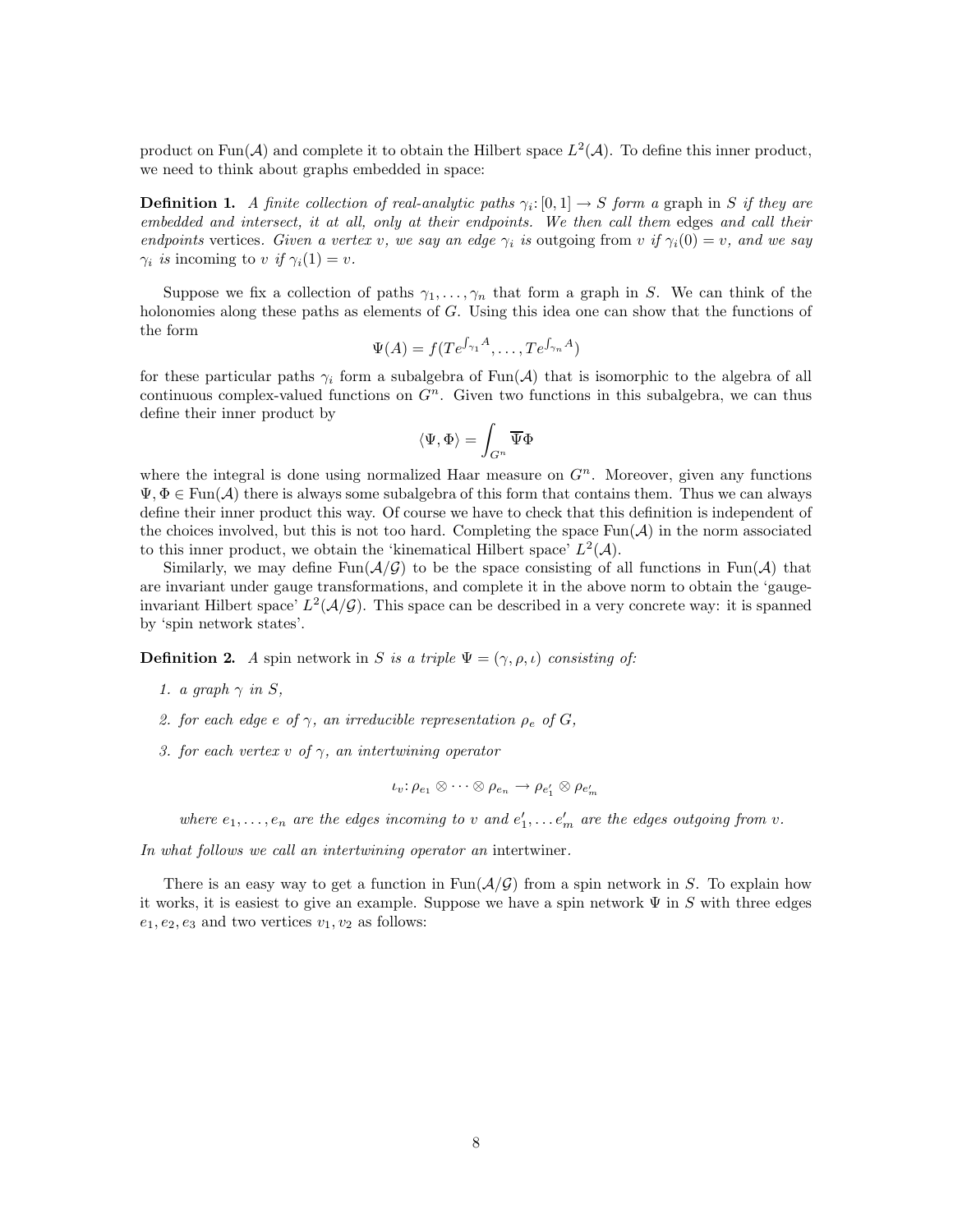

We draw arrows on the edges to indicate their orientation, and write little letters near the beginning and end of each edge. Then for any connection  $A \in \mathcal{A}$  we define

$$
\Psi(A) = \rho_{e_1} (Te^{\int_{e_1} A})^a_b \rho_{e_2} (Te^{\int_{e_2} A})^c_d \rho_{e_3} (Te^{\int_{e_3} A})^e_f (\iota_{v_1})_{ace} (\iota_{v_2})^{bdf}
$$

In other words, we take the holonomy along each edge of  $\Psi$ , think of it as a group element, and put it into the representation labelling that edge. Picking a basis for this representation we think of the result as a matrix with one superscript and one subscript. We use the little letter near the beginning of the edge for the superscript and the little letter near the end of the edge for the subscript. In addition, we write the intertwining operator for each vertex as a tensor. This tensor has one superscript for each edge incoming to the vertex and one subscript for each edge outgoing from the vertex. Note that this recipe ensures that each letter appears once as a superscript and once as a subscript! Finally, using the Einstein summation convention we sum over all repeated indices and get a number, which of course depends on the connection A. This is  $\Psi(A)$ .

Since  $\Psi: \mathcal{A} \to \mathbb{C}$  is a continuous function of finitely many holonomies, it lies in Fun $(\mathcal{A})$ . Using the fact that the  $i_v$  are intertwiners, one can show that this function is gauge-invariant. We thus have  $\Psi \in \text{Fun}(\mathcal{A}/\mathcal{G})$ . We call  $\Psi$  a 'spin network state'. The only hard part is to prove that spin network states span  $L^2(\mathcal{A}/\mathcal{G})$ . We give some references to the proof in the Notes.

The constraint  $F = 0$  is a bit more troublesome. If we impose this constraint at the classical level, symplectic reduction takes us from  $T^*(\mathcal{A}/\mathcal{G})$  to the physical phase space  $T^*(\mathcal{A}_0/\mathcal{G})$ . Heuristically, quantizing this should give the 'physical Hilbert space'  $L^2(\mathcal{A}_0/\mathcal{G})$ . However, for this to make sense, we need to choose a measure on  $\mathcal{A}_0/\mathcal{G}$ . This turns out to be problematic.

The space  $\mathcal{A}_0/\mathcal{G}$  is called the 'moduli space of flat connections'. As explained in Remark 3 below, it has a natural measure when  $S$  is compact and of dimension 2 or less. It also has a natural measure when S is simply connected, since then it is a single point, and we can use the Dirac delta measure at that point. In these cases the physical Hilbert space is well-defined. In most other cases, there seems to be no natural measure on the moduli space of flat connections, so we cannot unambiguously define the physical Hilbert space.

If we are willing to settle for a mere vector space instead of a Hilbert space, there is something that works quite generally. Every function in  $Fun(\mathcal{A}/\mathcal{G})$  restricts to a gauge-invariant function on the space of flat connections, or in other words, a function on  $\mathcal{A}_0/\mathcal{G}$ . We denote the space of such functions by Fun( $A_0/G$ ). In the cases listed above where there is a natural measure on  $A_0/G$ , the space  $\text{Fun}(\mathcal{A}_0/\mathcal{G})$  is dense in  $L^2(\mathcal{A}_0/\mathcal{G})$ . In what follows, we abuse language by calling elements of Fun( $\mathcal{A}_0/\mathcal{G}$ ) 'physical states' even when there is no best measure on  $\mathcal{A}_0/\mathcal{G}$ . Of course, a space of physical states without an inner product is of limited use. Nonetheless the mathematics turns out to be very important for other things, so we proceed to study this space anyway.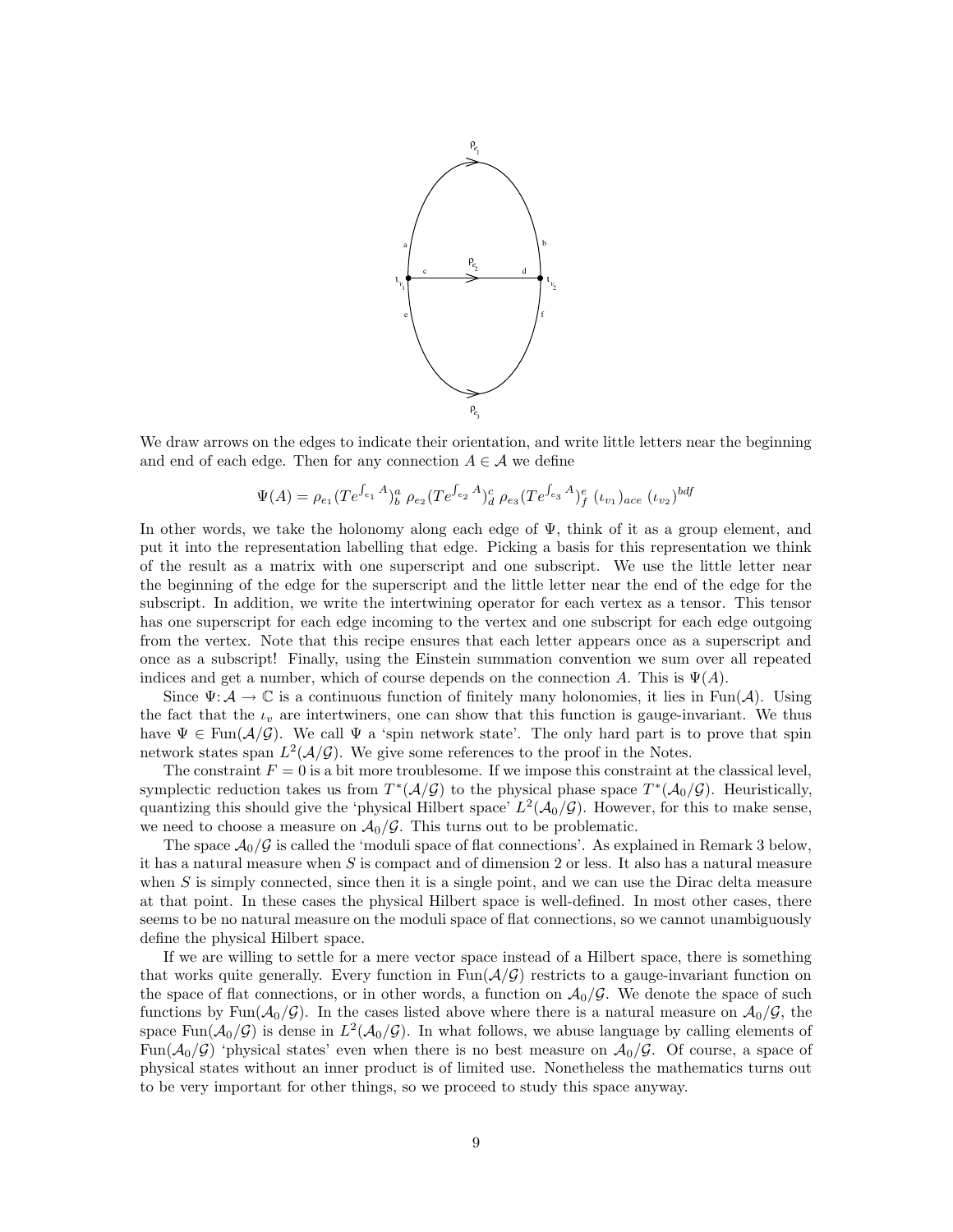We can understand Fun $(\mathcal{A}_0/\mathcal{G})$  quite explicitly using the fact that every spin network in S gives a function in this space. In fact, if we give  $\text{Fun}(\mathcal{A}_0/\mathcal{G})$  a reasonable topology, like the sup norm topology, finite linear combinations of spin network states are dense in this space. Moreover, one can work out quite explicitly when two linear combinations of spin networks define the same physical state. For example, two spin networks in  $S$  differing by a homotopy define the same physical state. because the holonomy of a flat connection along a path does not change when we apply a homotopy to the path. There are also other relations, called 'skein relations', coming from the representation theory of the group  $G$ .

For example, suppose  $\rho$  is any irreducible representation of the group G. Then the following skein relation holds:



Here the left-hand side is a spin network with one edge e labelled by the representation  $\rho$  and one vertex labelled by the identity intertwiner. The edge is a contractible loop in S. The corresponding spin network state  $\Psi$  is given by

$$
\Psi(A) = \text{tr}(\rho(T e^{\oint_e A})).
$$

The skein relation above means that  $\Psi(A) = \dim(\rho)$  when A is flat. The reason is that the holonomy of a flat connection around a contractible loop is the identity, so its trace in the representation  $\rho$  is  $\dim(\rho)$ . As a consequence, whenever a spin network has a piece that looks like the above picture, if we eliminate that piece and multiply the remaining spin network state by  $\dim(\rho)$ , we obtain the same physical state.

People usually do not bother to draw vertices that are labelled by identity intertwiners. From now on we shall follow this custom. Thus instead of the above skein relation, we write:



Moving on to something a bit more complicated, let us consider spin networks with trivalent vertices. Given any pair of irreducible representations  $\rho_1, \rho_2$  of G, their tensor product can be written as a direct sum of irreducible representations. Picking one of these and calling it  $\rho_3$ , the projection from  $\rho_1 \otimes \rho_2$  to  $\rho_3$  is an intertwiner that we can use to label a trivalent vertex. However, it is convenient to multiply this projection by a constant so as to obtain an intertwiner  $\iota: \rho_1 \otimes \rho_2 \to \rho_3$ with  $tr(\iota^*\iota) = 1$ . We then have the skein relation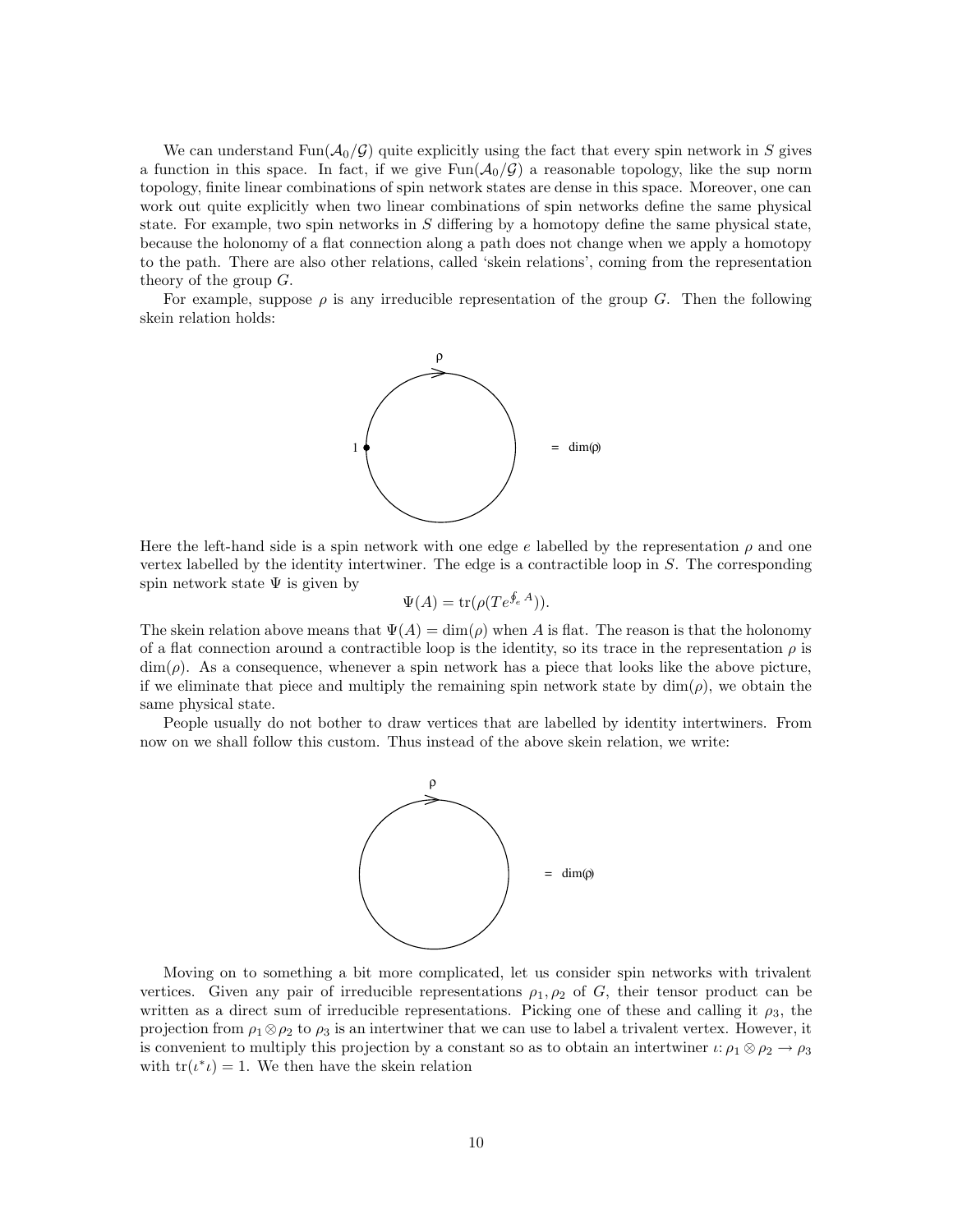

whenever this graph sits in  $S$  in a contractible way. Again, this skein relation means that the spin network on the left side of the equation defines a function  $\Psi \in \text{Fun}(\mathcal{A}/\mathcal{G})$  that equals 1 on all flat connections. Whenever a spin network in  $S$  has a piece that looks like this, we can eliminate that piece without changing the physical state it defines.

Of course, if the irreducible representation  $\rho_3$  appears more than once in the direct sum decomposition of  $\rho_1 \otimes \rho_2$  there will be more than one intertwiner of the above form. We can always pick a basis of such intertwiners such that  $\iota_1 \iota_2^* = 0$  for any two distinct intertwiners  $\iota_1, \iota_2$  in the basis. We then have the following skein relation:



Let us pick such a basis of intertwiners for each triple of irreducible representations of G. To get enough states to span  $\text{Fun}(\mathcal{A}_0/\mathcal{G})$ , it suffices to use these special intertwiners — appropriately dualized when necessary — to label trivalent vertices. What about vertices of higher valence? We can break any 4-valent vertex into two trivalent ones using the following sort of skein relation: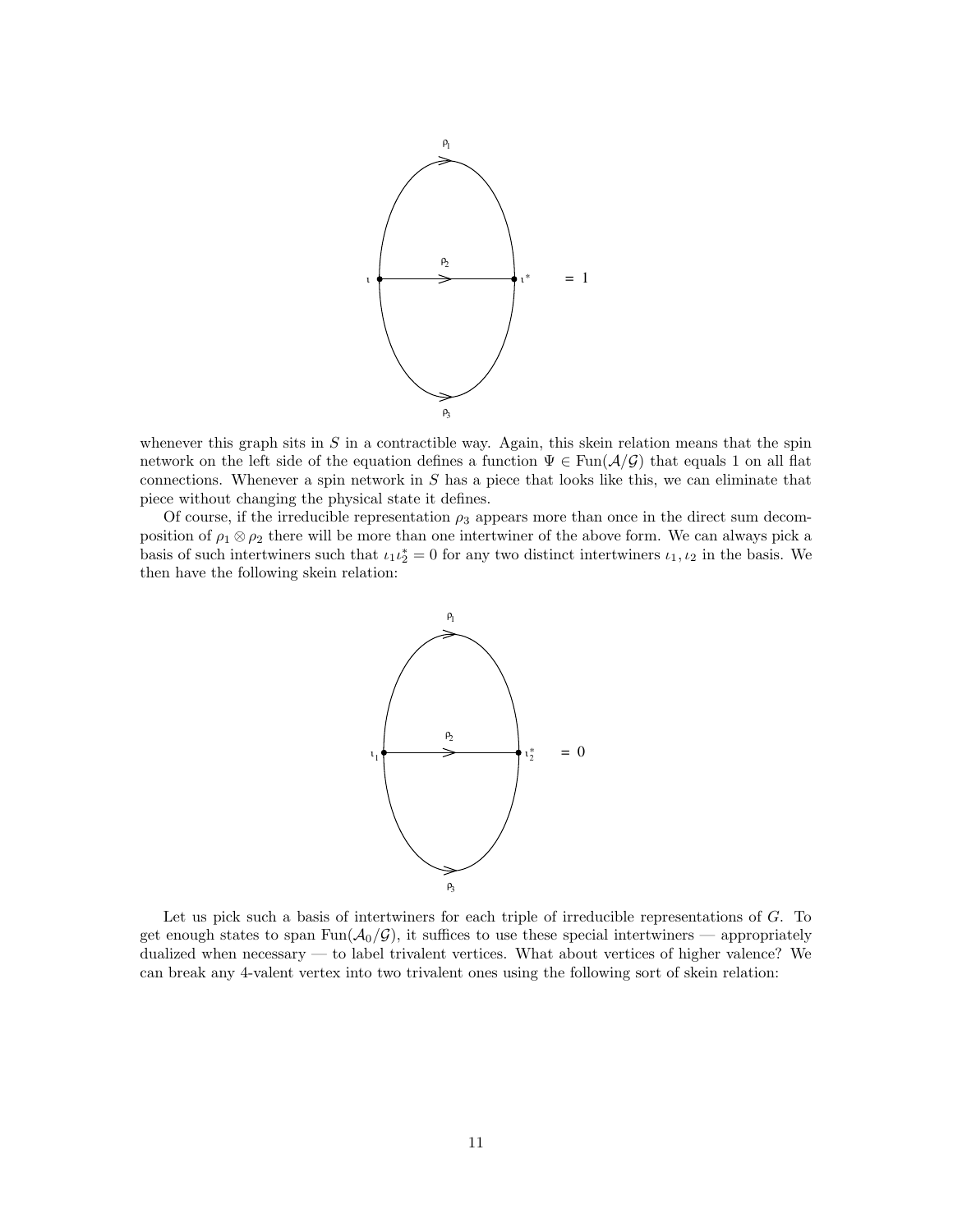

Here the sum is over irreducibles  $\rho_5$  and intertwiners  $\iota_1, \iota_2$  in the chosen bases. The coefficient depend on the details of the intertwiners in question. Both sides of this relation are to be interpreted as part of a larger spin network. The rest of the spin network, not shown in the figure, is arbitrary but the same for both sides. Similar skein relations hold for vertices of valence 5 or more. Using these skein relations and the tricks discussed in Remark 2 below, we can write any physical state as a linear combination of states coming from trivalent spin networks.

Philosophically, skein relations are intriguing because they can be interpreted in two different ways: either as facts about  $BF$  theory, or as facts about group representation theory. In the first interpretation, which we have emphasized here, the spin network edges represent actual curves embedded in space. In the second interpretation, they are merely an abstract notation for representations of G. The fact that both interpretations are possible shows that in some sense  $BF$  theory is nothing but a clever way to encode the representation theory of  $G$  in a quantum field theory. Ultimately, this is the real reason why  $BF$  theory is so interesting.

#### Remarks

1. The reason for assuming S is real-analytic is that given a finite collection of real-analytic paths  $\gamma_i$ in S, there is always some graph in S such that each path  $\gamma_i$  is a product of finitely many edges of this graph. This is not true in the smooth context: for example, two smoothly embedded paths can intersect in a Cantor set. One can generalize the construction of  $L^2(\mathcal{A})$  and  $L^2(\mathcal{A}/\mathcal{G})$  to the smooth context, but one needs a generalization of graphs known as 'webs'. The smooth and real-analytic categories are related as nicely as one could hope: a paracompact smooth manifold of any dimension admits a real-analytic structure, and this structure is unique up to a smooth diffeomorphism.

2. There are various ways to modify a spin network in  $S$  without changing the state it defines:

- We can reparametrize an edge by any orientation-preserving diffeomorphism of the unit interval.
- We can reverse the orientation of an edge while simultaneously replacing the representation labelling that edge by its dual and appropriately dualizing the intertwiners labelling the endpoints of that edge.
- We can subdivide an edge into two edges labelled with the same representation by inserting a vertex labelled with the identity intertwiner.
- We can eliminate an edge labelled by the trivial representation.

In fact, two spin networks in S define the same state in  $L^2(\mathcal{A}/\mathcal{G})$  if and only if they differ by a sequence of these moves and their inverses. It is usually best to treat two such spin networks as 'the same'.

3. When S is a circle,  $\mathcal{A}_0/\mathcal{G}$  is just the space of conjugacy classes of G. The normalized Haar measure on G can be pushed down to this space. We can easily extend this idea to put a measure on  $\mathcal{A}_0/\mathcal{G}$  whenever S is a compact and 1-dimensional. When S is compact and 2-dimensional the space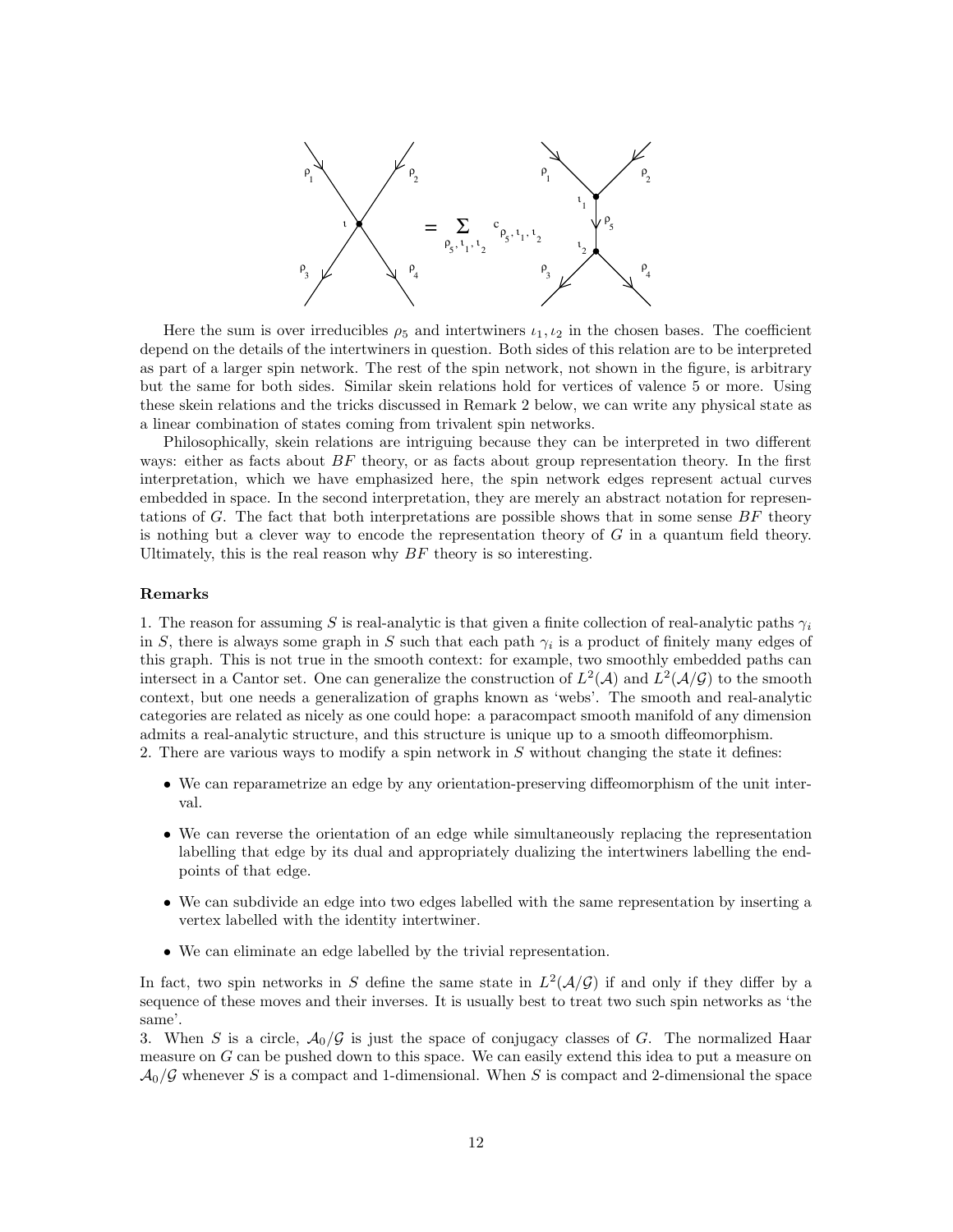$\mathcal{A}_0/\mathcal{G}$  is an algebraic variety described as in Remark 2 of the previous section. There is a natural symplectic structure on the smooth part of this variety, given by

$$
\omega([\delta A], [\delta A']) = \int_S \text{tr}(\delta A \wedge \delta A')
$$

where  $\delta A$ ,  $\delta' A$  are tangent vectors to  $\mathcal{A}_0$ , i.e., ad(P)-valued 1-forms. Raising  $\omega$  to a suitable power we obtain a volume form, and thus a measure, on  $\mathcal{A}_0/\mathcal{G}$ .

4. The theory of Reidemeister torsion helps to explain why there is typically a natural measure on the moduli space of flat connections only in dimensions 2 or less. The Reidemeister torsion is a natural section of a certain bundle on the moduli space of flat connections. In dimensions 2 or less we can think of this section as a volume form, but in most other cases we cannot.

## 5 Observables

The true physical observables in  $BF$  theory are self-adjoint operators on the physical Hilbert space, when this space is well-defined. Nonetheless it is interesting to consider operators on the gaugeinvariant Hilbert space  $L^2(\mathcal{A}/\mathcal{G})$ . These are relevant not only to  $BF$  theory but also other gauge theories, such as 4-dimensional Lorentzian general relativity in terms of real Ashtekar variables, where the gauge group is  $SU(2)$ . In what follows we shall use the term 'observables' to refer to operators on the gauge-invariant Hilbert space. We consider observables of two kinds: functions of A and functions of E.

Since A is analogous to the 'position' operator in elementary quantum mechanics while  $E$  is analogous to the 'momentum', we expect that functions of  $A$  act as multiplication operators while functions of  $E$  act by differentiation. As usual in quantum field theory, we need to smear these fields — i.e., integrate them over some region of space — to obtain operators instead of operatorvalued distributions. Since A is like a 1-form, it is tempting to smear it by integrating it over a path. Similarly, since E is like an  $(n-2)$ -form, it is tempting to integrate it over an  $(n-2)$ dimensional submanifold. This is essentially what we shall do. However, to obtain operators on the gauge-invariant Hilbert space  $L^2(\mathcal{A}/\mathcal{G})$ , we need to quantize gauge-invariant functions of A and E.

The simplest gauge-invariant function of the A field is a 'Wilson loop': a function of the form

$$
\operatorname{tr}(\rho(T e^{\oint_{\gamma} A}))
$$

for some loop  $\gamma$  in S and some representation  $\rho$  of G. In the simplest case, when  $G = U(1)$  and the loop  $\gamma$  bounds a disk, we can use Stokes' theorem to rewrite  $\oint_{\gamma} A$  as the flux of the magnetic field through this disk. In general, a Wilson loop captures gauge-invariant information about the holonomy of the A field around the loop.

A Wilson loop is just a special case of a spin network, and we can get an operator on  $L^2(\mathcal{A}/\mathcal{G})$ from any other spin network in a similar way. As we have seen, any spin network in S defines a function  $\Psi \in \text{Fun}(\mathcal{A}/\mathcal{G})$ . Since  $\text{Fun}(\mathcal{A}/\mathcal{G})$  is an algebra, multiplication by  $\Psi$  defines an operator on Fun( $\mathcal{A}/\mathcal{G}$ ). Since  $\Psi$  is a bounded function, this operator extends to a bounded operator on  $L^2(\mathcal{A}/\mathcal{G})$ . We call this operator a 'spin network observable'. Note that since  $\text{Fun}(\mathcal{A}/\mathcal{G})$  is an algebra, any product of Wilson loop observables can be written as a finite linear combination of spin network observables. Thus spin network observables give a way to measure correlations among the holonomies of A around a collection of loops.

When  $G = U(1)$  it is also easy to construct gauge-invariant functions of E. We simply take any compact oriented  $(n-2)$ -dimensional submanifold  $\Sigma$  in S, possibly with boundary, and do the integral

$$
\int_{\Sigma} E.
$$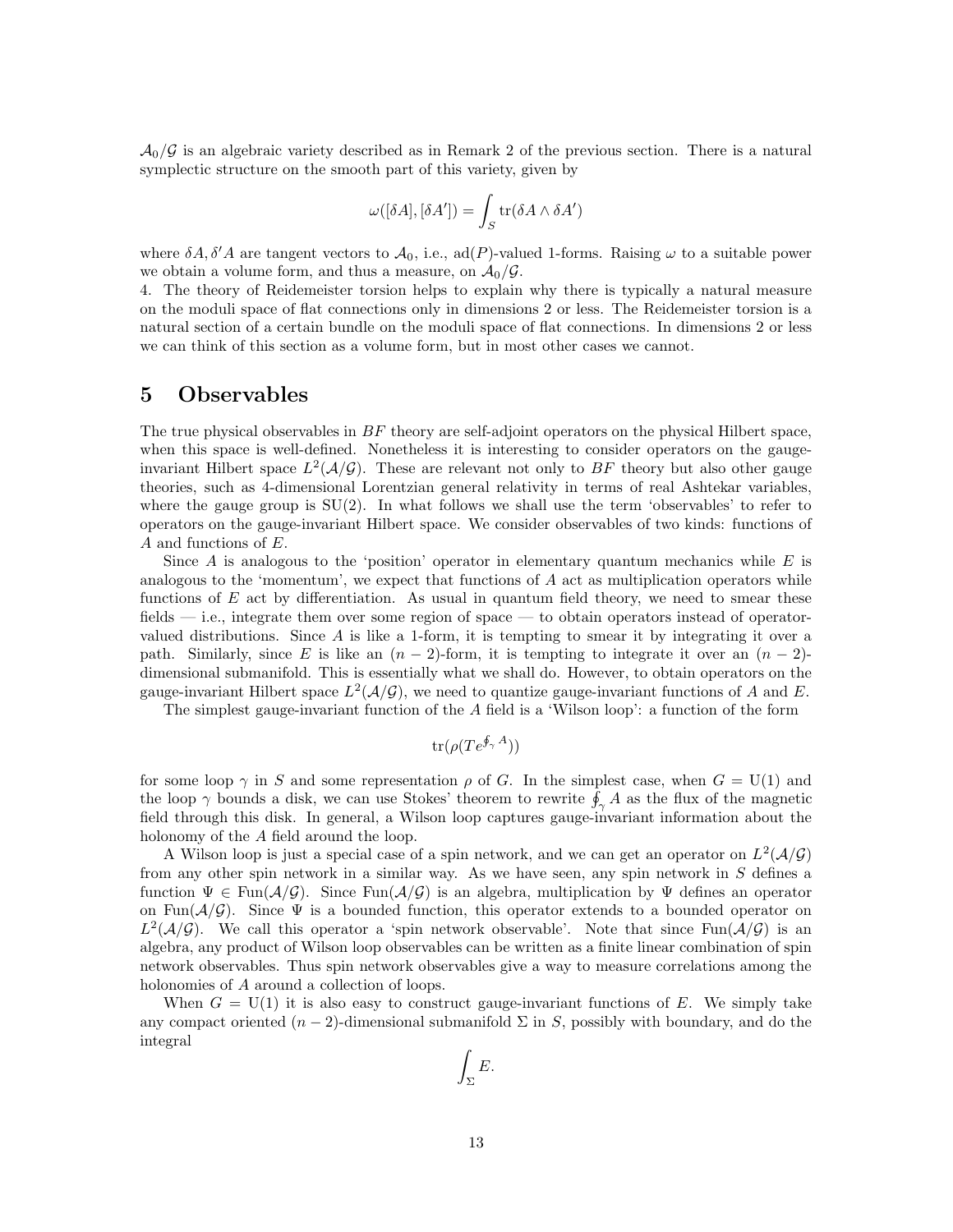This measures the flux of the electric field through  $\Sigma$ . Unfortunately, this integral is not gaugeinvariant when  $G$  is nonabelian, so we need to modify the construction slightly to handle the nonabelian case. Write

$$
E|_{\Sigma} = e d^{n-2} x
$$

for some g-valued function e on  $\Sigma$  and some  $(n-2)$ -form  $d^{n-2}x$  on  $\Sigma$  that is compatible with the orientation of  $\Sigma$ . Then

$$
\int_\Sigma \sqrt{\langle e,e\rangle}\, d^{n-2}x
$$

is a gauge-invariant function of  $E$ . One can check that it does not depend on how we write  $E$  as  $e d^{n-2}x$ . We can think of it as a precise way to define the quantity

$$
\int_{\Sigma}|E|.
$$

Recall that 3-dimensional BF theory with gauge group  $SU(2)$  or  $SO(3)$  is a formulation of Riemannian general relativity in 3 dimensions. In this case  $\Sigma$  is a curve, and the above quantity has a simple interpretation: it is the *length* of this curve. Similarly, in 4-dimensional  $BF$  theory with either of these gauge groups,  $\Sigma$  is a surface, and the above quantity can be interpreted as the *area* of this surface. The same is true for 4-dimensional Lorentzian general relativity formulated in terms of the real Ashtekar variables.

Quantizing the above function of E we obtain a self-adjoint operator  $\mathcal{E}(\Sigma)$  on  $L^2(\mathcal{A}/\mathcal{G})$ , at least when  $\Sigma$  is real-analytically embedded in S. We shall not present the quantization procedure here, but only the final result. Suppose  $\Psi$  is a spin network in S. Generically,  $\Psi$  will intersect  $\Sigma$  transversely at finitely many points, and these points will not be vertices of  $\Psi$ :



In this case we have

$$
\mathcal{E}(\Sigma)\Psi = \big(\sum_i C(\rho_i)^{1/2}\big)\Psi
$$

Here the sum is taken over all points  $p_i$  where an edge intersects the surface  $\Sigma$ , and  $C(\rho_i)$  denotes the Casimir of the representation labelling that edge. Note that the same edge may intersect  $\Sigma$  in several points; if so, we count each point separately.

This result clarifies the physical significance of spin network edges: they represent quantized flux lines of the E field. In the case of 3-dimensional Riemannian quantum gravity they have a particularly simple geometrical meaning. Here the observable  $\mathcal{E}(\Sigma)$  measures the length of the curve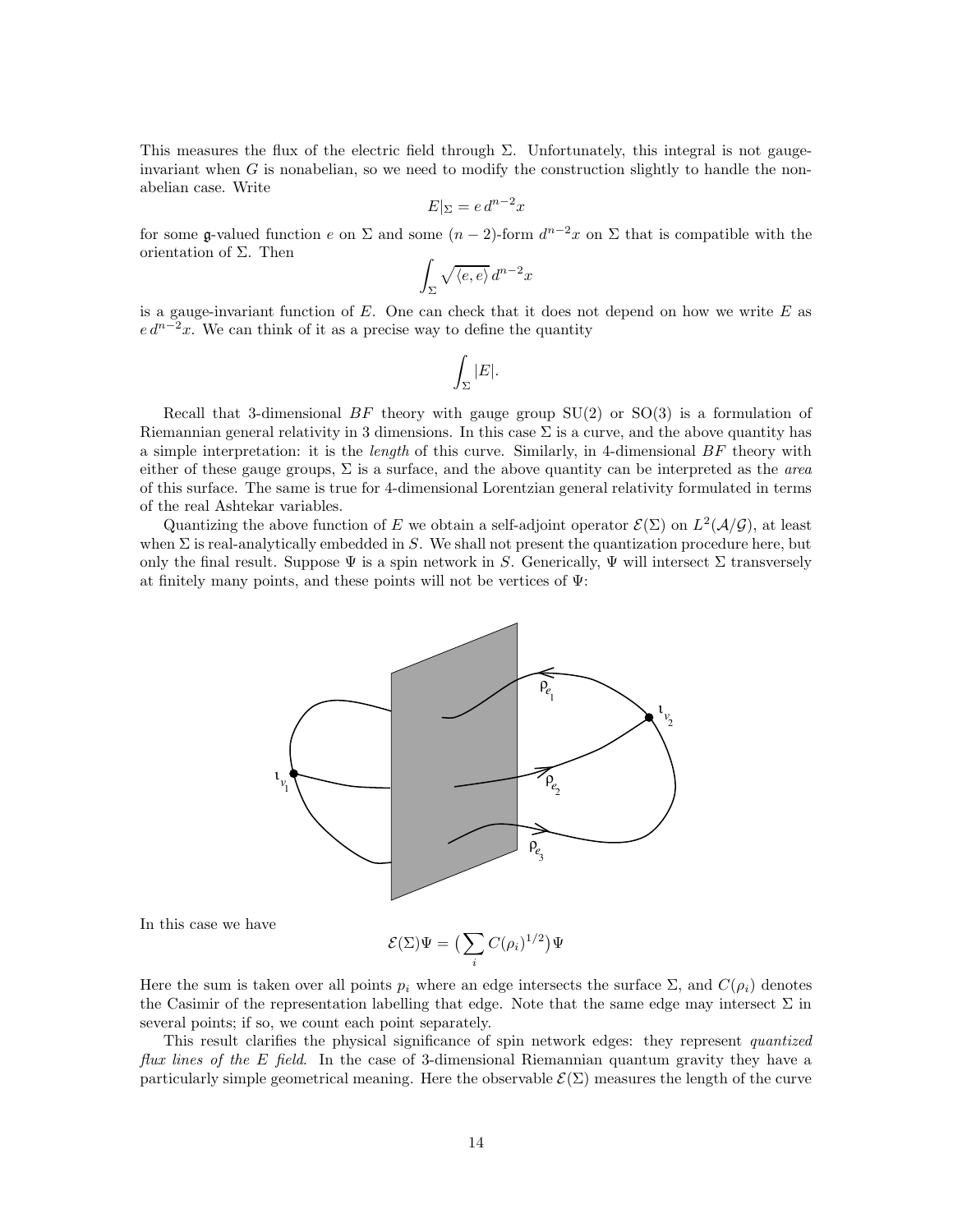Σ. The irreducible representations of SU(2) correspond to spins  $j = 0, \frac{1}{2}, 1, \ldots$ , and the Casimir equals  $j(j + 1)$  in the spin-j representation. Thus a spin network edge labelled by the spin j contributes a length  $\sqrt{j(j + 1)}$  to any curve it crosses transversely.

As an immediate consequence, we see that the length of a curve is not a continuously variable quantity in 3d Riemannian quantum gravity. Instead, it has a discrete spectrum of possible values! We also see here the difference between using  $SU(2)$  and  $SO(3)$  as our gauge group: only integer spins correspond to irreducible representations of  $SO(3)$ , so the spectrum of allowed lengths for curves is sparser if we use  $SO(3)$ . Of course, in a careful treatment we should also consider spin networks intersecting  $\Sigma$  nongenerically. As explained in Remark 1 below, these give the operator  $\mathcal{E}(\Sigma)$  additional eigenvalues. However, our basic qualitative conclusions here remain unchanged.

Similar remarks apply to 4-dimensional  $BF$  theory with gauge group  $SU(2)$ , as well as quantum gravity in the real Ashtekar formulation. Here  $\mathcal{E}(\Sigma)$  measures the area of the surface  $\Sigma$ , area is quantized, and spin network edges give area to the surfaces they intersect! This is particularly intriguing given the Bekenstein-Hawking formula saying that the entropy of a black hole is proportional to its area. It it natural to try to explain this result by associating degrees of freedom of the event horizon to points where spin network edges intersect it. Attempts along these lines have been made, and the results look promising. Unfortunately, it is too much of a digression to describe these here, so we refer the reader to the Notes for more details.

#### Remarks

1. The formula for  $\mathcal{E}(\Sigma)\Psi$  is slightly more complicated when the underlying graph  $\gamma$  of  $\Psi$  intersects  $\Sigma$  nongenerically. By subdividing its edges if necessary we may assume this graph has the following properties:

- If an edge of  $\gamma$  contains a segment lying in  $\Sigma$ , it lies entirely in  $\Sigma$ .
- Each isolated intersection point of  $\gamma$  and  $\Sigma$  is a vertex.
- Each edge of  $\gamma$  intersects  $\Sigma$  at most once.

For each vertex v of  $\gamma$  lying in  $\Sigma$ , we can divide the edges incident to v into three classes, which we call 'upwards', 'downwards', and 'horizonal'. The 'horizontal' edges are those lying in Σ; the other edges are separated into two classes according to which side of  $\Sigma$  they lie on; using the orientation of  $\Sigma$  we call these classes 'upwards' and 'downwards'. Reversing orientations of edges if necessary, we may assume all the upwards and downwards edges are incoming to  $v$  while the horizontal ones are outgoing. We can then write any intertwiner labelling  $v$  as a linear combination of intertwiners of the following special form:

$$
\iota_v \colon \rho_v^u \otimes \rho_v^d \to \rho_v^h
$$

where  $\rho_v^u$  (resp.  $\rho_v^d$ ,  $\rho_v^h$ ) is an irreducible summand of the tensor product of all the representations labelling upwards (resp. downwards, horizontal) edges. This lets us write any spin network state with  $\gamma$  as its underlying graph as a finite linear combination of spin network states with intertwiners of his special form. Now suppose  $\Psi$  is a spin network state with intertwiners of this form. Then we have

$$
\mathcal{E}(\Sigma)\Psi = \frac{1}{2} \left( \sum_{v} [2C(\rho_v^u) + 2C(\rho_v^d) - C(\rho_v^h)]^{1/2} \right) \Psi
$$

where the sum is over all vertices at which  $\Sigma$  intersects  $\gamma$ . In the generic case  $C(\rho_v^u) = C(\rho_v^d)$  and  $C(\rho_v^h) = 0$ , so this formula reduces to the previous one.

2. When  $G = U(1)$  we can also quantize the observable  $\int_{\Sigma} E$  when  $\Sigma$  is real-analytically embedded in S, obtaining an operator that measures the flux of the electric field through  $\Sigma$ . For any irreducible representation  $\rho$  of U(1) there is an integer  $Q(\rho)$  such that

$$
\rho(e^{i\theta}) = e^{iQ(\rho)\theta},
$$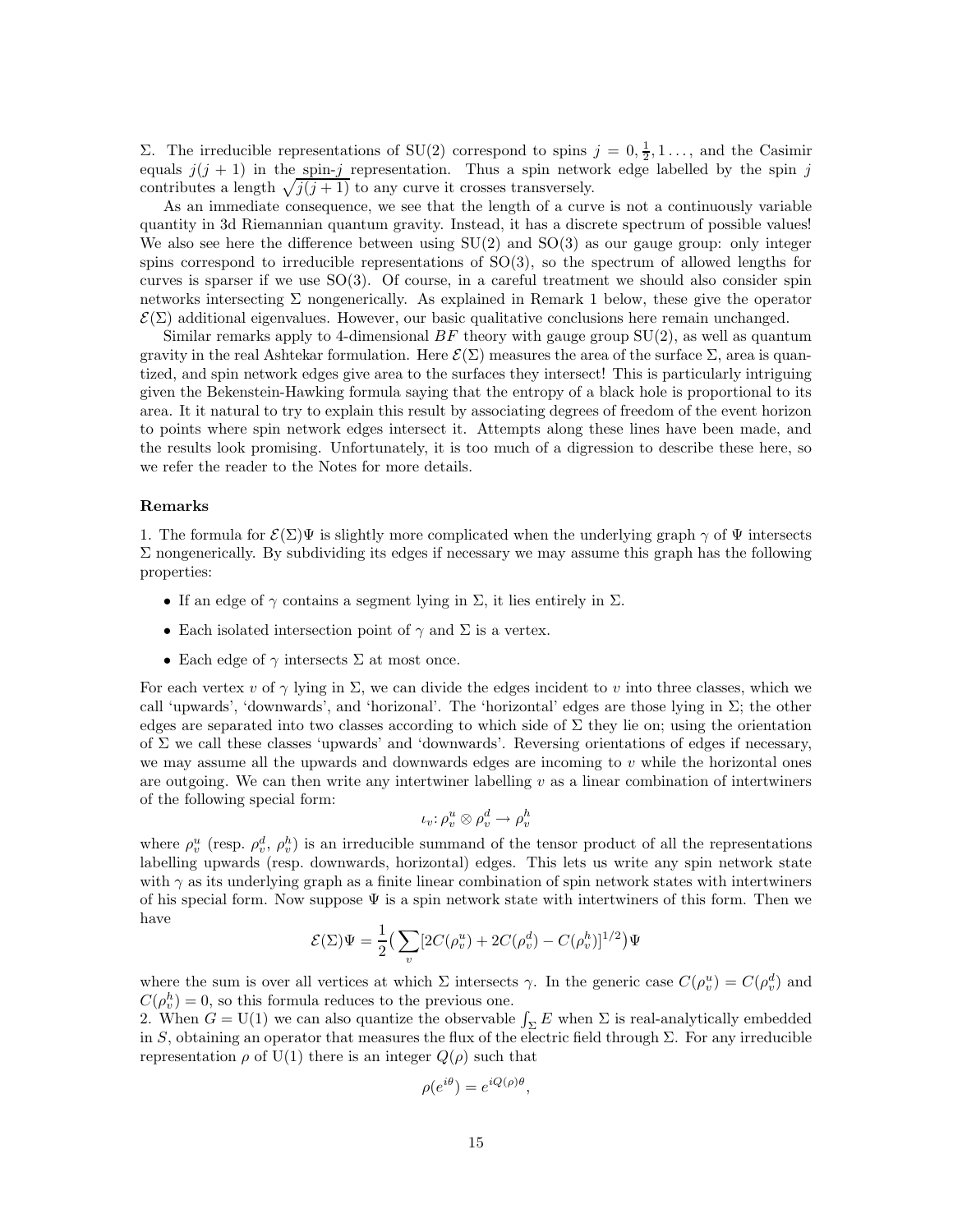and using the notation of the previous remark this operator is given by

$$
\big(\int_\Sigma \hat E\big)\Psi=\frac{1}{2}\big(\sum_v Q(\rho_v^u)-Q(\rho_v^d)\big)\Psi.
$$

3. As noted, the true physical observables in  $BF$  theory are self-adjoint operators on the physical Hilbert space  $L^2(\mathcal{A}_0/\mathcal{G})$ . Examples include spin network observables: any spin network  $\Psi$  in S defines a bounded function on  $A_0/G$ , and multiplication by this function defines a bounded operator on the physical Hilbert space. Unlike the spin network observables on the gauge-invariant Hilbert space, these operators remain unchanged when we apply any homotopy to the underlying graph of the spin network, and they satisfy skein relations.

In the case of 3d  $BF$  theory with gauge group  $SU(2)$  or  $SO(3)$ , a maximal commuting algebra of operators on  $L^2(\mathcal{A}_0/\mathcal{G})$  is generated by Wilson loops corresponding to any set of generators of the fundamental group  $\pi_1(S)$ . For example, we can use the generators described in Remark 2 of Section 3. It suffices to use Wilson loops labelled by the fundamental representation of the gauge group.

# 6 Canonical Quantization via Triangulations

Starting from classical  $BF$  theory, canonical quantization has led us to a picture in which states are described using spin networks embedded in the manifold representing space. But our discussion of skein relations has shown that spin networks may also be regarded as abstract diagrams arising naturally from the representation theory of the gauge group  $G$ . This is very appealing to those who cherish the hope that someday quantum gravity will replace the differential-geometric conception of spacetime by something more algebraic or combinatorial in nature. If something like this is true, spin networks may ultimately be seen as more important than the manifold containing them! To study this possibility, we may isolate the following 'abstract' notion of spin network:

**Definition 3.** A spin network is a triple  $\Psi = (\gamma, \rho, \iota)$  consisting of:

- 1. a graph  $\gamma$ : i.e., a finite set  $\mathcal E$  of edges, a finite set  $\mathcal V$  of vertices, and source and target maps  $s,t:\mathcal{E}\to\mathcal{V}$  assigning to each edge its two endpoints,
- 2. for each edge e of  $\gamma$ , an irreducible representation  $\rho_e$  of  $G$ ,
- 3. for each vertex v of  $\gamma$ , an intertwiner

$$
\iota_v \colon \rho_{e_1} \otimes \cdots \otimes \rho_{e_n} \to \rho_{e'_1} \otimes \cdots \otimes \rho_{e'_m}
$$

where  $e_1, \ldots, e_n$  are the edges incoming to v and  $e'_1, \ldots, e'_m$  are the edges outgoing from v.

Here we say an edge is incoming to v if its target is v, and outgoing from v if its source is v.

People have already begun formulating physical theories in which such abstract spin networks, not embedded in any manifold, describe the geometry of space. However it is still a bit difficult to relate such theories to more traditional physics. Thus it is useful to consider a kind of halfway house: namely, spin networks in the dual 1-skeleton of a triangulated manifold. While purely combinatorial, these objects still have a clear link to field theory as formulated on a pre-existing manifold.

In this case of BF theory this halfway house works as follows. As before, let us start with an  $(n-1)$ -dimensional real-analytic manifold S representing space. Given any triangulation of S we can choose a graph in S called the 'dual 1-skeleton', having one vertex at the center of each  $(n-1)$ simplex and one edge intersecting each  $(n-2)$ -simplex. Using homotopies and skein relations, we can express any state in  $\text{Fun}(\mathcal{A}_0/\mathcal{G})$  as a linear combination of states coming from spin networks whose underlying graph is this dual 1-skeleton. So at least for  $BF$  theory, there is no loss in working with spin networks of this special form.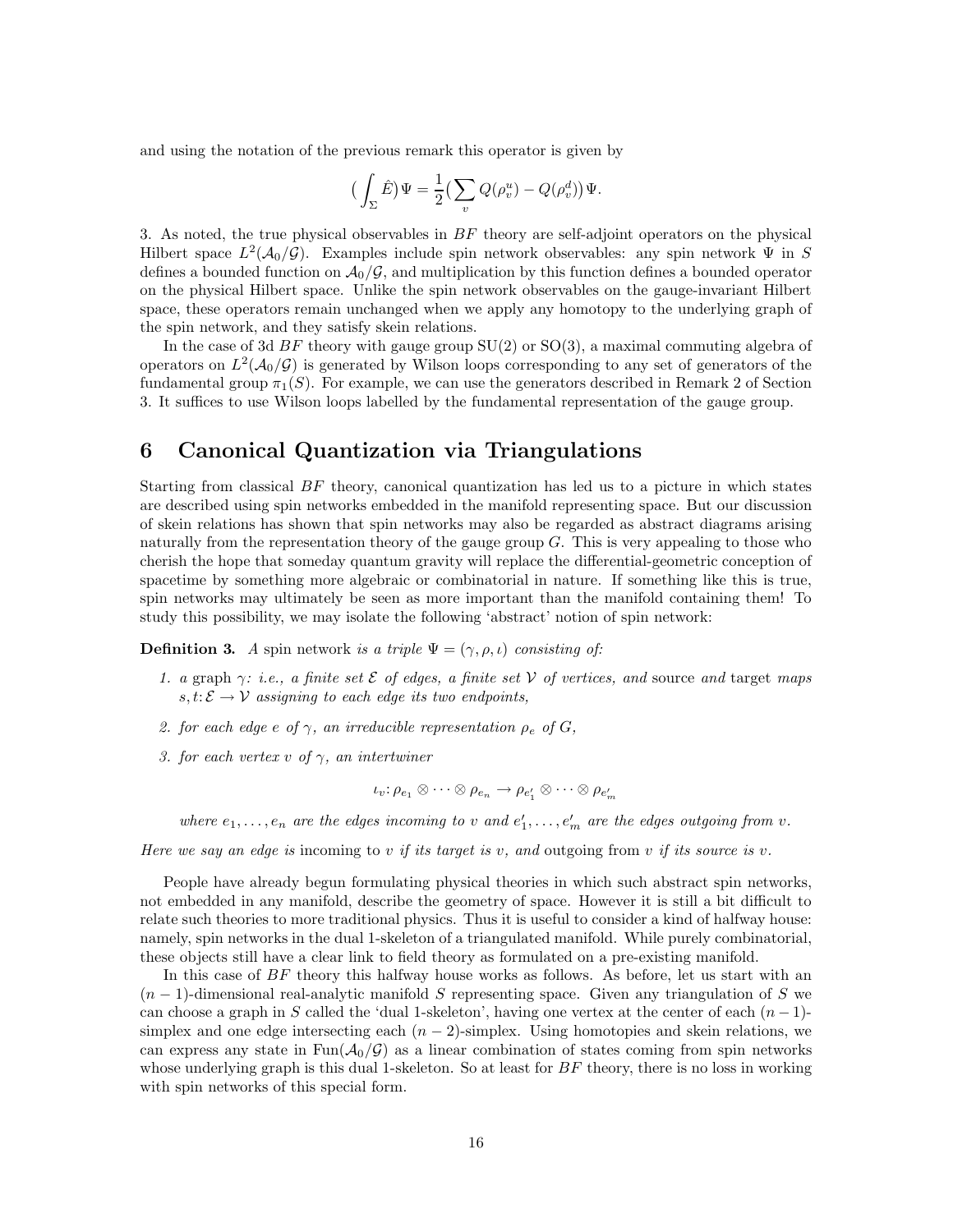It turns out that the working with a triangulation this way sheds new light on the observables discussed in the previous section. Moreover, the dynamics of  $BF$  theory is easiest to describe using triangulations. Thus it pays to formalize the setup a bit more. To do so, we borrow some ideas from lattice gauge theory.

Given a graph  $\gamma$ , define a 'connection' on  $\gamma$  to be an assignment of an element of G to each edge of  $\gamma$ , and denote the space of such connections by  $\mathcal{A}_{\gamma}$ . As in lattice gauge theory, these group elements represent the holonomies along the edges of the graph. Similarly, define a 'gauge transformation' on  $\gamma$  to be an assignment of a group element to each vertex, and denote the group of gauge transformations by  $\mathcal{G}_{\gamma}$ . This group acts on  $\mathcal{A}_{\gamma}$  in a natural way that mimics the usual action of gauge transformations on holonomies. Since  $A_{\gamma}$  is just a product of copies of G, we can use normalized Haar measure on G to put a measure on  $A_{\gamma}$ , and this in turn pushes down to a measure on the quotient space  $\mathcal{A}_{\gamma}/\mathcal{G}_{\gamma}$ . Using these we can define Hilbert spaces  $L^2(\mathcal{A}_{\gamma})$  and  $L^2(\mathcal{A}_{\gamma}/\mathcal{G}_{\gamma})$ .

In Section 4 we saw how to extract a gauge-invariant function on the space of connections from any spin network embedded in space. The same trick works in the present context: any spin network  $\Psi$  with  $\gamma$  as its underlying graph defines a function  $\Psi \in L^2(\mathcal{A}_{\gamma}/\mathcal{G}_{\gamma})$ . For example, if  $\Psi$  is this spin network:



and the connection A assigns the group elements  $g_1, g_2, g_3$  to the three edges of  $\Psi$ , we have

$$
\Psi(A) = \rho_{e_1}(g_1)^a_b \rho_{e_2}(g_2)^c_d \rho_{e_3}(g_3)^e_f (\iota_{v_1})_{ace} (\iota_{v_2})^{bdf}.
$$

We again call such functions 'spin network states'. Not only do these span  $L^2(\mathcal{A}_{\gamma}/\mathcal{G}_{\gamma})$ , it is easy to choose an orthonormal basis of spin network states. Let  $Irrep(G)$  be a complete set of irreducible unitary representations of G. To obtain spin networks  $\Psi = (\gamma, \rho, \iota)$  giving an orthonormal basis of  $L^2(\mathcal{A}_\gamma/\mathcal{G}_\gamma)$ , let  $\rho$  range over all labellings of the edges of  $\gamma$  by representations in Irrep(G), and for each  $\rho$  and each vertex v, let the intertwiners  $\iota_v$  range over an orthonormal basis of the space of intertwiners

$$
\iota: \rho_{e_1} \otimes \cdots \otimes \rho_{e_n} \to \rho_{e'_1} \otimes \cdots \otimes \rho_{e'_m}
$$

where the  $e_i$  are incoming to v and the  $e'_i$  are outgoing from v.

How do these purely combinatorial constructions relate to our previous setup where space is described by a real-analyic manifold  $S$  equipped with a principal  $G$ -bundle? Quite simply: whenever  $\gamma$  is a graph in S, trivializing the bundle at the vertices of this graph gives a map from A onto  $\mathcal{A}_{\gamma}$ , and also a homomorphism from  $\mathcal{G}$  onto  $\mathcal{G}_{\gamma}$ . Thus we have inclusions

$$
L^2(\mathcal{A}_{\gamma}) \hookrightarrow L^2(\mathcal{A})
$$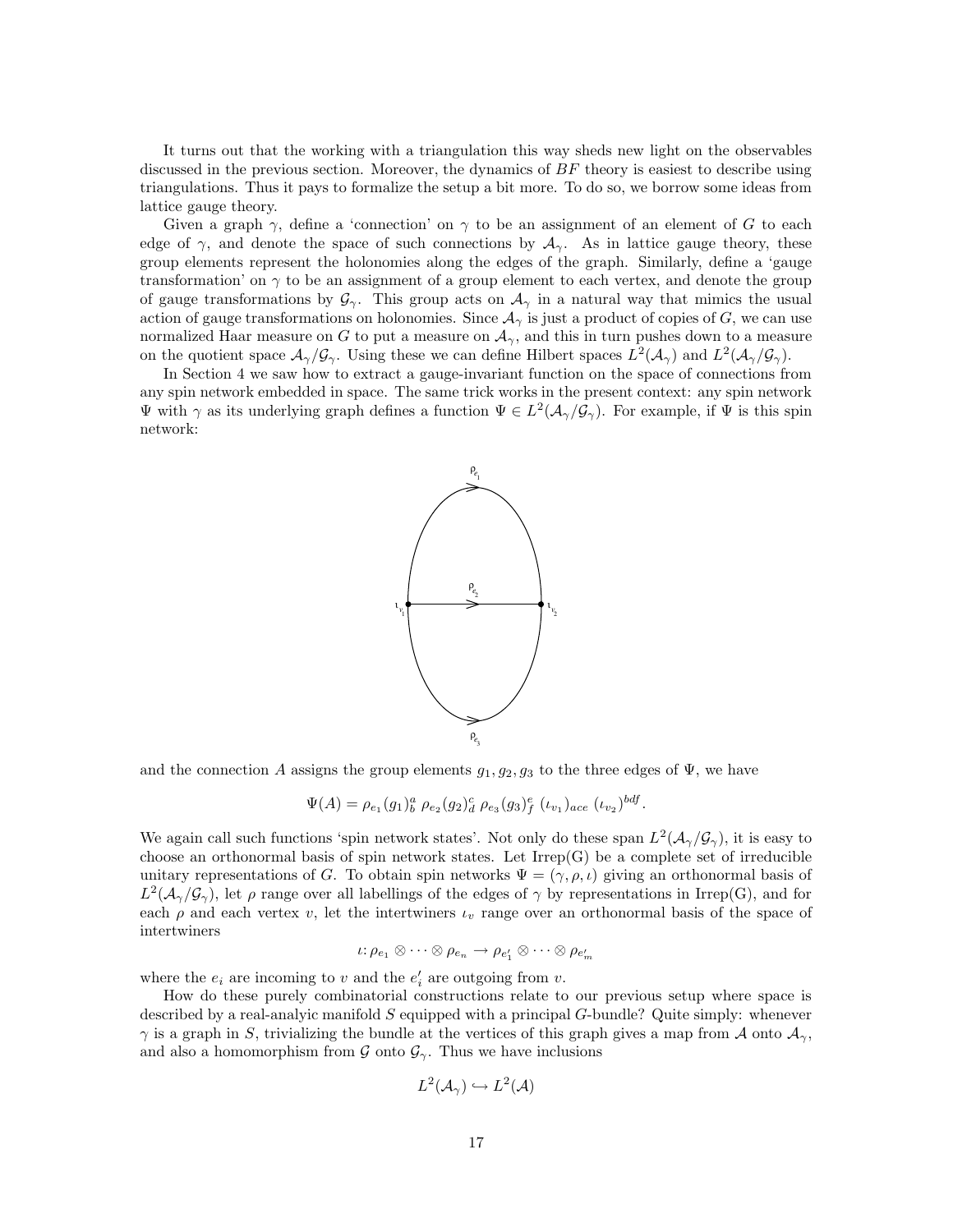$$
L^2(\mathcal{A}_{\gamma}/\mathcal{G}_{\gamma}) \hookrightarrow L^2(\mathcal{A}/\mathcal{G}).
$$

These constructions are particularly nice when  $\gamma$  is the dual 1-skeleton of a triangulation of S. Consider 3-dimensional Riemannian quantum gravity, for example. In this case  $\gamma$  is always trivalent:



Since the representations of  $SU(2)$  satisfy

$$
j_1 \otimes j_2 \cong |j_1 - j_2| \oplus \cdots \oplus (j_1 + j_2),
$$

each basis of intertwiners  $\iota: j_1 \otimes j_2 \to j_3$  contains at most one element. Thus we do not need to explicitly label the vertices of trivalent SU(2) spin networks with intertwiners; we only need to label the edges with spins. We can dually think of these spins as labelling the edges of the original triangulation. For example, the following spin network state:



corresponds to a triangulation with edges labelled by spins as follows:

and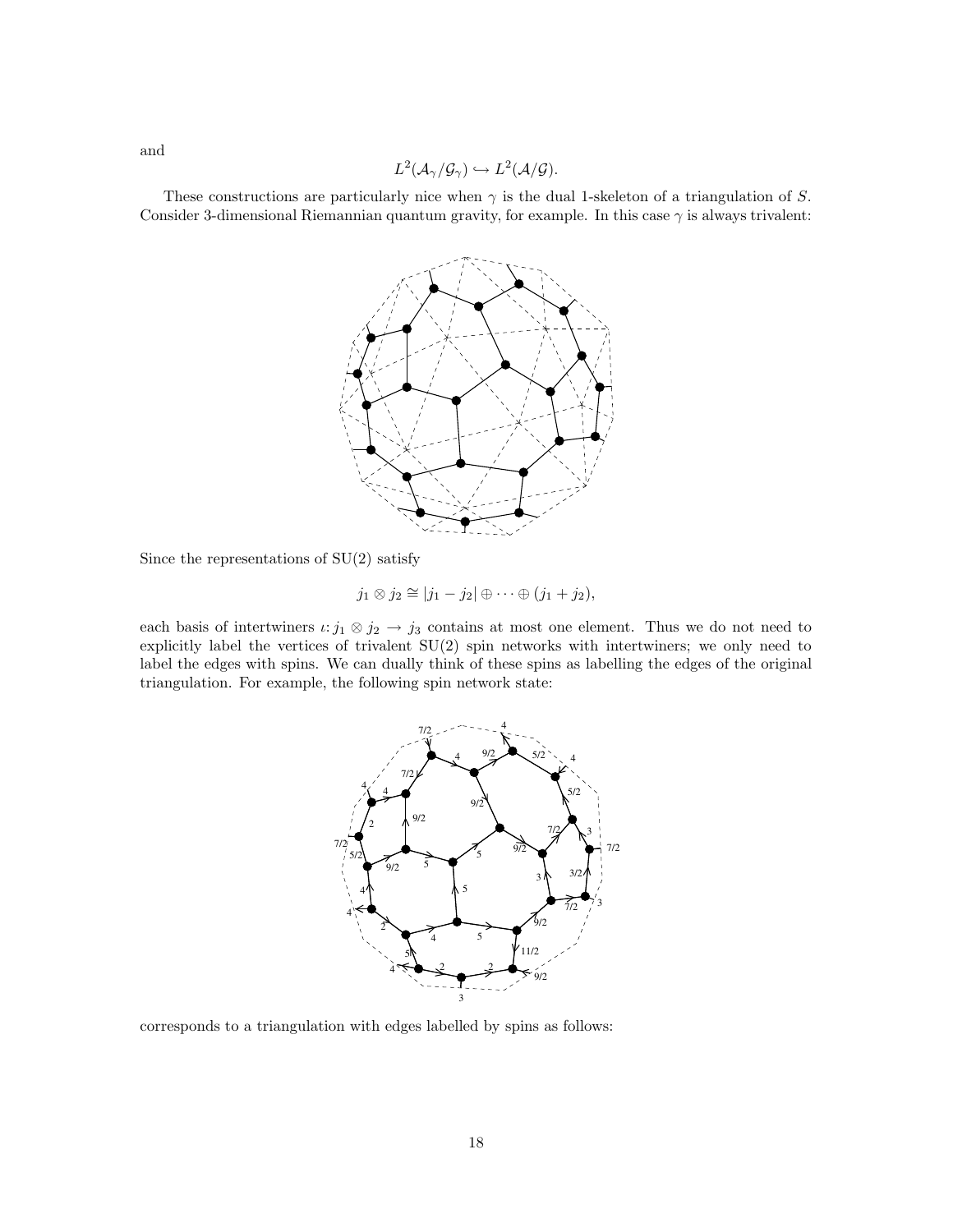

By the results of the previous section, these spins specify the *lengths* of the edges, with spin  $j$ corresponding to length  $\sqrt{j(j + 1)}$ . Note that for there to be an intertwiner  $\iota : j_1 \otimes j_2 \to j_3$ , the spins  $j_1, j_2, j_3$  labelling the three edges of a given triangle must satisfy two constraints. First, the triangle inequality must hold:

$$
|j_1 - j_2| \le j_3 \le j_1 + j_2.
$$

This has an obvious geometrical interpretation. Second, the spins must sum to an integer. This rather peculiar constraint would hold automatically if we had used the gauge group SO(3) instead of SU(2). If we consider all labellings satisfying these constraints, we obtain spin network states forming a basis of  $L^2(\mathcal{A}_{\gamma}/\mathcal{G}_{\gamma}).$ 

The situation is similar but a bit more complicated for 4-dimensional  $BF$  theory with gauge group SU(2). Let S be a triangulated 3-dimensional manifold and let  $\gamma$  be its dual 1-skeleton. Now  $\gamma$  is a 4-valent graph with one vertex in the center of each tetrahedron and one edge intersecting each triangle. To specify a spin network state in  $L^2(\mathcal{A}_{\gamma}/\mathcal{G}_{\gamma})$ , we need to label each edge of  $\gamma$  with a spin and each vertex with an intertwiner:



For each vertex there is a basis of intertwiners  $\iota: j_1 \otimes j_2 \to j_3 \otimes j_4$  as described at the end of Section 4. We can draw such an intertwiner by formally 'splitting' the vertex into two trivalent ones and labelling the new edge with a spin  $j_5$ :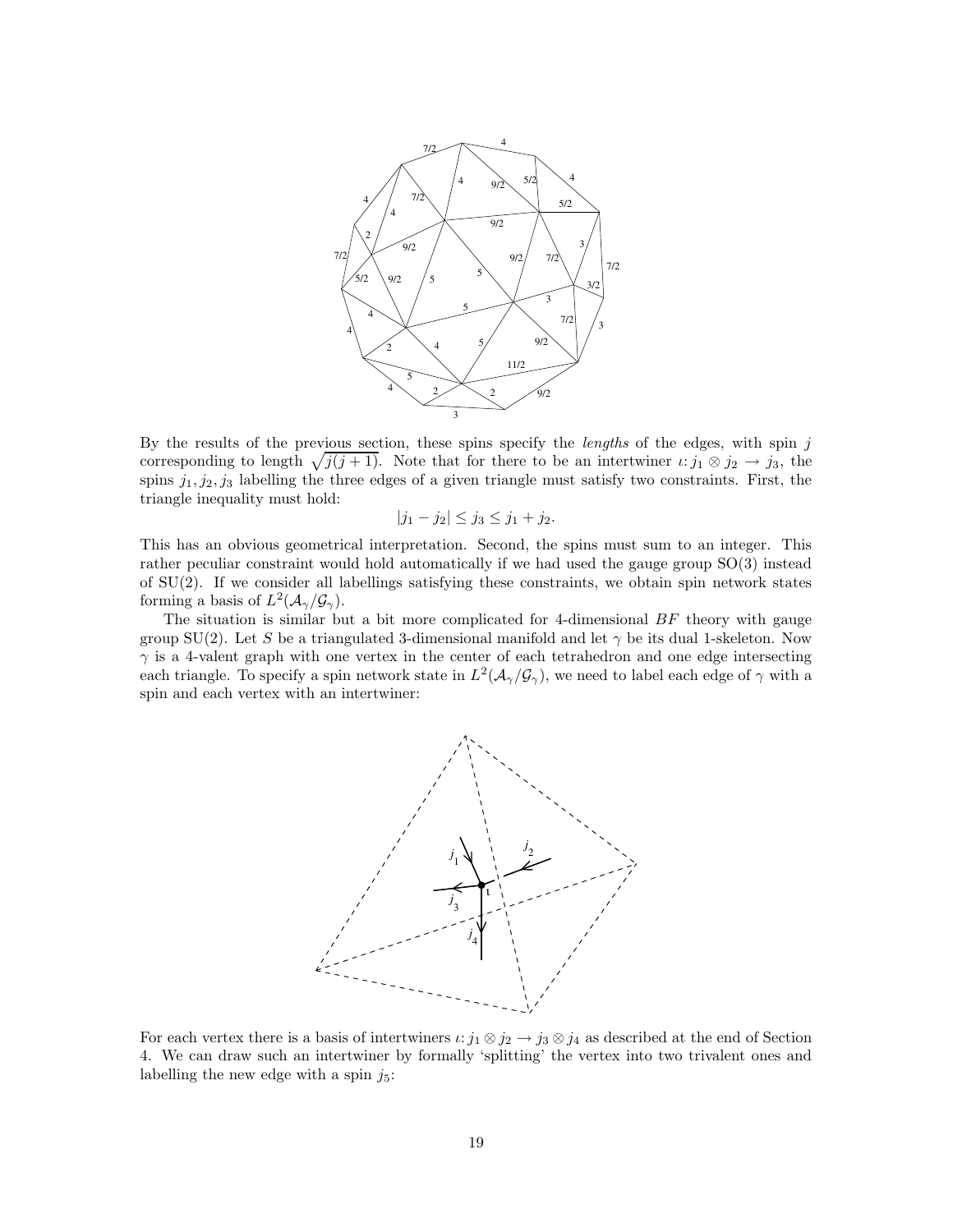

In the triangulation picture, this splitting corresponds to chopping the tetrahedron in half along a parallelogram:



We can thus describe a spin network state in  $L^2(\mathcal{A}_{\gamma}/\mathcal{G}_{\gamma})$  by chopping each tetrahedron in half and labelling all the resulting parallelograms, along with all the triangles, by spins. These spins specify the areas of the parallelograms and triangles.

It may seem odd that in this picture the geometry of each tetrahedron is described by 5 spins, since classically it takes 6 numbers to specify the geometry of a tetrahedron. In fact, this is a consequence of the uncertainty principle. The area operators for surfaces do not commute when the surfaces intersect. There are three ways to chop a tetrahedron in half using a parallelogram, but we cannot simultaneously diagonalize the areas of these parallelograms, since they intersect. We can describe a basis of states for the quantum tetrahedron using 5 numbers: the areas of its 4 faces and any one of these parallelograms. Different ways of chopping tetrahedron in half gives us different bases of this sort, and the matrix relating these bases goes by the name of the '6j symbols':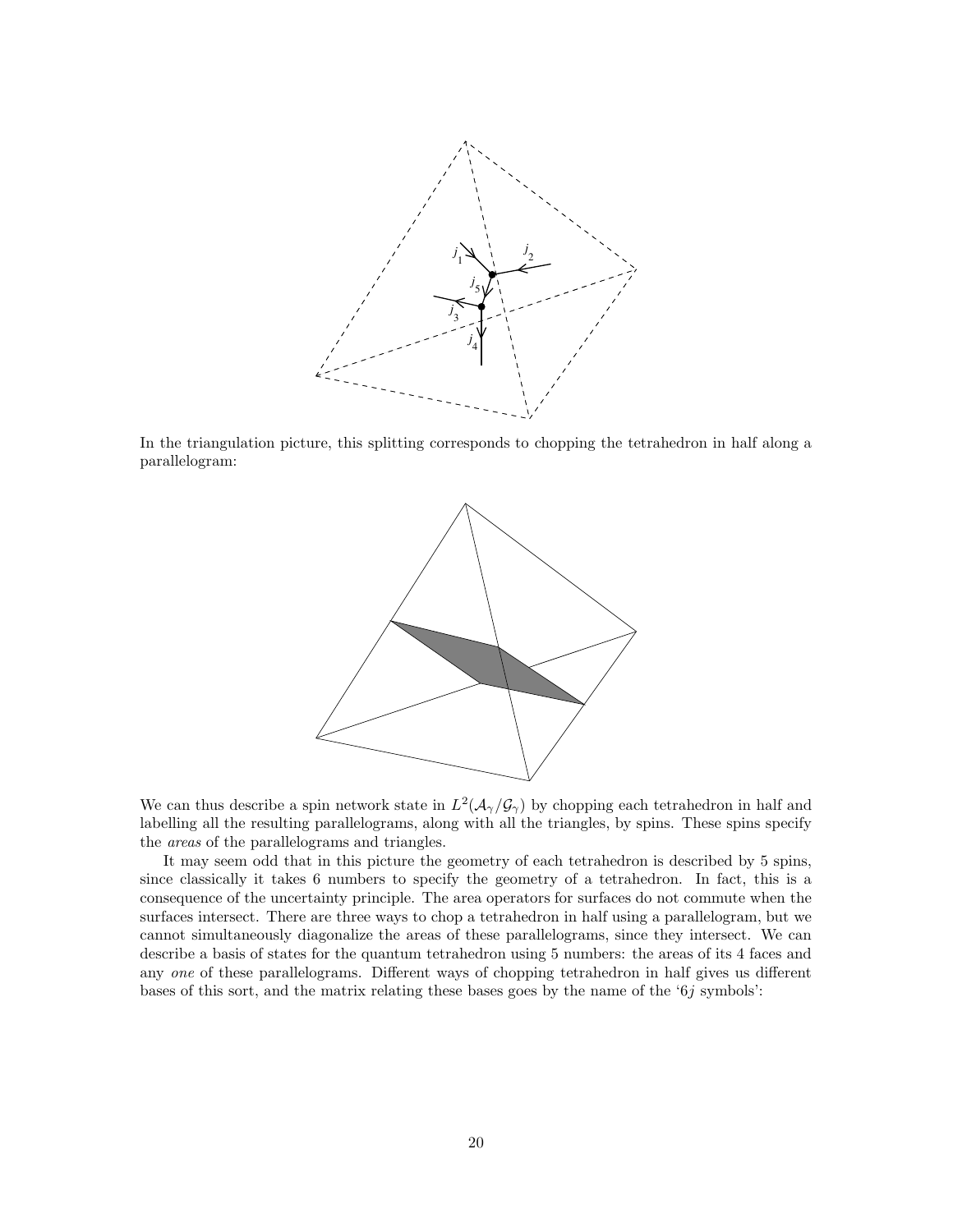

#### Remarks

1. For a deeper understanding of  $BF$  theory with gauge group  $SU(2)$ , it is helpful to start with a classical phase space describing tetrahedron geometries and apply geometric quantization to obtain a Hilbert space of quantum states. We can describe a tetrahedron in  $\mathbb{R}^3$  by specifying vectors  $E_1, \ldots, E_4$  normal to its faces, with lengths equal to the faces' areas. We can think of these vectors as elements of  $\mathfrak{so}(3)^*$ , which has a Poisson structure familiar from the quantum mechanics of angular momentum:

$$
\{J^a, J^b\} = \epsilon^{abc} J^c.
$$

The space of 4-tuples  $(E_1, \ldots, E_4)$  thus becomes a Poisson manifold. However, a 4-tuple coming from a tetrahedron must satisfy the constraint  $E_1 + \cdots + E_4 = 0$ . This constraint is the discrete analogue of the Gauss law  $d_A E = 0$ . In particular, it generates rotations, so if we take  $(\mathfrak{so}(3))^*)^4$ and do Poisson reduction with respect to this constraint, we obtain a phase space whose points correspond to tetrahedron geometries modulo rotations. If we geometrically quantize this phase space, we obtain the 'Hilbert space of the quantum tetrahedron'.

We can describe this Hilbert space quite explicitly as follows. If we geometrically quantize  $\mathfrak{so}(3)^*$ , we obtain the direct sum of all the irreducible representations of  $SU(2)$ :

$$
\mathcal{H}\cong\bigoplus_{j=0,\frac{1}{2},1,\ldots}j.
$$

Since this Hilbert space is a representation of SU(2), it has operators  $\hat{J}^a$  on it satisfying the usual angular momentum commutation relations:

$$
[\hat{J}^a, \hat{J}^b] = i\epsilon^{abc}\hat{J}^c.
$$

We can think of H as the 'Hilbert space of a quantum vector' and the operators  $\hat{J}^a$  as measuring the components of this vector. If we geometrically quantize  $(\mathfrak{so}(3)^*)^{\otimes 4}$ , we obtain  $\mathcal{H}^{\otimes 4}$ , which is the Hilbert space for 4 quantum vectors. There are operators on this Hilbert space corresponding to the components of these vectors:

$$
\begin{array}{rcl}\n\hat{E}^a_1 &=& \hat{J}^a \otimes 1 \otimes 1 \otimes 1 \\
\hat{E}^a_2 &=& 1 \otimes \hat{J}^a \otimes 1 \otimes 1 \\
\hat{E}^a_3 &=& 1 \otimes 1 \otimes \hat{J}^a \otimes 1 \\
\hat{E}^a_4 &=& 1 \otimes 1 \otimes 1 \otimes \hat{J}^a.\n\end{array}
$$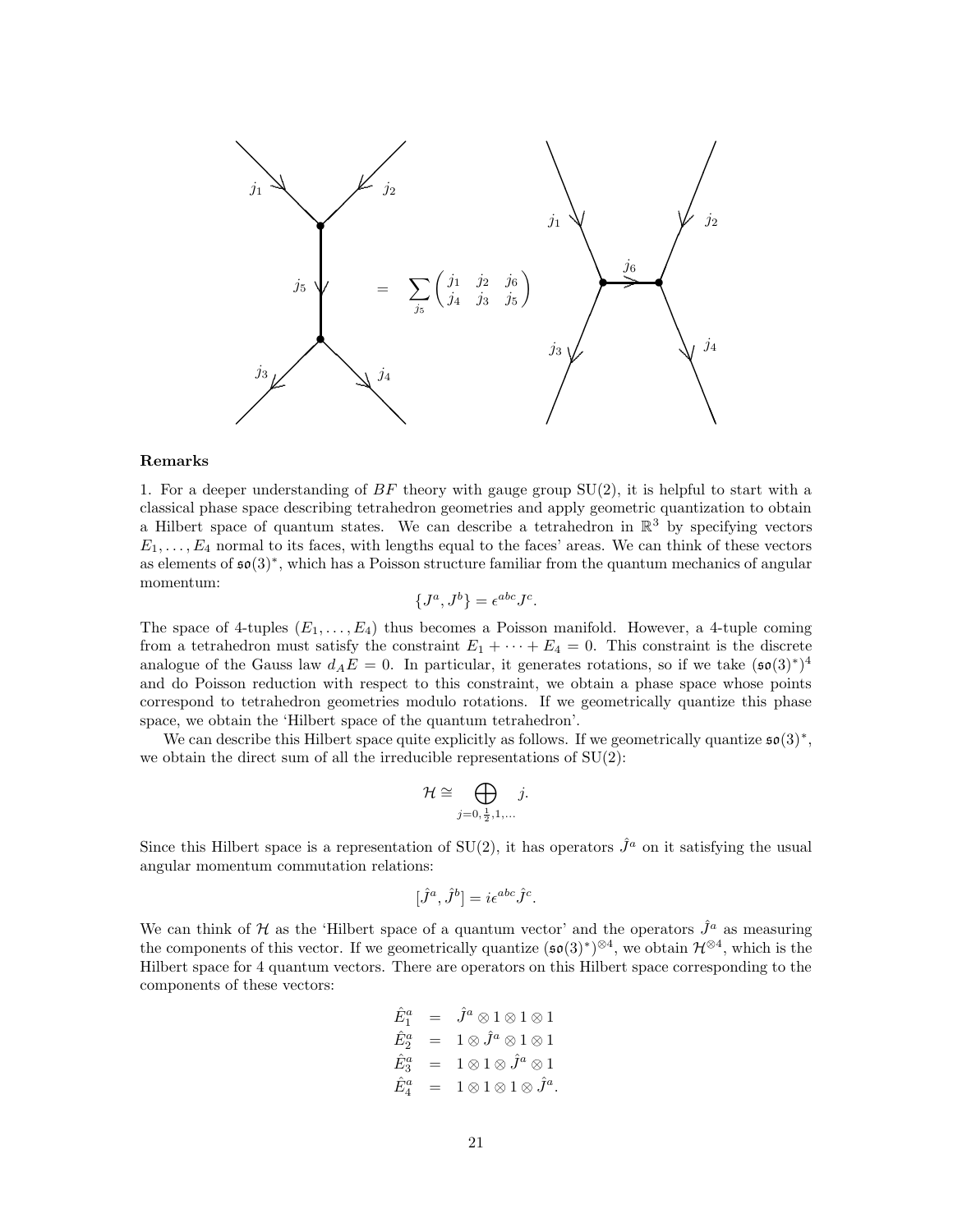One can show that the Hilbert space of the quantum tetrahedron is isomorphic to

$$
\mathcal{T} = \{ \psi \in \mathcal{H}^{\otimes 4} : (\hat{E}_1 + \hat{E}_2 + \hat{E}_3 + \hat{E}_4) \psi = 0 \}.
$$

On the Hilbert space of the quantum tetrahedron there are operators

$$
\hat{A}_i = (\hat{E}_i \cdot \hat{E}_i)^{\frac{1}{2}}
$$

corresponding to the areas of the 4 faces of the tetrahedron, and also operators

$$
\hat{A}_{ij} = ((\hat{E}_i + \hat{E}_j) \cdot (\hat{E}_i + \hat{E}_j))^{\frac{1}{2}}
$$

corresponding to the areas of the parallelograms. Since  $\hat{A}_{ij} = \hat{A}_{kl}$  whenever  $(ijkl)$  is some permutation of the numbers (1234), there are really just 3 different parallelogram area operators. The face area operators commute with each other and with the parallelogram area operators, but the parallelogram areas do not commute with each other. There is a basis of  $\mathcal T$  consisting of states that are eigenvectors of all the face area operators together with any one of the parallelogram area operators. If for example we pick  $\hat{A}_{12}$  as our preferred parallelogram area operator, any basis vector  $\psi$  is determined by 5 spins:

$$
\begin{aligned}\n\hat{A}_i \psi &= \sqrt{j_i(j_i+1)} & 1 \leq i \leq 4, \\
\hat{A}_{12} \psi &= \sqrt{j_5(j_5+1)}.\n\end{aligned}
$$

This basis vector corresponds to the intertwiner  $\iota_j : j_1 \otimes j_2 \to j_3 \otimes j_4$  that factors through the representation  $j_5$ .

In 4d BF theory with gauge group SU(2), the Hilbert space  $L^2(\mathcal{A}_{\gamma}/\mathcal{G}_{\gamma})$  described by taking the tensor product of copies of  $\mathcal T$ , one for each tetrahedron in the 3-manifold  $S$ , and imposing constraints saying that when two tetrahedra share a face their face areas must agree. This gives a clearer picture of the 'quantum geometry of space' in this theory. For example, we can define observables corresponding to the volumes of tetrahedra. The results nicely match those of loop quantum gravity, where it has been shown that spin network vertices give volume to the regions of space in which they lie. In loop quantum gravity these results were derived not from  $BF$  theory, but from Lorentzian quantum gravity formulated in terms of the real Ashtekar variables. However, these theories differ only in their dynamics.

# 7 Dynamics

We now turn from the spin network description of the kinematics of  $BF$  theory to the spin foam description of its dynamics. Our experience with quantum field theory suggests that we can compute transition amplitudes in BF theory using path integrals. To keep life simple, consider the most basic example: the partition function of a closed manifold representing spacetime. Heuristically, if  $M$  is a compact oriented n-manifold we expect that

$$
Z(M) = \int \int \mathcal{D}A \mathcal{D}E \ e^{i \int_M \text{tr}(E \wedge F)}
$$

$$
= \int \mathcal{D}A \ \delta(F),
$$

where formally integrating out the  $E$  field gives a Dirac delta measure on the space of flat connections on the G-bundle P over M. The final result should be the 'volume of the space of flat connections', but of course this is ill-defined without some choice of measure.

To try to make this calculation more precise, we can discretize it by choosing a triangulation for  $M$  and working, not with flat connections on  $P$ , but instead with flat connections on the dual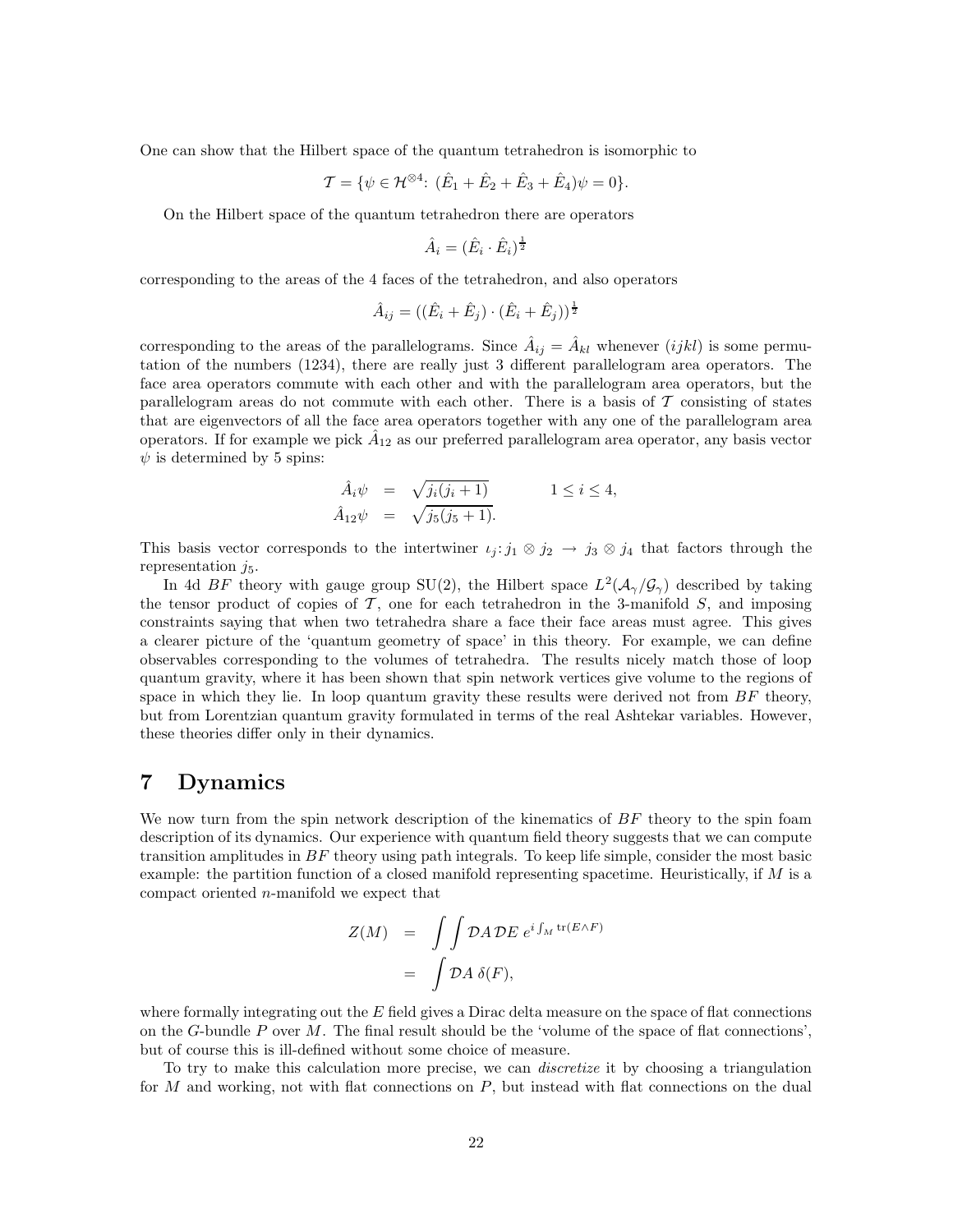2-skeleton. By definition, the 'dual 2-skeleton' of a triangulation has one vertex in the center of each n-simplex, one edge intersecting each  $(n - 1)$ -simplex, and one polygonal face intersecting each (n − 2)-simplex. We call these 'dual vertices', 'dual edges', and 'dual faces', respectively. For example, when  $M$  is 3-dimensional, the intersection of the dual 2-skeleton with any tetrahedron looks like this:



while a typical dual face looks like this:



Note that the dual faces can have any number of edges. To keep track of these edges, we fix an orientation and distinguished vertex for each face f and call its edges  $e_1f, \ldots, e_Nf$ , taken in cyclic order starting from the distinguished vertex. Similarly, we call its vertices  $v_1f, \ldots, v_Nf$ :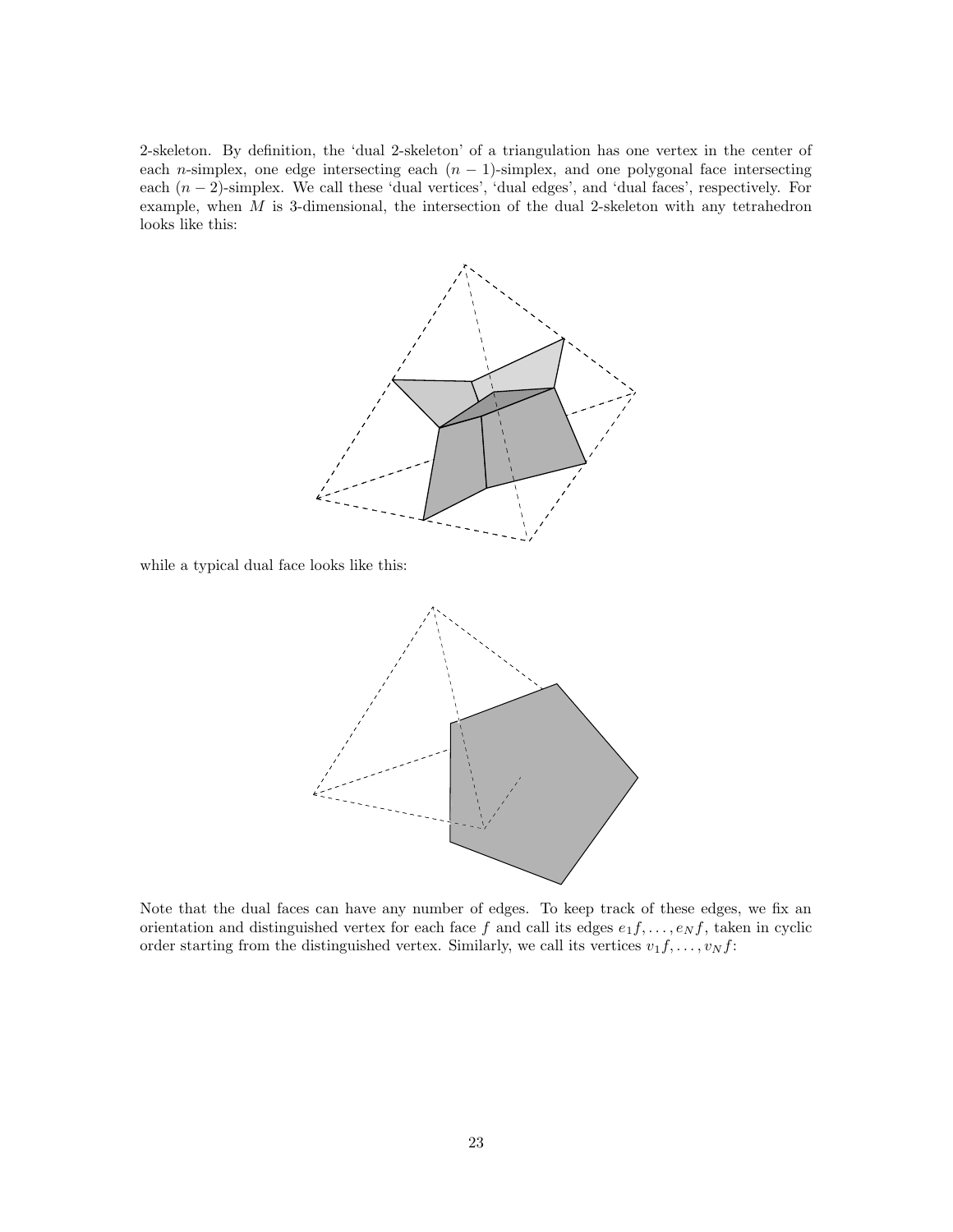

A 'connection' on the dual 2-skeleton is an object assigning a group element  $g_e$  to each dual edge e. For this to make sense we should fix an orientation for each dual edge. However, we can safely reverse our choice of the orientation as long as we remember to replace  $g_e$  by  $g_e^{-1}$  when we do so. We say that a connection on the dual 2-skeleton is 'flat' if that the holonomy around each dual face f is the identity:

$$
g_{e_1f}\cdots g_{e_Nf}=1
$$

where we use the orientation of  $f$  to induce orientations of its edges.

To make sense of our earlier formula for the partition function of  $BF$  theory, we can try defining

$$
Z(M) = \int \prod_{e \in \mathcal{E}} dg_e \prod_{f \in \mathcal{F}} \delta(g_{e_1 f} \cdots g_{e_N f}),
$$

where V is the set of dual vertices,  $\mathcal E$  is the set of dual edges,  $\mathcal F$  is the set of dual vertices, and the integrals are done using normalized Haar measure on G. Of course, since we are taking a product of Dirac deltas here, we run the danger that this expression will not make sense. Nonetheless we proceed and see what happens!

We begin by using the identity

$$
\delta(g) = \sum_{\rho \in \operatorname{Irrep}(\mathcal{G})} \dim(\rho) \mathrm{tr}(\rho(g)),
$$

obtaining

$$
Z(M) = \sum_{\rho:\mathcal{F}\to\text{Irrep}(G)} \int \prod_{e\in\mathcal{E}} dg_e \prod_{f\in\mathcal{F}} \dim(\rho_f) tr(\rho_f(g_{e_1f}\cdots g_{e_Nf})).
$$

This formula is really a discretized version of

$$
Z(M) = \int \int \mathcal{D}A \, \mathcal{D}E \, e^{i \int_M \text{tr}(E \wedge F)}.
$$

The analogue of  $A$  is the labelling of dual edges by group elements. The analogue of  $F$  is the labelling of dual faces by holonomies around these faces. These analogies make geometrical sense because A is like a 1-form and  $F$  is like a 2-form. What is the analogue of  $E$ ? It is the labelling of dual faces by representations! Since each dual face intersects one  $(n-2)$ -simplex in the triangulation, we may dually think of these representations as labelling  $(n-2)$ -simplices. This is nice because E is an  $(n-2)$ -form. The analogue of the pairing  $tr(E \wedge F)$  is the pairing of a representation  $\rho_f$  and the holonomy around the face f to obtain the number  $\dim(\rho_f) \text{tr}(\rho_f (g_{e_1f} \cdots g_{e_N f}))$ .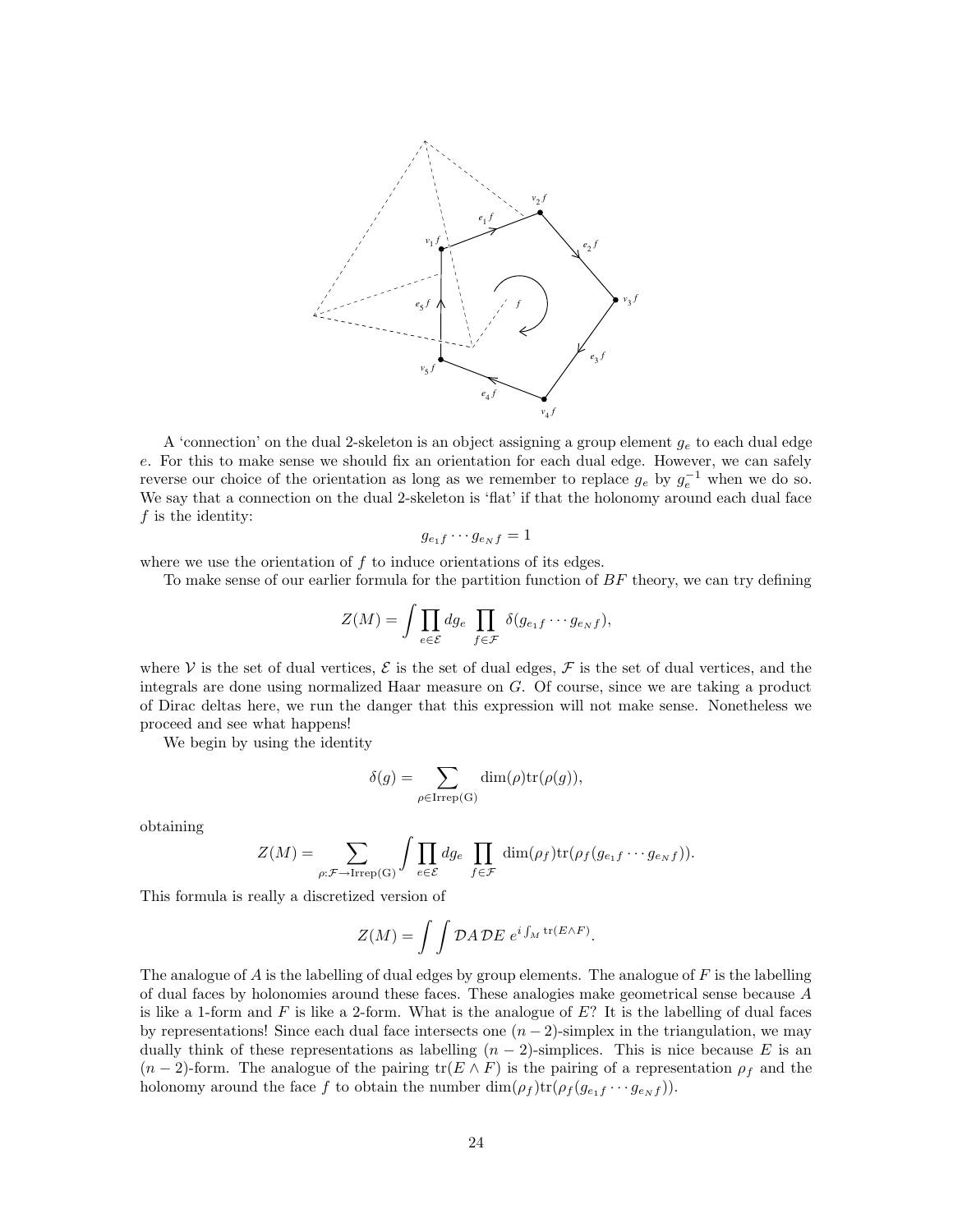Next we do the integrals over group elements in the formula for  $Z(M)$ . The details depend on the dimension of spacetime, and it is easiest to understand them with the aid of some graphical notation. In the previous section we saw how an abstract spin network Ψ together with a connection A on the underlying graph of  $\Psi$  give a number  $\Psi(A)$ . Since the connection A assigns a group element  $g_e$  to each edge of  $\Psi$ , our notation for the number  $\Psi(A)$  will be a picture of  $\Psi$  together with a little circle containing the group element  $g_e$  on each edge  $e$ . When  $g_e$  is the identity we will not bother drawing it. Also, when two or more parallel edges share the same group element  $g$  we use one little circle for both edges. For example, we define:



This is just the graphical analogue of the equation  $(\rho_1 \otimes \rho_2)(g) = \rho_1(g) \otimes \rho_2(g)$ .

Now suppose  $M$  is 2-dimensional. Since each dual edge is the edge of two dual faces, each group element appears twice in the expression

$$
\prod_{f \in \mathcal{F}} \text{tr}(\rho_f(g_{e_1f} \cdots g_{e_Nf})).
$$

In our graphical notation, this expresssion corresponds to a spin network with one loop running around each dual face:

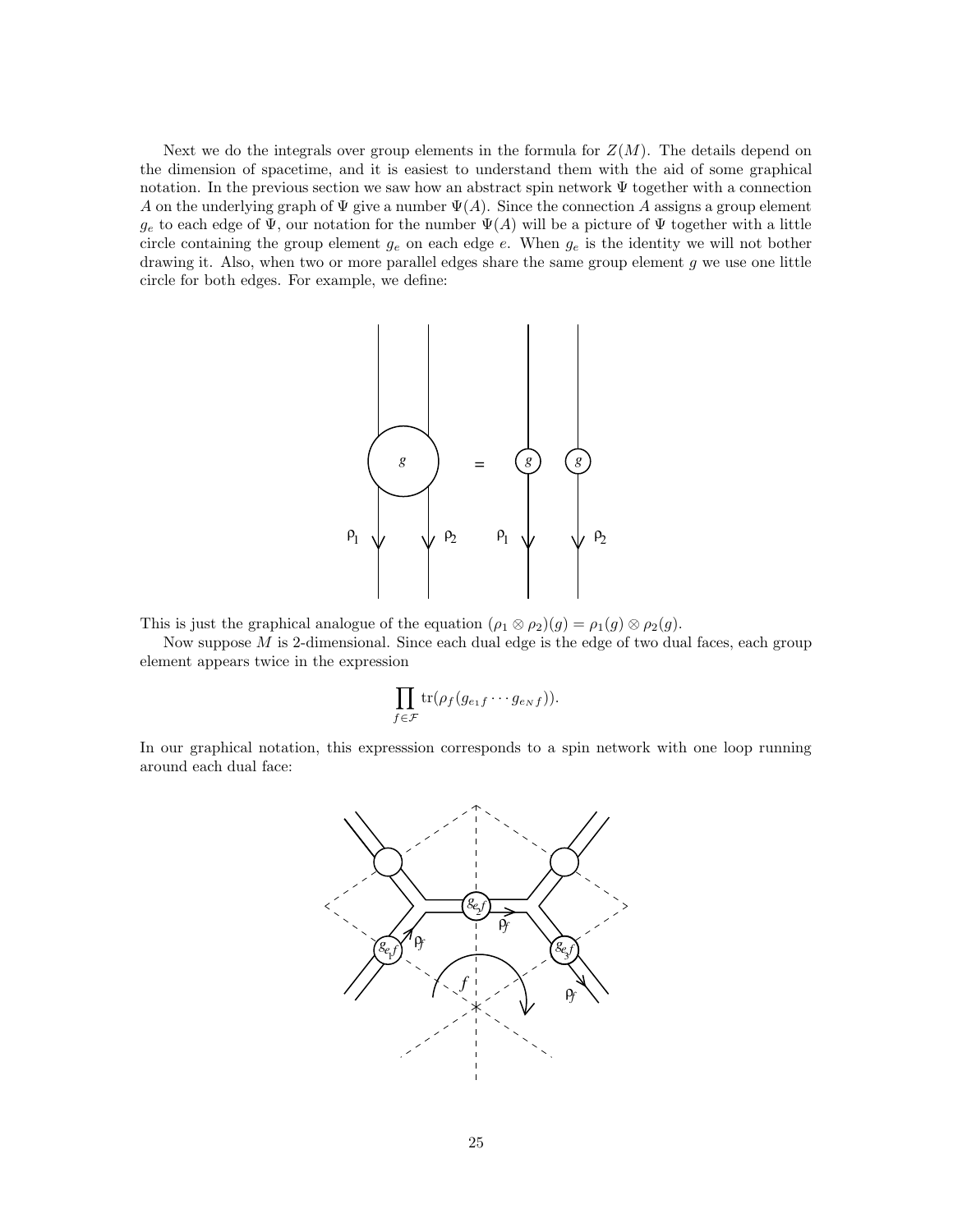Here we have only drawn a small portion of the spin network. We can do the integral

$$
\int \prod_{e \in \mathcal{E}} dg_e \prod_{f \in \mathcal{F}} \dim(\rho_f) tr(\rho_f(g_{e_1f} \cdots g_{e_Nf}))
$$

by repeatedly using the formula

$$
\int dg \,\rho_1(g) \otimes \rho_2(g) = \begin{cases} \frac{\iota^* \iota}{\dim(\rho_1)} & \text{if } \rho_1 \cong \rho_2^* \\ 0 & \text{otherwise} \end{cases}
$$

where  $\iota: \rho_1 \otimes \rho_2 \to \mathbb{C}$  is the dual pairing when  $\rho_1$  is the dual of  $\rho_2$ . This formula holds because both sides describe the projection from  $\rho_1 \otimes \rho_2$  onto the subspace of vectors transforming in the trivial representation. Graphically, this formula can be written as the following skein relation:



Applying this to every dual edge, we see that when  $M$  is connected the integral

$$
\int \prod_{e \in \mathcal{E}} dg_e \prod_{f \in \mathcal{F}} \dim(\rho_f) tr(\rho_f(g_{e_1f} \cdots g_{e_Nf}))
$$

vanishes unless all the representations  $\rho_f$  are the same representation  $\rho$ , in which case it equals  $\dim(\rho)^{|\mathcal{V}|-|\mathcal{E}|+|\mathcal{F}|}$ . The quantity  $|\mathcal{V}|-|\mathcal{E}|+|\mathcal{F}|$  is a topological invariant of M, namely the Euler characteristic  $\chi(M)$ . Summing over all labellings of dual faces, we thus obtain

$$
Z(M) = \sum_{\rho \in \operatorname{Irrep}(\mathbf{G})} \dim(\rho)^{\chi(M)}
$$

The Euler characteristic of a compact oriented surface of genus n is  $2 - 2n$ . When  $\chi(M) < 0$ , the sum converges for any compact Lie group  $G$ , and we see that the partition function of our discretized BF theory is well-defined and *independent of the triangulation!* This is precisely what we would expect in a topological quantum field theory. For  $\chi(M) \geq 0$ , that is, for the sphere and torus, the partition function typically does not converge.

In the 3-dimensional case each group element shows up in 3 factors of the product over dual faces, since 3 dual faces share each dual edge: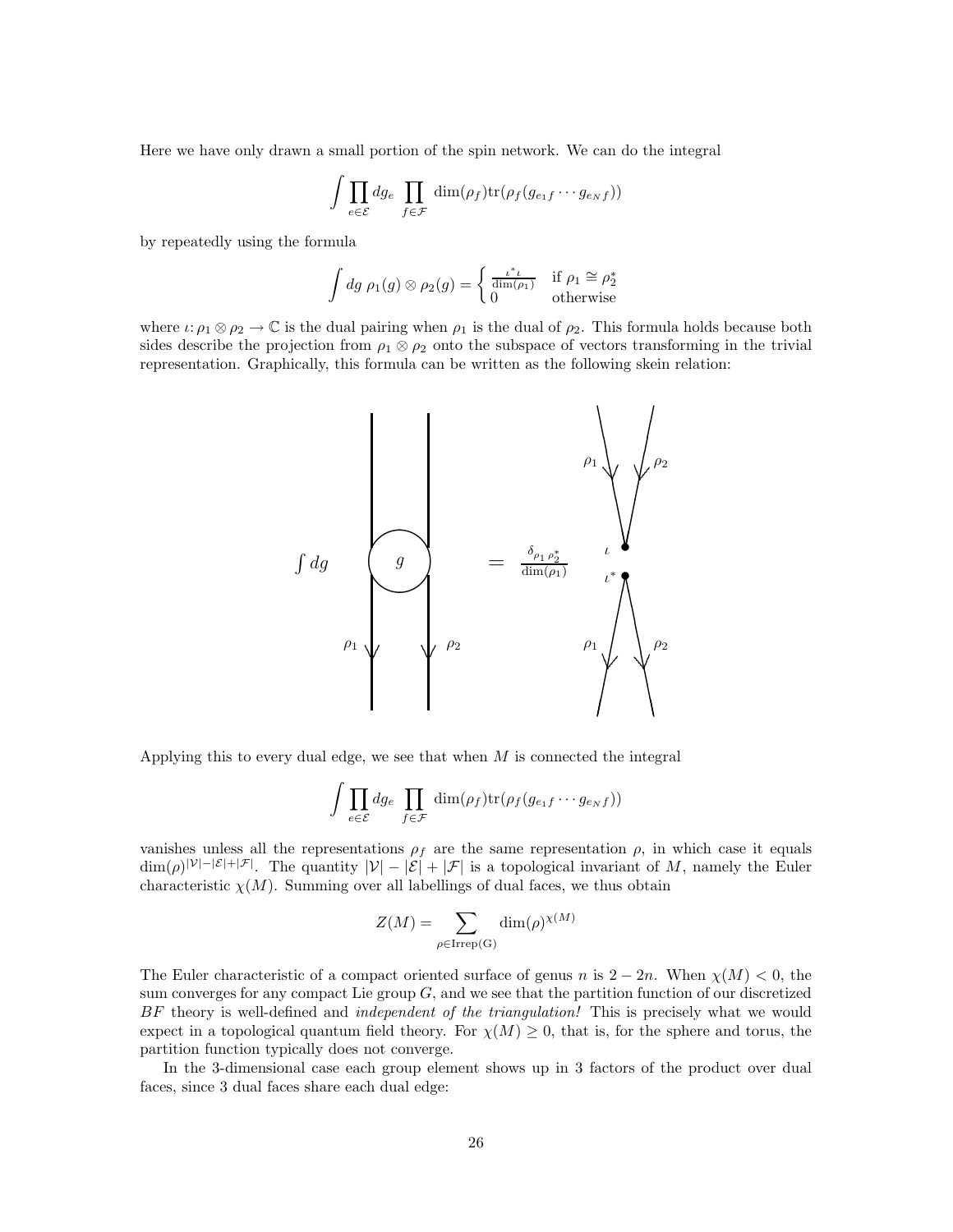

We can do the integral over each group element using the formula

$$
\int dg\; \rho_1(g)\otimes \rho_2(g)\otimes \rho_3(g)=\sum_{\iota}\iota^*\iota
$$

where the sum ranges over a basis of intertwiners  $\iota: \rho_1 \otimes \rho_2 \otimes \rho_3 \to \mathbb{C}$ , normalized as in Section 4, so that  $tr(\iota_1^*\iota_2) = \delta_{\iota_1\iota_2}$  for any two intertwiners  $\iota_1, \iota_2$  in the basis. In our graphical notation this formula is written as:



Both sides represent intertwiners from  $\rho_1 \otimes \rho_2 \otimes \rho_3$  to itself. Again, the formula is true because both sides are different ways of describing the projection from  $\rho_1 \otimes \rho_2 \otimes \rho_3$  onto the subspace of vectors that transform trivially under  $G$ . Using this formula once for each dual edge — or equivalently, once for each triangle in the triangulation — we can integrate out all the group elements  $g_e$ . Graphically, each time we do this, an integral over expressions like this: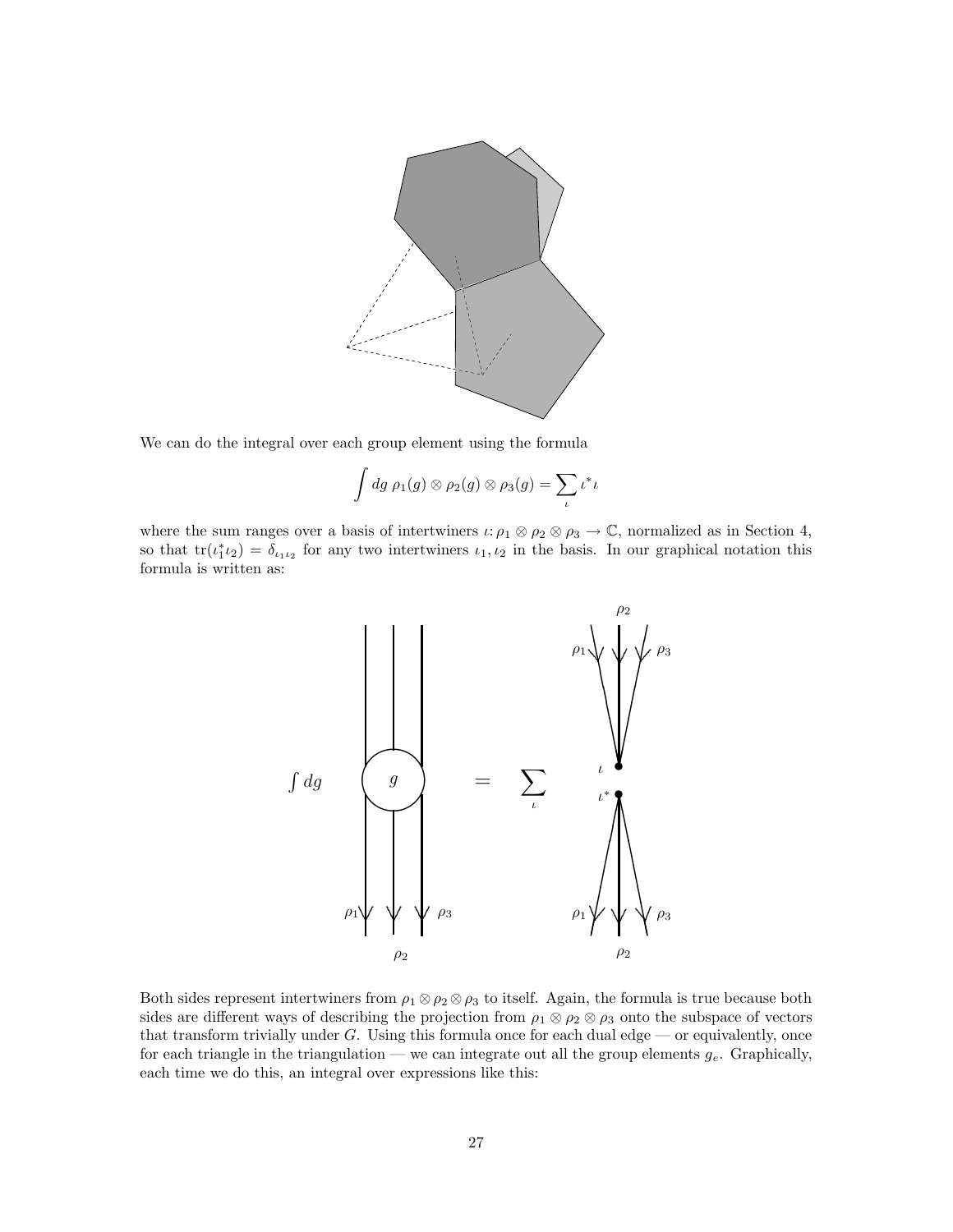

is replaced by a sum of expressions like this:



(We have not bothered to show the orientation of the edges in these pictures, since they depend on how we orient the edges of the dual 2-skeleton.) When we do this for all the triangular faces of a given tetrahedron, we obtain a little tetrahedral spin network like this:



which we can evaluate in the usual way. This tetrahedral spin network is 'dual' to the original tetrahedron in the triangulation of M: its vertices (resp. edges, faces) correspond to faces (resp. edges, vertices) of the original tetrahedron.

We thus obtain the following formula for the partition function in 3-dimensional  $BF$  theory: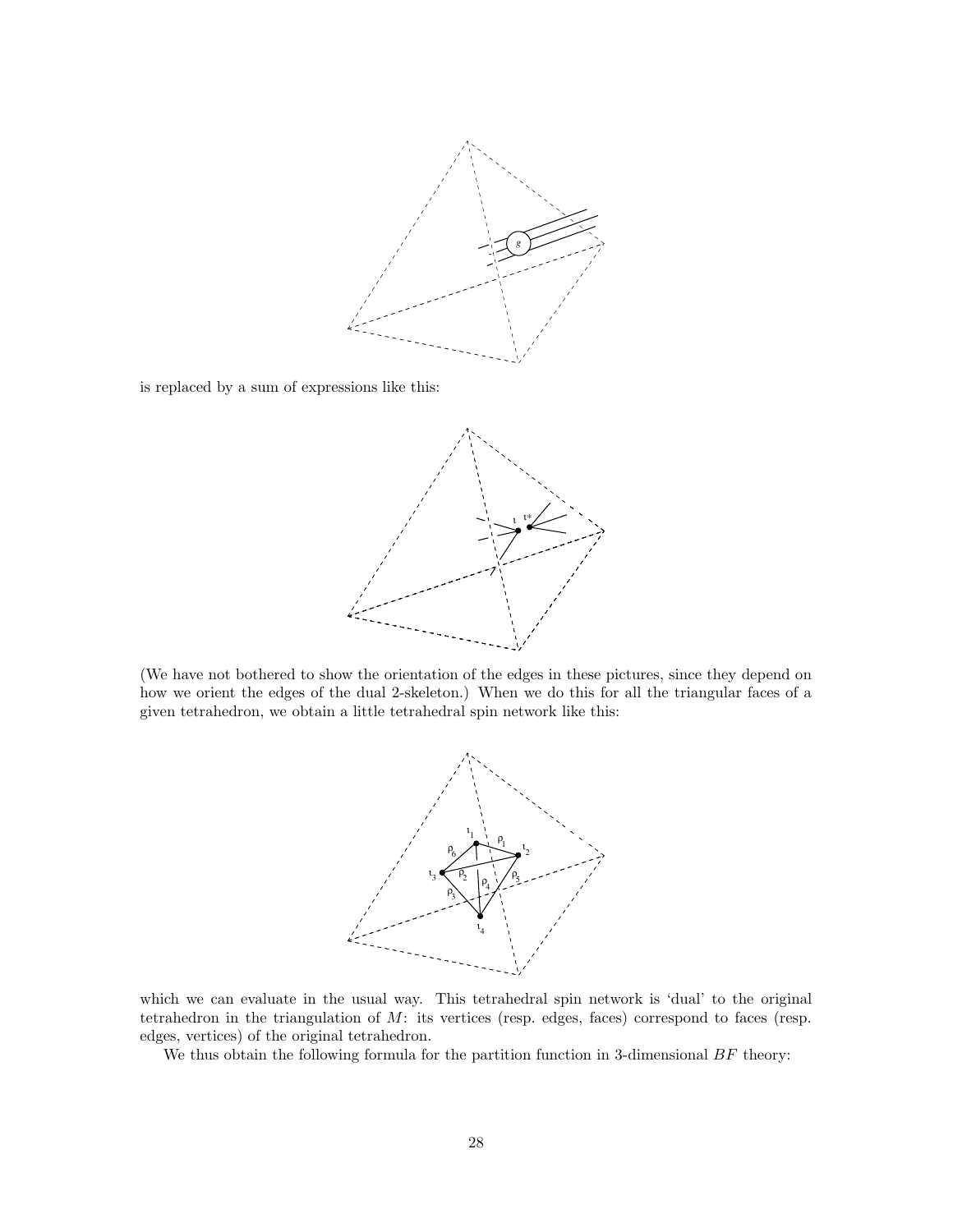$$
Z(M) = \sum_{\rho:\mathcal{F}\to\text{Irrep(G)}}\sum_{\iota} \prod_{f\in\mathcal{F}} \dim(\rho_f) \prod_{v\in\mathcal{V}} \underbrace{\rho_4}_{\iota_4} \underbrace{\rho_6}_{\rho_5} \underbrace{\rho_1}_{\rho_2} \underbrace{\rho_2}_{\iota_3}
$$

Here for each labelling  $\rho: \mathcal{F} \to \text{Irrep}(G)$ , we take a sum over labellings  $\iota$  of dual edges by intertwiners taken from the appropriate bases. For each dual vertex  $v$ , the tetrahedral spin network shown above is built using the representations  $\rho_i$  labelling the 6 dual faces incident to v and the intertwiners  $\iota_i$ labelling the 4 dual edges incident to v. When  $G = SU(2)$  or  $SO(3)$ , the labelling by intertwiners is trivial, so the tetrahedral spin network depends only on 6 spins. Using our graphical notation, it is not hard to express the value of this spin network in terms of the 6j symbols described in the previous section. We leave this as an exercise for the reader.

The calculation in 4 dimensions is similar, but now 4 dual faces share each dual edge, so we need to use the formula

$$
\int dg \; \rho_1(g) \otimes \rho_2(g) \otimes \rho_3(g) \otimes \rho_4(g) = \sum_{\iota} \iota^* \iota
$$

where now the sum ranges over a basis of intertwiners  $\iota: \rho_1 \otimes \rho_2 \otimes \rho_3 \otimes \rho_4 \to \mathbb{C}$ , normalized so that  $\text{tr}(\iota_1^*\iota_2) = \delta_{\iota_1\iota_2}$  for any intertwiners  $\iota_1, \iota_2$  in the basis. Again both sides describe the projection on the subspace of vectors that transform in the trivial representation, and again we can write the formula as a generalized skein relation:



We use this formula once for each dual edge — or equivalently, once for each tetrahedron in the triangulation — to do the integral over all group elements in the partition function. Each time we do so, we introduce an intertwiner labelling the dual edge in question. We obtain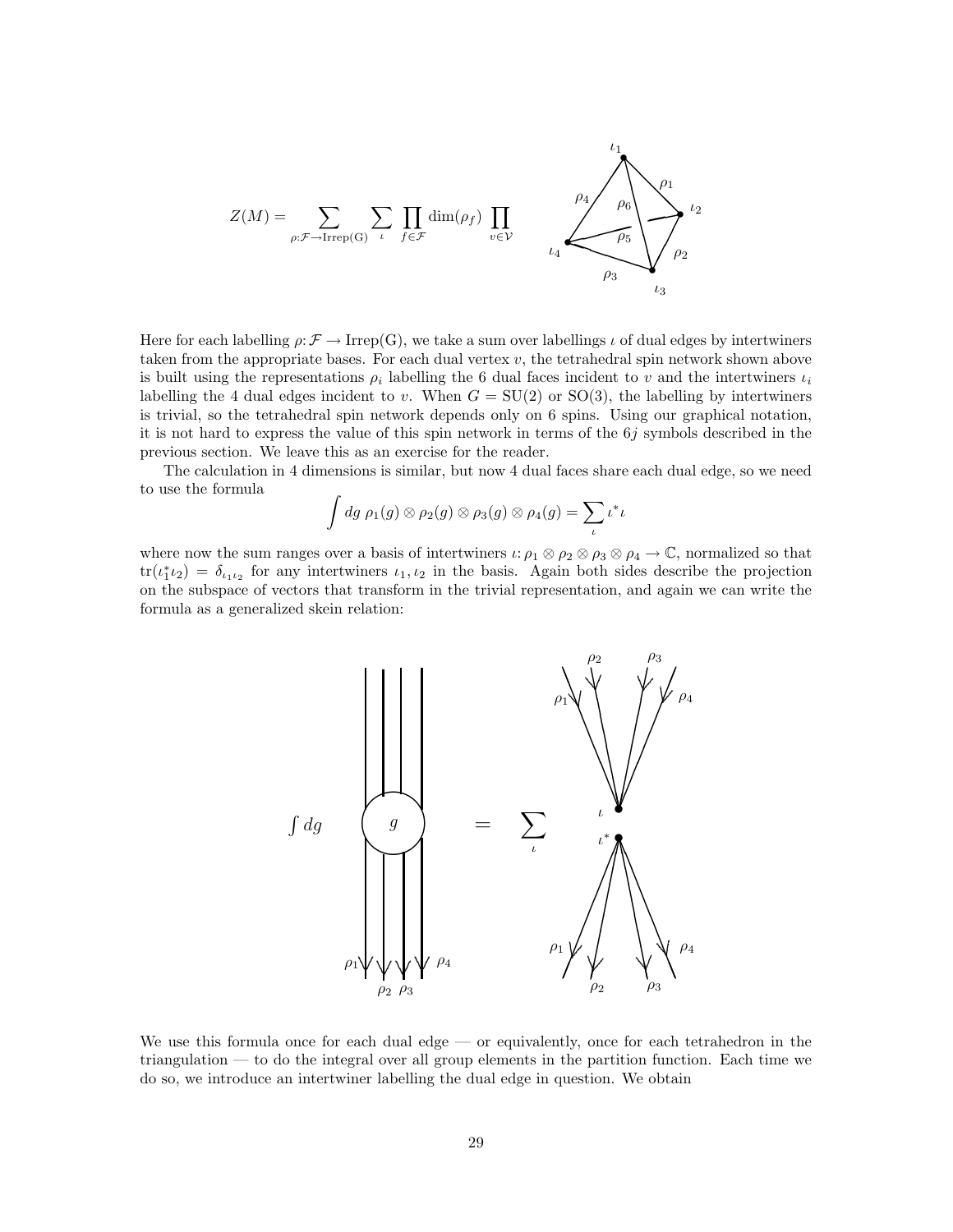$$
Z(M) = \sum_{\rho:\mathcal{F}\to\text{Irrep}(G)}\sum_{\iota}\prod_{f\in\mathcal{F}}\dim(\rho_f)\prod_{v\in\mathcal{V}}\left(\bigwedge_{\rho_4}\begin{matrix}\rho_5\\ \rho_9\end{matrix}\begin{matrix}\rho_1\\ \rho_9\end{matrix}\begin{matrix}\rho_1\\ \rho_2\end{matrix}\right)\rho_2
$$

The 4-simplex in this formula is dual to the 4-simplex in the original triangulation that contains  $v \in V$ . Its edges are labelled by the representations labelling the 10 dual faces incident to v, and its vertices are labelled by the intertwiners labelling the 5 dual edges incident to  $v$ .

People often rewrite this formula for the partition function by splitting each 4-valent vertex into two trivalent vertices using the skein relations described in Section 4. The resulting equation involves a trivalent spin network with 15 edges. In the  $SU(2)$  case this trivalent spin network is called a '15j symbol', since it depends on 15 spins.

Having computed the  $BF$  theory partition function in 2, 3, and 4 dimensions, it should be clear that the same basic idea works in all higher dimensions, too. We always get a formula for the partition function as a sum over ways of labelling dual faces by representations and dual edges by intertwiners. There is, however, a problem. The sum usually diverges! The only cases I know where it converges are when G is a finite group (see Remark 2 below), when M is 0- or 1-dimensional, or when M is 2-dimensional with  $\chi(M) < 0$ . Not surprisingly, these are a subset of the cases when the moduli space of flat connections on  $M$  has a natural measure. In other cases, it seems there are too many delta functions in the expression

$$
Z(M) = \int \prod_{e \in \mathcal{E}} dg_e \prod_{f \in \mathcal{F}} \delta(g_{e_1 f} \cdots g_{e_N f})
$$

to extract a meaningful answer. We discuss this problem further in Section 9.

Of course, there is more to dynamics than the partition function. For example, we also want to compute vacuum expectation values of observables, and transition amplitudes between states. It is not hard to generalize the formulas above to handle these more complicated calculations. However, at this point it helps to explicitly introduce the concept of a 'spin foam'.

#### Remarks

1. Ponzano and Regge gave a formula for a discretized version of the action in 3-dimensional Riemannian general relativity. In their approach the spacetime manifold  $M$  is triangulated and each edge is assigned a length. The Ponzano-Regge action is the sum over all tetrahedra of the quantity:

$$
S=\sum_e \ell_e \theta_e
$$

where the sum is taken over all 6 edges,  $l_e$  is the length of the edge e, and  $\theta_e$  is the dihedral angle of the edge  $e$ , that is, the angle between the outward normals of the two faces incident to this edge. One can show that in a certain precise their action is an approximation to the integral of the Ricci scalar curvature. In the limit of large spins, the value of the tetrahedral spin network described above is asymptotic to

$$
\sqrt{\frac{2}{3\pi V}}\cos(S+\frac{\pi}{4}).
$$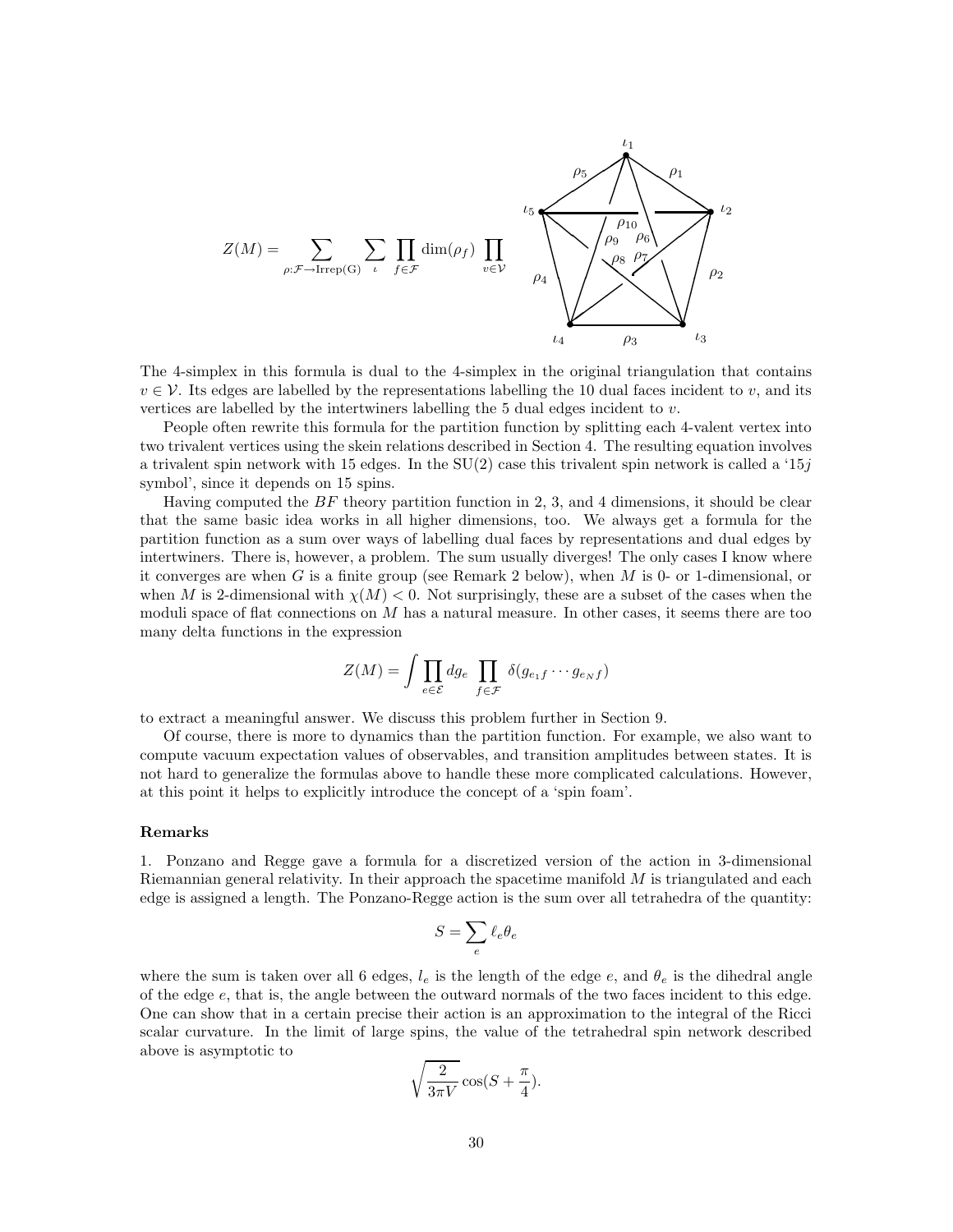where the lengths  $\ell_e$  are related to the spins  $j_e$  labelling the tetrahedron's edges by  $\ell = j + 1/2$ , and V is the volume of the tetrahedron. Naively one might have hoped to get  $\exp(iS)$ . That one gets a cosine instead can be traced back to the fact that the lengths of the edges of a tetrahedron only determine its geometry modulo rotation *and reflection*. The phase  $\frac{\pi}{4}$  shows up because calculating the asymptotics of the tetrahedral spin network involves a stationary phase approximation.

2. Ever since Section 4 we have been assuming that  $G$  is connected. The main reason for this is that it ensures the map from A to  $A_{\gamma}$  is onto for any graph  $\gamma$  in S, so that we have inclusions  $L^2(\mathcal{A}_{\gamma}) \hookrightarrow L^2(\mathcal{A})$  and  $L^2(\mathcal{A}_{\gamma}/\mathcal{G}_{\gamma}) \hookrightarrow L^2(\mathcal{A}/\mathcal{G})$ . When G is not connected, these maps are usually not one-to-one.

Requiring that G be connected rules out all nontrivial finite groups. However, our formula for the  $BF$  theory partition function makes equally good sense for groups that are not connected. In fact, when G is finite, the partition function is convergent regardless of the dimension of  $M$ , and when a suitable normalization factor is included it becomes triangulation-independent. This is a special case of the 'Dijkgraaf-Witten model.'

In this model, the path integral is not an integral over flat connections on a fixed G-bundle over M, but rather a sum over isomorphism classes of G-bundles. In fact, our discretized formula for the path integral in BF theory always implicitly includes a sum over isomorphism classes of G-bundles, because it corresponds to an integral over the whole moduli space of flat G-bundles over M, rather than the moduli space of flat connections on a fixed G-bundle. (For the relation between these spaces, see Remark 2 in Section 3.) When G is a finite group, the moduli space of flat  $G$ -bundles is discrete, with one point for each isomorphism class of G-bundle.

# 8 Spin Foams

We have seen that in  $BF$  theory the partition function can be computed by triangulating spacetime and considering all ways of labelling dual faces by irreducible representations and dual edges by intertwiners. For each such labelling, we compute an 'amplitude' as a product of amplitudes for dual faces, dual edges, and dual vertices. (By cleverly normalizing our intertwiners we were able to make the edge amplitudes equal 1, rendering them invisible, but this was really just a cheap trick.) We then take a sum over all labellings to obtain the partition function.

To formalize this idea we introduce the concept of a 'spin foam'. A spin foam is the 2-dimensional analog of a spin network. Just as a spin network is a graph with edges labelled by irreducible representations and vertices labelled by intertwiners, a spin foam is a 2-dimensional complex with faces labelled by irreducible representations and edges labelled by intertwiners. Of course, to make this precise we need a formal definition of '2-dimensional complex'. Loosely, such a thing should consist of vertices, edges, and polygonal faces. There is some flexibility about the details. However, we certainly want the dual 2-skeleton of a triangulated manifold to qualify. Since topologists have already studied such things, this suggests that we take a 2-dimensional complex to be what they call a '2-dimensional piecewise linear cell complex'.

The precise definition of this concept is somewhat technical, so we banish it to the Appendix and only state what we need here. A 2-dimensional complex has a finite set  $\mathcal V$  of vertices, a finite set  $\mathcal E$  of edges, and a finite set  $\mathcal F_N$  of N-sided faces for each  $N \geq 3$ , with only finitely many  $\mathcal F_N$ being nonempty. In fact, we shall work with 'oriented' 2-dimensional complexes, where each edge and each face has an orientation. The orientations of the edges give maps

$$
s,t\colon\mathcal{E}\to\mathcal{V}
$$

assigning to each edge its source and target. The orientation of each face gives a cyclic ordering to its edges and vertices. Suppose we arbitrarily choose a distinguished vertex for each face  $f \in \mathcal{F}_N$ . Then we may number all its vertices and edges from 1 to N. If we think of these numbers as lying in  $\mathbb{Z}_N$ , we obtain maps

$$
e_i: \mathcal{F}_N \to \mathcal{E}, \quad v_i: \mathcal{F}_N \to \mathcal{V} \qquad i \in \mathbb{Z}_N.
$$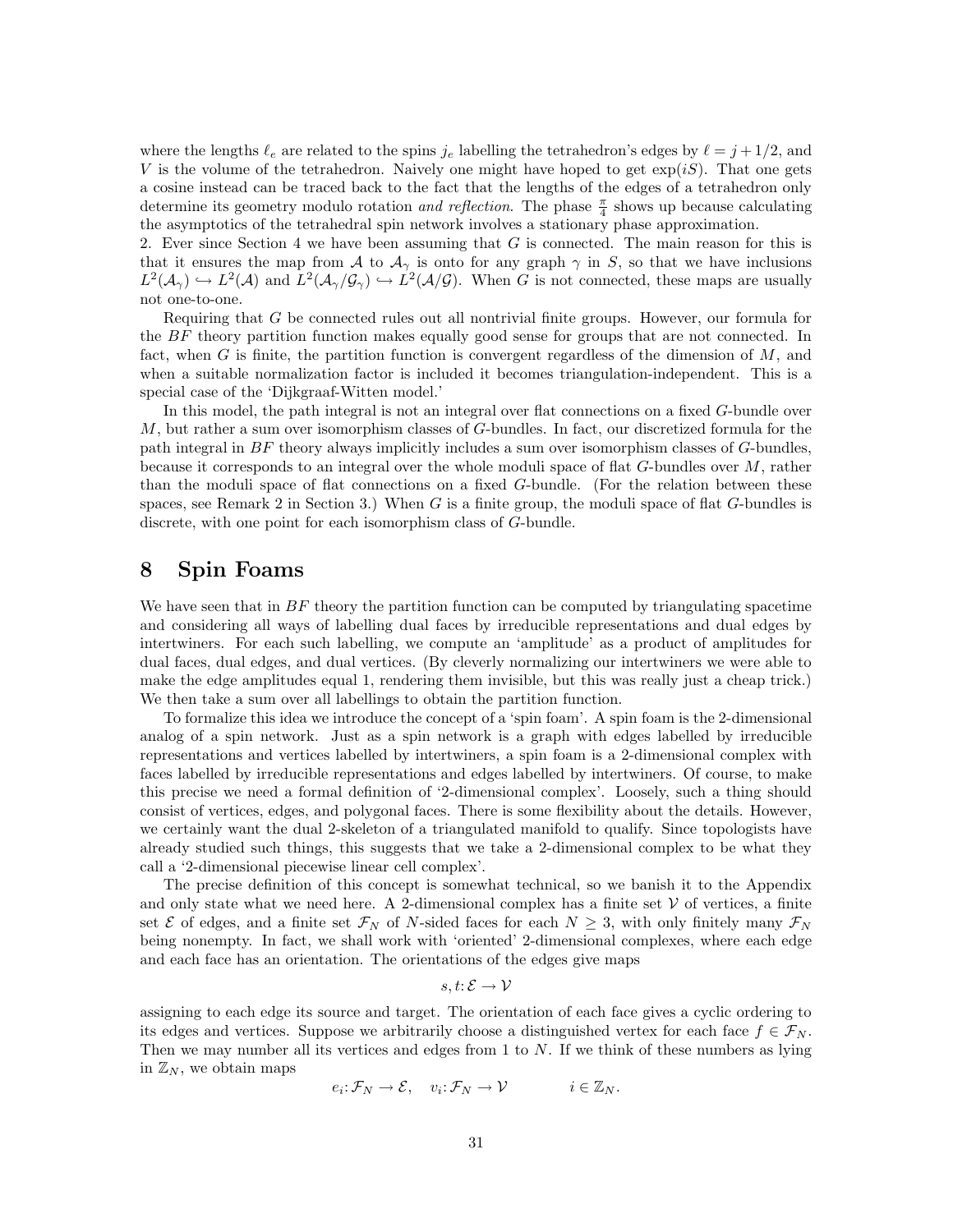We say f is 'incoming' to e when the orientation of e agrees with the orientation it inherits from f, and 'outgoing' when these orientations do not agree:



With this business taken care of, we can define spin foams. The simplest kind is a 'closed' spin foam. This is the sort we sum over when computing partition functions in BF theory.

**Definition 4.** A closed spin foam F is a triple  $(\kappa, \rho, \iota)$  consisting of:

- 1. a 2-dimensional oriented complex  $\kappa$ ,
- 2. a labelling  $\rho$  of each face f of  $\kappa$  by an irreducible representation  $\rho_f$  of  $G$ ,
- 3. a labelling  $\iota$  of each edge  $e$  of  $\kappa$  by an intertwiner

$$
\iota_e \colon \rho_{f_1} \otimes \cdots \otimes \rho_{f_n} \to \rho_{f'_1} \otimes \cdots \otimes \rho_{f'_m}
$$

where  $f_1, \ldots, f_n$  are the faces incoming to e and  $f'_1, \ldots, f'_m$  are the faces outgoing from e.

Note that this definition is exactly like that of a spin network, but with everything one dimension higher! This is why a generic slice of a spin foam is a spin network. We can formalize this using the notion of a spin foam  $F: \Psi \to \Psi'$  going from a spin network  $\Psi$  to a spin network  $\Psi'$ :



This is the sort we sum over when computing transition amplitudes in  $BF$  theory. (To reduce clutter, we have not drawn the labellings of edges and faces in this spin foam.) In this sort of spin foam, the edges that lie in  $\Psi$  and  $\Psi'$  are not labelled by intertwiners. Also, the edges ending at spin network vertices must be labelled by intertwiners that match those labelling the spin network vertices. These extra requirements are lacking for closed spin foams, because a closed spin foam is just one of the form  $F: \emptyset \to \emptyset$ , where  $\emptyset$  is the 'empty spin network': the spin network with no vertices and no edges.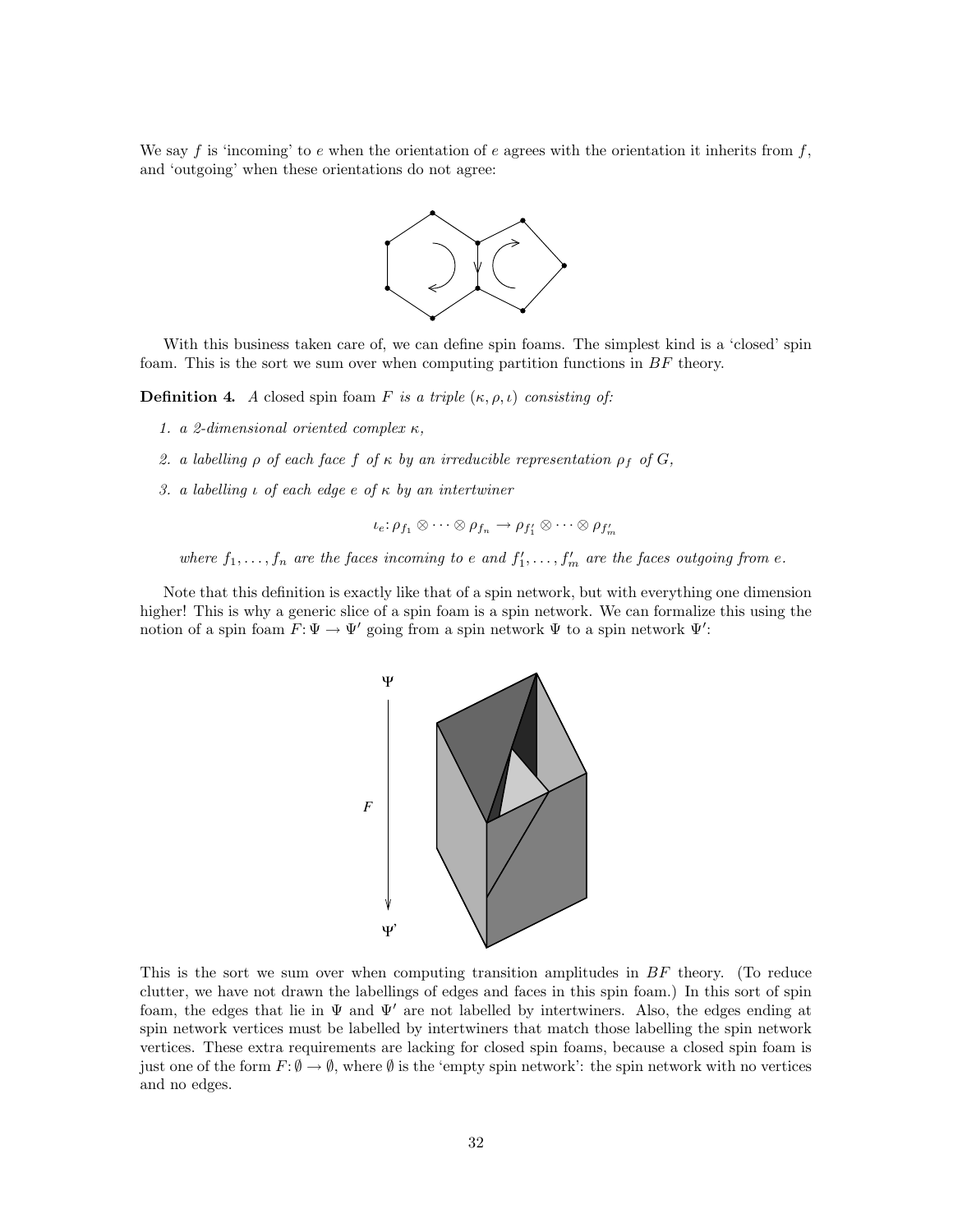To make this more precise, we need to define what it means for a graph  $\gamma$  to 'border' a 2dimensional oriented complex  $\kappa$ . The reader can find this definition in Appendix A. What matters here is that if  $\gamma$  borders  $\kappa$ , then each vertex v of  $\gamma$  is the source or target of a unique edge  $\tilde{v}$  of  $\kappa$ , and each edge e of  $\gamma$  is the edge of a unique face  $\tilde{e}$  of  $\kappa$ . Using these ideas, we first define spin foams of the form  $F: \emptyset \to \Psi$ :

**Definition 5.** Suppose that  $\Psi = (\gamma, \rho, \iota)$  is a spin network. A spin foam  $F: \emptyset \to \Psi$  is a triple  $(\kappa, \tilde{\rho}, \tilde{\iota})$  consisting of:

- 1. a 2-dimensional oriented complex  $\kappa$  such that  $\gamma$  borders  $\kappa$ ,
- 2. a labeling  $\tilde{\rho}$  of each face f of  $\kappa$  by an irreducible representation  $\tilde{\rho}_f$  of  $G$ ,
- 3. a labeling  $\tilde{\iota}$  of each edge e of  $\kappa$  not lying in  $\gamma$  by an intertwiner

$$
\tilde{\iota}_{e} \colon \rho_{f_1} \otimes \cdots \otimes \rho_{f_n} \to \rho_{f'_1} \otimes \cdots \otimes \rho_{f'_m}
$$

where  $f_1, \ldots, f_n$  are the faces incoming to e and  $f'_1, \ldots, f'_m$  are the faces outgoing from e,

such that the following hold:

- 1. For any edge e of  $\gamma$ ,  $\tilde{\rho}_{\tilde{e}} = \rho_e$  if  $\tilde{e}$  is incoming to e, while  $\tilde{\rho}_{\tilde{e}} = (\rho_e)^*$  if  $\tilde{e}$  is outgoing from e.
- 2. For any vertex v of  $\gamma$ ,  $\tilde{\iota}_{\tilde{e}}$  equals  $\iota_e$  after appropriate dualizations.

Finally, to define general spin foams, we need the notions of 'dual' and 'tensor product' for spin networks. The dual of a spin network  $\Psi = (\gamma, \rho, \iota)$  is the spin network  $\Psi^*$  with the same underlying graph, but with each edge  $e$  labelled by the dual representation  $\rho_e^*$ , and each vertex  $v$  labelled by the appropriately dualized form of the intertwining operator  $\iota_v$ . Given spin networks  $\Psi = (\gamma, \rho, \iota)$  and  $\Psi' = (\gamma', \rho', \iota')$ , their tensor product  $\Psi \otimes \Psi'$  is defined to be the spin network whose underlying graph is the disjoint union of  $\gamma$  and  $\gamma'$ , with edges and vertices labelled by representations and intertwiners using  $\rho$ ,  $\rho'$  and  $\iota$ ,  $\iota'$ . As usual, duality allows us to think of an input as an output:

**Definition 6.** Given spin networks  $\Psi$  and  $\Psi'$ , a spin foam  $F: \Psi \to \Psi'$  is defined to be a spin foam  $F: \emptyset \to \Psi^* \otimes \Psi'.$ 

Here is how we compute transition amplitudes in  $BF$  theory as a sum over spin foams. Suppose spacetime is given by a compact oriented cobordism  $M: S \to S'$ , where S and S' are compact oriented manifolds of dimension  $n - 1$ :



Choose a triangulation of M. This induces triangulations of S and S' with dual 1-skeletons  $\gamma$  and  $\gamma'$ , respectively. As described in Section 6, in this triangulated context we can use  $L^2(\mathcal{A}_{\gamma}/\mathcal{G}_{\gamma})$  as the gauge-invariant Hilbert space for  $S$ . This Hilbert space has a basis given by spin networks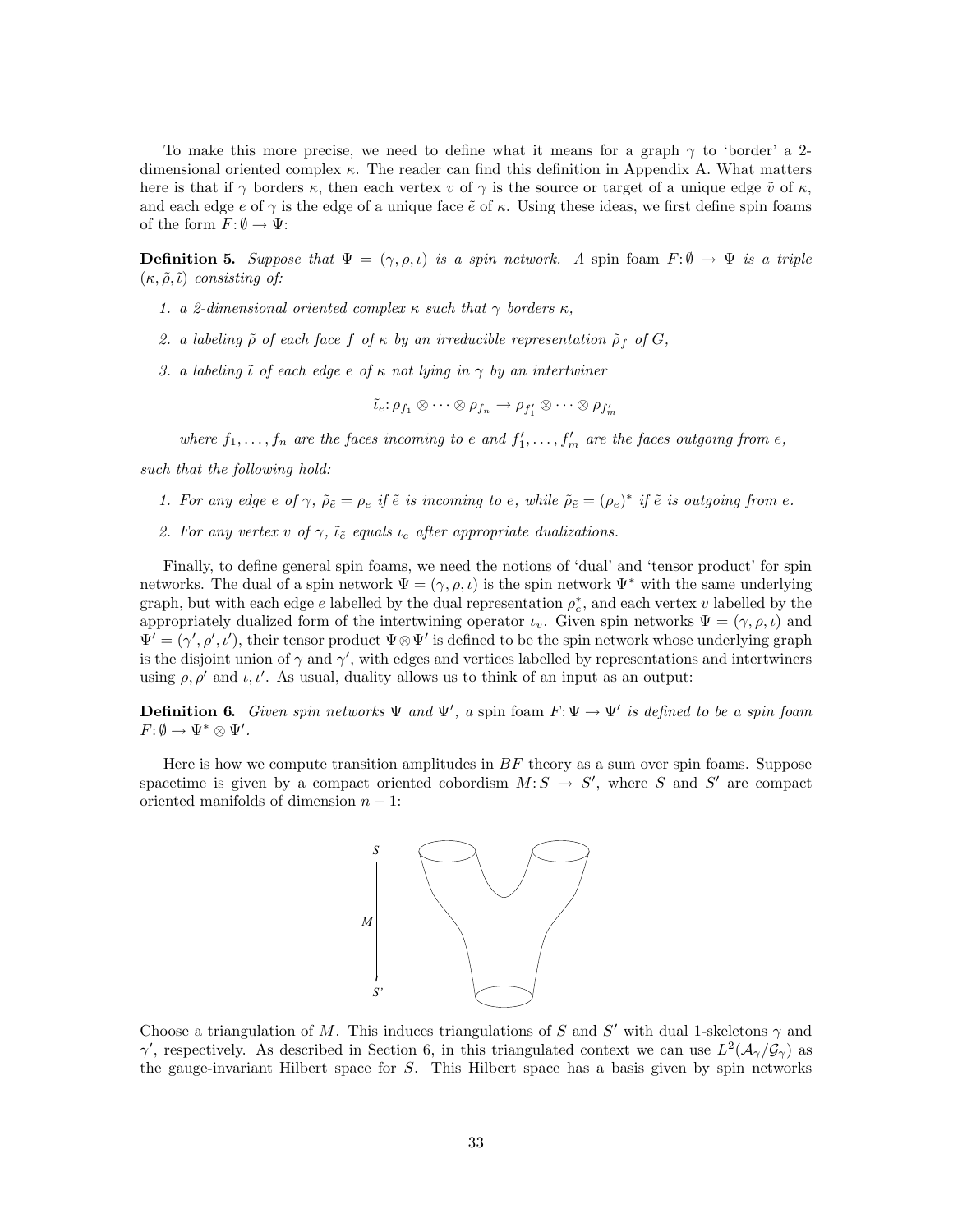whose underlying graph is the dual 1-skeleton of S. Similarly, we use  $L^2(\mathcal{A}_{\gamma'}/\mathcal{G}_{\gamma'})$  as the space of gauge-invariant states on  $S'$ . We describe time evolution as an operator

$$
Z(M): L^2(\mathcal{A}_{\gamma}/\mathcal{G}_{\gamma}) \to L^2(\mathcal{A}_{\gamma'}/\mathcal{G}_{\gamma'}).
$$

To specify this operator, it suffices to describe the transition amplitudes  $\langle \Psi', Z(M)\Psi \rangle$  when  $\Psi, \Psi'$ are spin network states. We write this transition amplitude as a sum over spin foams going from  $\Psi$ to  $\Psi'$ :

$$
\langle \Psi', Z(M)\Psi \rangle = \sum_{F:\Psi \to \Psi'} Z(F)
$$

Since we are working with a fixed triangulation of  $M$ , we restrict the sum to spin foams whose underlying complex is the dual 2-skeleton of  $M$ . The crucial thing is the formula for the amplitude  $Z(F)$  of a given spin foam F.

We have already given a formula for the amplitude of a closed spin foam in the previous section: it is computed as a product of amplitudes for spin foam faces, edges and vertices. A similar formula works for any spin foam  $F: \Psi \to \Psi'$ , but we need to make a few adjustments. First, when we take the product over faces, edges and vertices, we exclude edges and vertices that lie in  $\Psi$  and  $\Psi'$ . Second, we use the square root of the usual edge amplitude for edges of the form  $\tilde{v}$ , where v is a vertex of  $\Psi$ or  $\Psi'$ . Third, we use the square root of the usual face amplitudes for faces of the form  $\tilde{e}$ , where e is an edge of  $\Psi$  or  $\Psi'$ . The reason for these adjustments is that we want to have

$$
Z(M')Z(M) = Z(M'M)
$$

when  $M: S \to S'$  and  $M': S' \to S''$  are composable cobordisms and  $M'M: S \to S''$  is their composite:



For this to hold, we want

 $Z(F')Z(F) = Z(F'F)$ 

whenever  $F'F: \Psi \to \Psi''$  is the spin foam formed by gluing together  $F: \Psi \to \Psi'$  and  $F': \Psi' \to \Psi''$ along their common border  $\Psi'$  and erasing the vertices and edges that lie in  $\Psi'$ . The adjustments described above make this equation true. Of course, the argument that  $Z(F')Z(F) = Z(F'F)$ implies  $Z(M')Z(M) = Z(M'M)$  is merely formal unless the sums over spin foams used to define these time evolution operators converge in a sufficiently nice way.

Let us conclude with some general remarks on the meaning of the spin foam formalism. Just as spin networks are designed to merge the concepts of quantum state and the geometry of space, spin foams are designed to merge the concepts of quantum history and the geometry of spacetime.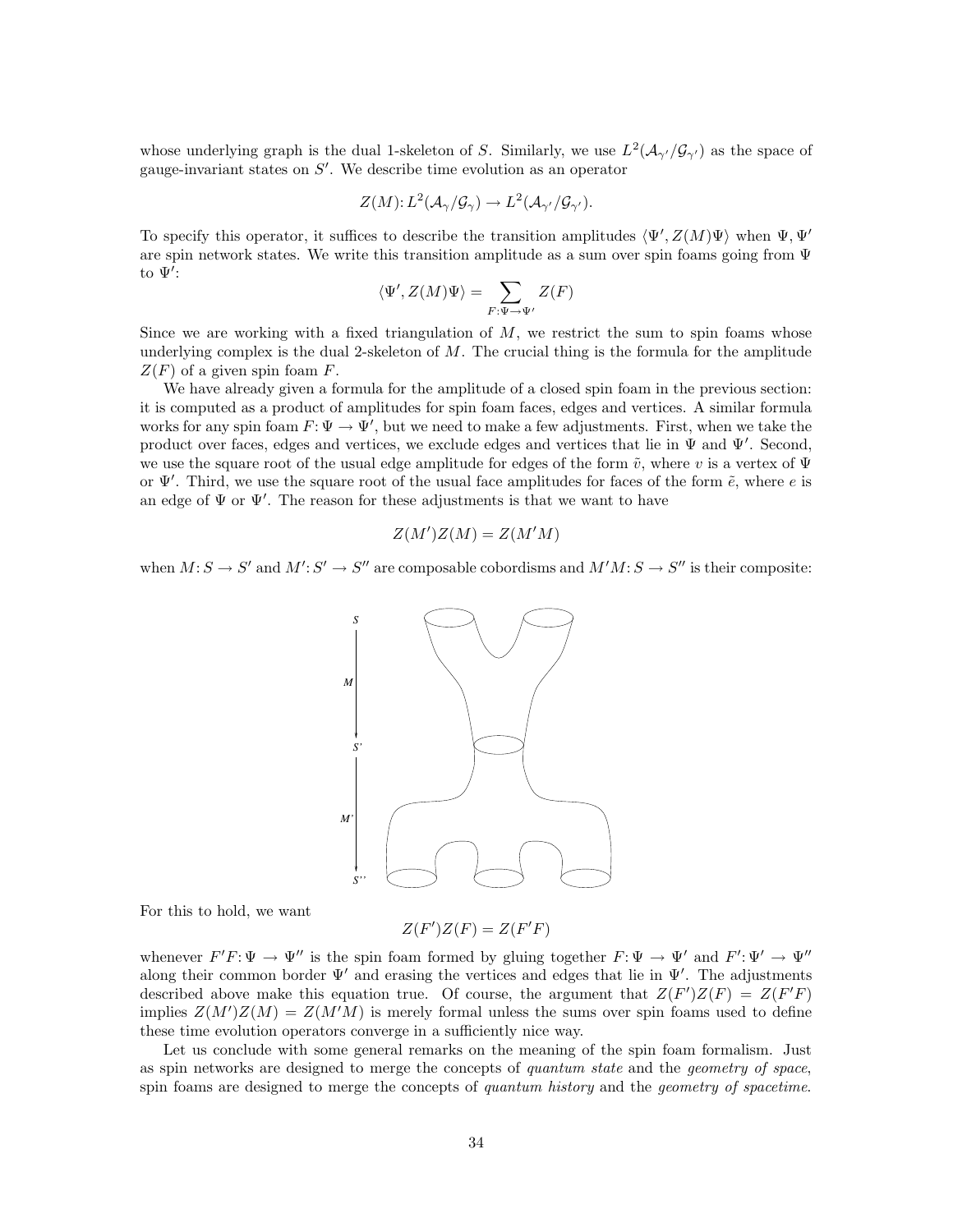However, the concept of 'quantum history' is a bit less familiar than the concept of 'quantum state', so it deserves some comment. Perhaps the most familiar example of a quantum history is a Feynman diagram. A Feynman diagram determines an operator on Fock space, but there is more information in the diagram than this operator, since besides telling us transition amplitudes between states, the diagram also tells a story of 'how the transition happened'. In other words, the internal edges and vertices of the diagram describe a 'quantum history' in which various virtual particles are created and annihilated.

Similarly, spin foams can be used to describe operators, but they contain extra information. If  $\Psi$  and  $\Psi'$  are spin networks with underlying graphs  $\gamma$  and  $\gamma'$ , respectively, then any spin foam  $F: \Psi \to \Psi'$  determines an operator from  $L^2(\mathcal{A}_{\gamma}/\mathcal{G}_{\gamma})$  to  $L^2(\mathcal{A}_{\gamma'}/\mathcal{G}_{\gamma'})$ , which we also denote by F, such that

$$
\langle \Phi', F\Phi \rangle = \langle \Phi', \Psi' \rangle \langle \Psi, \Phi \rangle
$$

for any states  $\Phi$ ,  $\Phi'$ . The time evolution operator  $Z(M)$  is a linear combination of these operators weighted by the amplitudes  $Z(F)$ . But a spin foam contains more information than the operator it determines, since the operator depends only on the initial state  $\Psi$  and the final state  $\Psi'$ , not on the details of the spin foam at intermediate times. This extra information is what we call a 'quantum history'.

How exactly does a spin foam describe the geometry of spacetime? In part, this follows from how spin networks describe the geometry of space. Consider, for example, 4d BF theory with gauge group  $SU(2)$ . Spin network edges give area to surfaces they puncture, while spin network vertices give volume to regions of space in which they lie. But a spin network edge is really just a slice of a spin foam face, and a spin network vertex is a slice of a spin foam edge. Thus in the spacetime context, spin foam faces give area to surfaces they intersect, while spin foam edges give 3-volume to 3-dimensional submanifolds they intersect. Continuing the pattern, one expects that spin foam vertices give 4-volume to regions of spacetime in which they lie. However, calculations have not yet been done to confirm this, in part because a thorough picture of the metric geometry of spacetime in 4 dimensions requires that one impose constraints on the  $E$  field. We discuss this a bit more in Section 10.

A similar story holds for 3d  $BF$  theory with gauge group  $SU(2)$ , or in other words, Riemannian quantum gravity in 3 dimensions. In this case, spin foam faces give length to curves they intersect and spin foam edges give area to surfaces they intersect. We expect that spin foam vertices give volume to regions of spacetime in which they lie, but so far the calculations remain a bit problematic.

#### Remarks

1. The notation  $F: \Psi \to \Psi'$  is meant to suggest that there is a category with spin networks as objects and spin foams as morphisms. For this, we should be able to compose spin foams  $F: \Psi \to \Psi'$ and  $F' : \Psi' \to \Psi''$  and obtain a spin foam  $F'F : \Psi \to \Psi''$ . This composition should be associative, and for each spin network  $\Psi$  we want a spin foam  $1_{\Psi}:\Psi \to \Psi$  serving as a left and right unit for composition.

To get this to work, we actually need to take certain equivalence classes of spin foams as morphisms. In my previous paper on this subject, the equivalence relation described was actually not coarse enough to prove associativity and the left and right unit laws. The quickest way to fix this problem is to simply impose extra equivalence relations of the form  $F(GH) \sim (FG)H$  and  $1_{\Psi}F \sim F \sim 1_{\Psi'}$ , to ensure that these laws hold.

2. The physical meaning of the time evolution operators

$$
Z(M) : L^2(\mathcal{A}_{\gamma}/\mathcal{G}_{\gamma}) \to L^2(\mathcal{A}_{\gamma'}/\mathcal{G}_{\gamma'})
$$

is somewhat subtle in a background-independent theory. For example, when  $M = S \times [0,1]$  is a cylinder cobordism from S to itself, we should have  $Z(M)^2 = Z(M)$ . In this case  $Z(M)$  should represent the projection from the gauge-invariant Hilbert space to the space of physical states.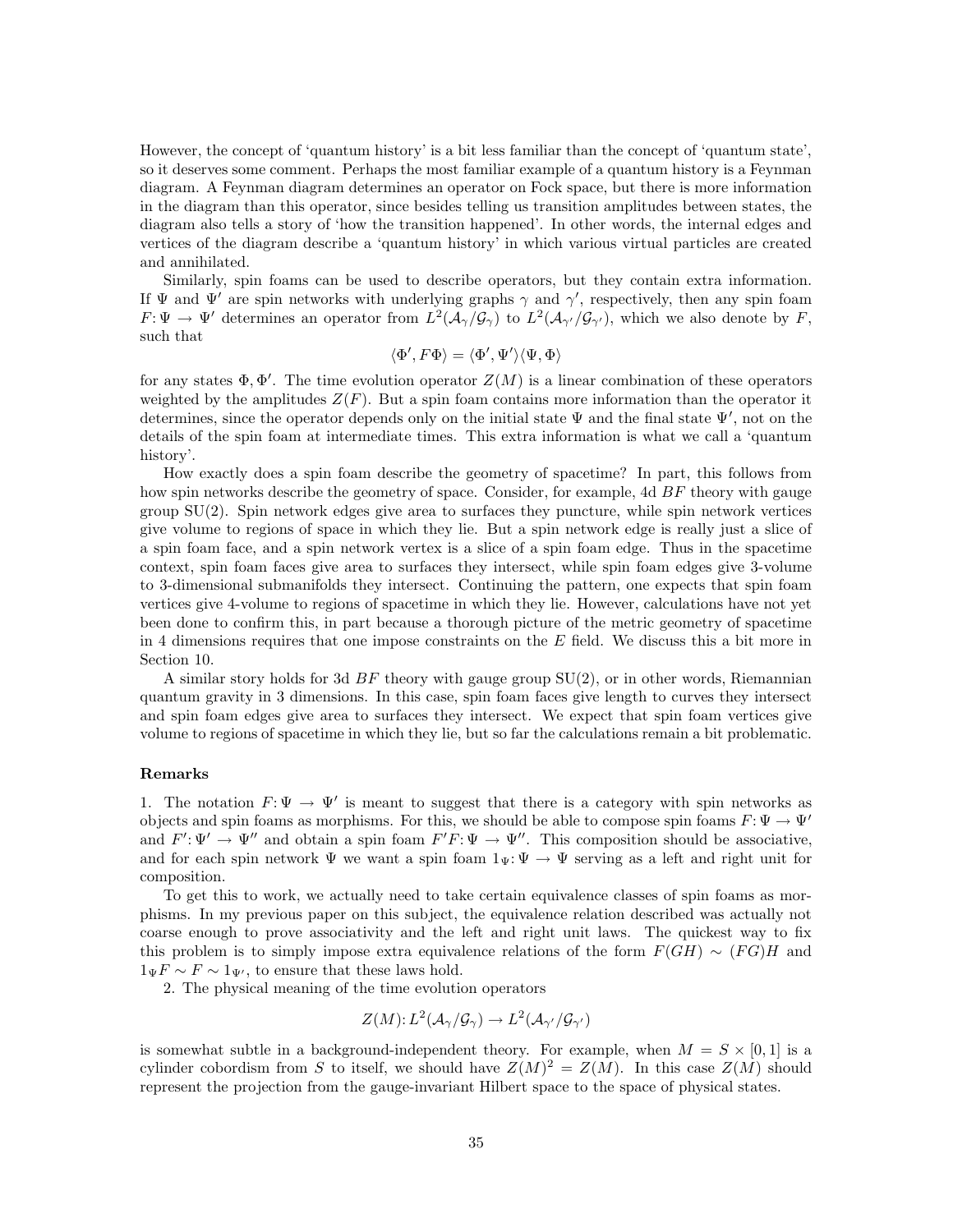# 9 q-Deformation and the Cosmological Constant

As we have seen, BF theory leads to a beautiful interplay between representation theory and geometry, in which the distinction between the two subjects gradually fades away. In the end, spin networks serve simultaneously as a tool for calculations in representation theory and as a description of the quantum geometry of space. Spin foams extend this idea to the geometry of spacetime. This is exactly the sort of thing one would hope for in a theory of quantum gravity, since quantum mechanics is largely based on representation theory, while general relativity is founded on differential geometry.

But so far, our treatment has been plagued by a serious technical problem. Mathematically, the problem is that the moduli space of flat connections only has a natural measure in dimensions 2 or less. We need this measure to define the physical Hilbert space, so canonical quantization only works when the dimension of *space* is at most 2. But we also need this measure to do path integrals in BF theory, so transition amplitudes between states are only well-defined when the dimension of spacetime is at most 2. Physically, the problem is the presence of infrared divergences. For example, in 3-dimensional Riemannian quantum gravity, spin networks describe the geometry of space, while spin foams describe the geometry of spacetime. When we compute a transition amplitude from one spin network to another, we sum over spin foams going between them. The transition amplitude diverges because we are summing over spin foams with faces labelled by arbitrarily high spins. These correspond to arbitrarily large spacetime geometries.

In quantum field theory, one can often learn to live with infrared divergences by restricting the set of questions one expects the theory to answer. Crudely speaking, the idea is that we can ignore the behavior of a theory on length scales greatly exceeding the characteristic length scale of the experiment whose outcome we are seeking to predict. For example, certain infrared divergences in quantum electrodynamics can be ignored if we assume our apparatus is unable to detect 'soft photons', i.e., those with very long wavelengths. Similarly, one can argue that the possibility of arbitrarily large spacetime geometries should not affect the outcome of an experiment that occurs within a bounded patch of spacetime. Thus it is quite possible that with a little cleverness we can learn to extract extra sensible physics from spin foam models with infrared divergences.

Luckily, when it comes to  $BF$  theory, we have another option: we can completely *eliminate* the infrared divergences by adding an extra term to the Lagrangian of our theory, built using only the E field. This trick only works when spacetime has dimension 3 or 4. In dimension 3, the modified Lagrangian is

$$
\mathcal{L} = \text{tr}(E \wedge F + \frac{\Lambda}{6} E \wedge E \wedge E),
$$

while in dimension 4 it is

$$
\mathcal{L} = \text{tr}(E \wedge F + \frac{\Lambda}{12} E \wedge E).
$$

For reasons that will become clear, the coupling constant  $\Lambda$  is called the 'cosmological constant'. We only consider the case  $\Lambda > 0$ .

Adding this 'cosmological term' has a profound effect on  $BF$  theory: it changes all our calculations involving the representation theory of the gauge group into analogous calculations involving the representation theory of the corresponding quantum group. This gives us a well-defined and finite-dimensional physical Hilbert space, and turns the divergent sum over spin foams into a finite sum for the transition amplitudes between states. This process is known as 'q-deformation', because the quantum group depends on a parameter q, and reduces to the original group at  $q = 1$ . Often people think of q as a function of  $\hbar$ , but for us it is a function of  $\Lambda$ , and we have  $q = 1$  when  $\Lambda = 0$ . Thus, at least in the present context, quantum groups should really be called 'cosmological groups'!

To understand how quantum groups are related to  $BF$  theory with a cosmological term, we need to exploit its ties to Chern-Simons theory. This is a background-free gauge theory in 3 dimensions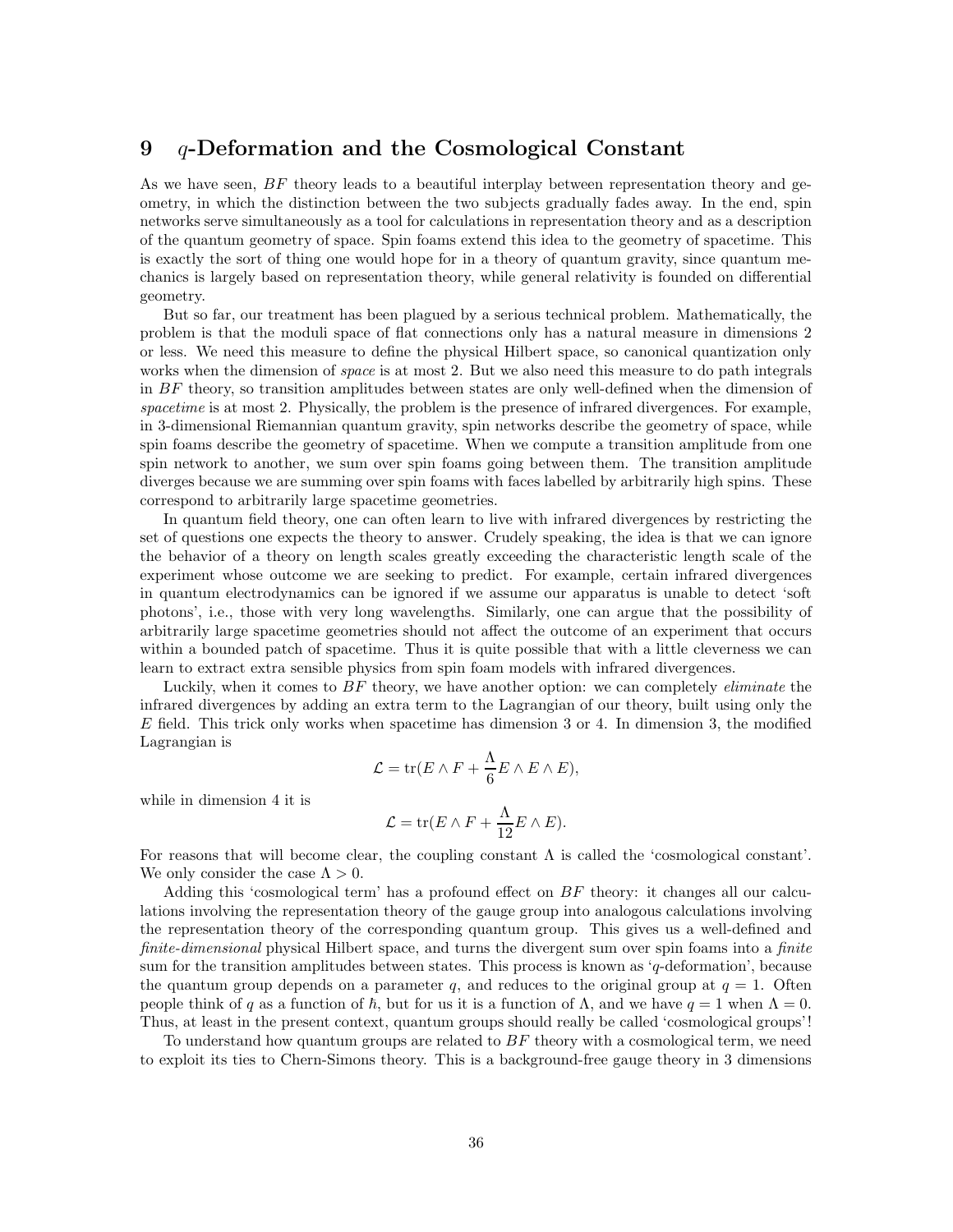whose action depends only the connection A:

$$
S_{CS}(A) = \frac{k}{4\pi} \int_M \text{tr}(A \wedge dA + \frac{2}{3}A \wedge A \wedge A)
$$

This formula only makes sense after we have chosen a trivialization of P. Luckily, if we assume G is simply connected, every G-bundle over a 3-manifold admits a trivialization. The Chern-Simons action is not invariant under large gauge transformations. However, if we also assume that  $G$  is semisimple and 'tr' is defined using the Killing form, then the Chern-Simons action changes by an integer multiple of  $2\pi k$  when we do a large gauge transformation. This implies that  $\exp(iS_{CS}(A))$ is gauge-invariant when the quantity k, called the 'level', is an integer. Since this exponential of the action is what actually appears in the path integral, one might hope that Chern-Simons theory admits a reasonable quantization in this case. And indeed this is so  $-$  at least when G is compact. Unfortunately, Chern-Simons theory with noncompact gauge group is still poorly understood.

The vacuum expectation values of spin network observables are very interesting in Chern-Simons theory. Suppose  $\Psi$  is a spin network in M. We can try to compute the vacuum expectation value

$$
\langle \Psi \rangle = \frac{\int \Psi(A) \, e^{i S_{CS}(A)} \, \mathcal{D}A}{\int e^{i S_{CS}(A)} \, \mathcal{D}A}
$$

.

Naively, we would expect from the diffeomorphism-invariance of the Chern-Simons action that  $\langle \Psi \rangle$ remains unchanged when we apply a diffeomorphism to  $\Psi$ . In fact, this expectation value is illdefined until we smear  $\Psi$  by equipping it with a 'framing'. Roughly, this means that we thicken each edge of Ψ into a ribbon, put a small disc at each vertex, and demand that the ribbons merge with the discs smoothly at each vertex to form an orientable surface with boundary. The expectation values of these framed spin networks are diffeomorphism-invariant, and they satisfy skein relations which allow one to calculate them in a completely combinatorial way.

The reader will recall that in BF theory without cosmological term, spin network observables also satisfied skein relations. In that case, the skein relations encoded the representation theory of G. That is what allowed us to give a purely combinatorial, or algebraic, description of the theory. Marvelously, a similar thing is true in Chern-Simons theory! In Chern-Simons theory, however, the skein relations encode the representation theory of the quantum group  $U_q$ g. This is an algebraic gadget depending on a parameter  $q$  which is related to  $k$  by the formula

## $q = \exp(2\pi i/(k+h))$

where h is the value of the Casimir in the adjoint representation of  $\mathfrak{g}$ . Alas, it would vastly expand the size of this paper to really explain what quantum groups are, and how they arise from Chern-Simons theory. To learn these things, the reader must turn to the references in the Notes. For our purposes, the most important thing is that the representation theory of  $U_q\mathfrak{g}$  closely resembles that of G. In particular, each representation of G gives a representation of  $U_q$ **g**. This lets us think of spin network edges as labelled by representations of the quantum group rather than the group. However, only finitely many irreducible representations of the group give irreducible representations of the quantum group with nice algebraic properties. We shall call these 'good' representations. For example, when  $G = SU(2)$ , only the representations of spin  $j = 0, \frac{1}{2}, \ldots, \frac{k}{2}$  give good representations of  $U_q$ g. It turns out that Chern-Simons theory admits an algebraic formulation involving only the good representations of  $U_q\mathfrak{g}$ .

With this information in hand, let us turn to 3-dimensional  $BF$  theory with cosmological term. Starting from the action one can derive the classical field equations:

$$
F + \frac{\Lambda}{2}E \wedge E = 0, \qquad d_A E = 0.
$$

For  $G = SO(2, 1)$ , these are equivalent to the vacuum Einstein equations with a cosmological constant when  $E$  is one-to-one. One can show this using the same sort of argument we gave in Section 2 for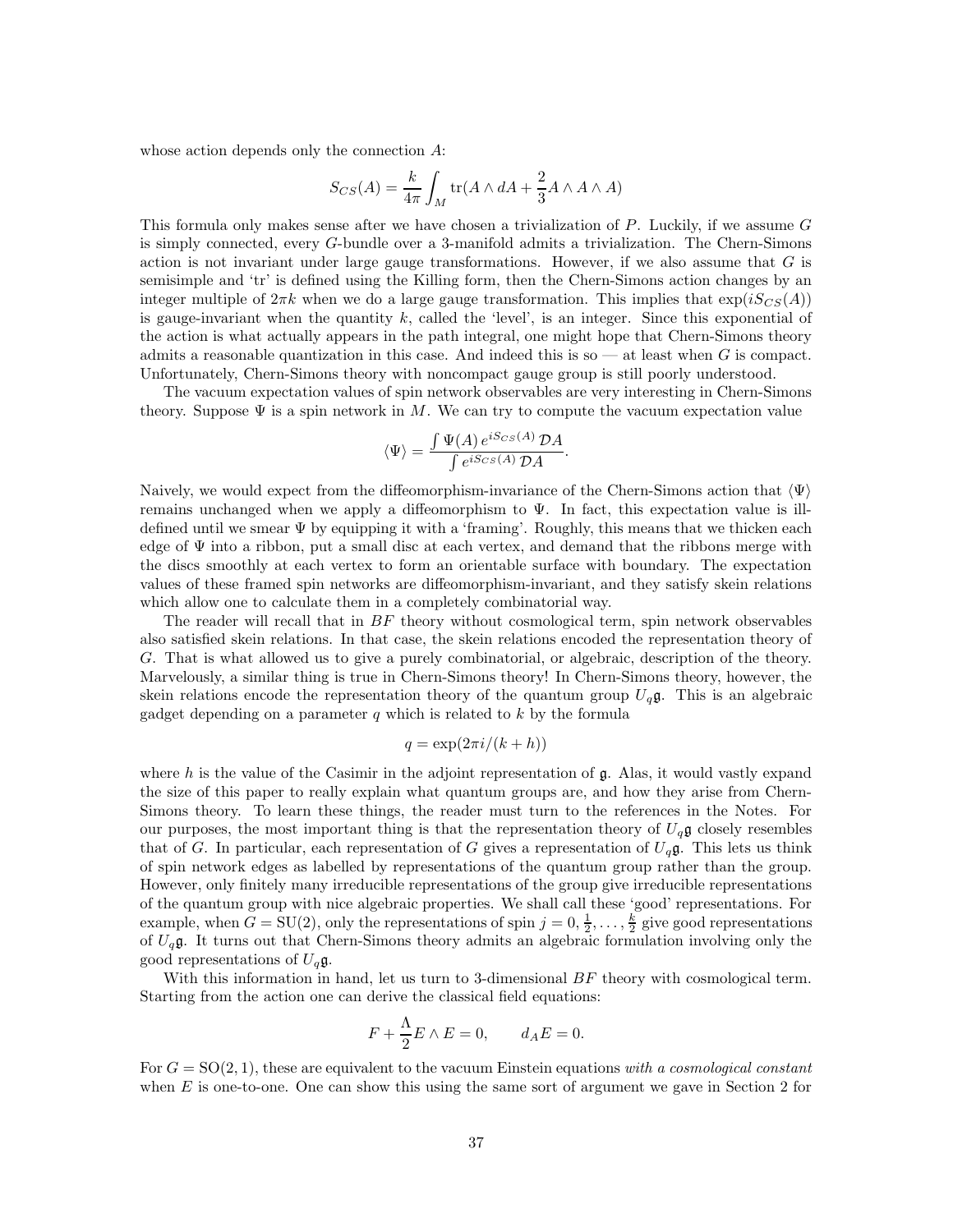the case  $\Lambda = 0$ . This reason this works is that tr( $E \wedge E \wedge E$ ) is proportional to the volume form coming from the metric defined by  $E$ . Up to a constant factor, it is therefore just a rewriting of the usual cosmological term in the action for general relativity. Similar remarks apply to  $G = SO(3)$ , which gives us Riemannian general relativity with cosmological constant. We can also use the double covers of these gauge groups without affecting the classical theory.

The relation between 3d BF theory with cosmological term and Chern-Simons theory is as follows. Starting from the A and E fields in BF theory, we can define two new connections  $A_{\pm}$  as follows:

$$
A_{\pm} = A \pm \sqrt{\Lambda} E.
$$

Ignoring boundary terms, we then have

$$
\int_M \text{tr}(E \wedge F + \frac{\Lambda}{6} E \wedge E \wedge E) = S_{CS}(A_+) - S_{CS}(A_-)
$$

where

$$
k=\frac{4\pi}{\sqrt{\Lambda}}.
$$

In short, the action for 3d  $BF$  theory with cosmological term is a difference of two Chern-Simons actions. Thus we can quantize this  $BF$  theory whenever we can quantize Chern-Simons theory at levels  $k$  and  $-k$ , and we obtain a theory equivalent to two independent copies of Chern-Simons theory with these two opposite values of k. The physical Hilbert space is thus the tensor product of Hilbert spaces for two copies of Chern-Simons theory with opposite values of  $k$ , and a similar factorization holds for the time evolution operators associated to cobordisms. Actually, we can simplify this description using the fact that the Hilbert space for Chern-Simons theory at level  $-k$  is naturally the dual of the Hilbert space at level k. This let us describe 3d BF theory with cosmological constant  $\Lambda$  completely in terms of Chern-Simons theory at level k.

Using this description together with the formulation of Chern-Simons theory in terms of quantum groups, one can derive a formula for the partition function 3d  $BF$  theory with cosmological term. This formula is almost identical to the one given in Section 7 for 3d  $BF$  theory with  $\Lambda = 0$ . The main difference is that now the quantum group  $U_q\mathfrak{g}$  takes over the role of the group G. In other words, we now label dual faces by good representations of  $U_q$ **g** and label dual edges by intertwiners between tensor products of these representations. A similar formula holds for transition amplitudes. In short, we have a spin foam model of a generalized sort, based on the representation theory of a quantum group instead of a group. The wonderful thing about this spin foam model is that the sums involved are finite, since there are only finitely many good representations of  $U_q\mathfrak{g}$ . With the infrared divergences eliminated, the partition function and transition amplitudes are truly well-defined. Even better, one can check that they are triangulation-independent!

The first example of this sort of spin foam model is due to Turaev and Viro, who considered the case  $G = SU(2)$ . As we have seen, this model corresponds to 3-dimensional Riemannian gravity with cosmological constant  $\Lambda$ . In this case only spins  $j \leq \frac{k}{2}$  correspond to good representations of  $U_q$ g. This constraint on the spins labelling dual faces corresponds to an upper bound on the lengths of the edges of the original triangulation. We thus have, not only a minimum length due to nonzero Planck's constant, but also a maximum length due to nonzero cosmological constant! As  $\Lambda \to 0$ , this maximum length goes to infinity.

Now let us turn to 4-dimensional BF theory with cosmological term. Here the classical field equations are

$$
F + \frac{\Lambda}{6}E = 0, \qquad d_A E = 0.
$$

If we canonically quantize the theory, we discover something interesting: for any compact oriented 3-manifold S representing space, the space of physical states is 1-dimensional. To see this, note first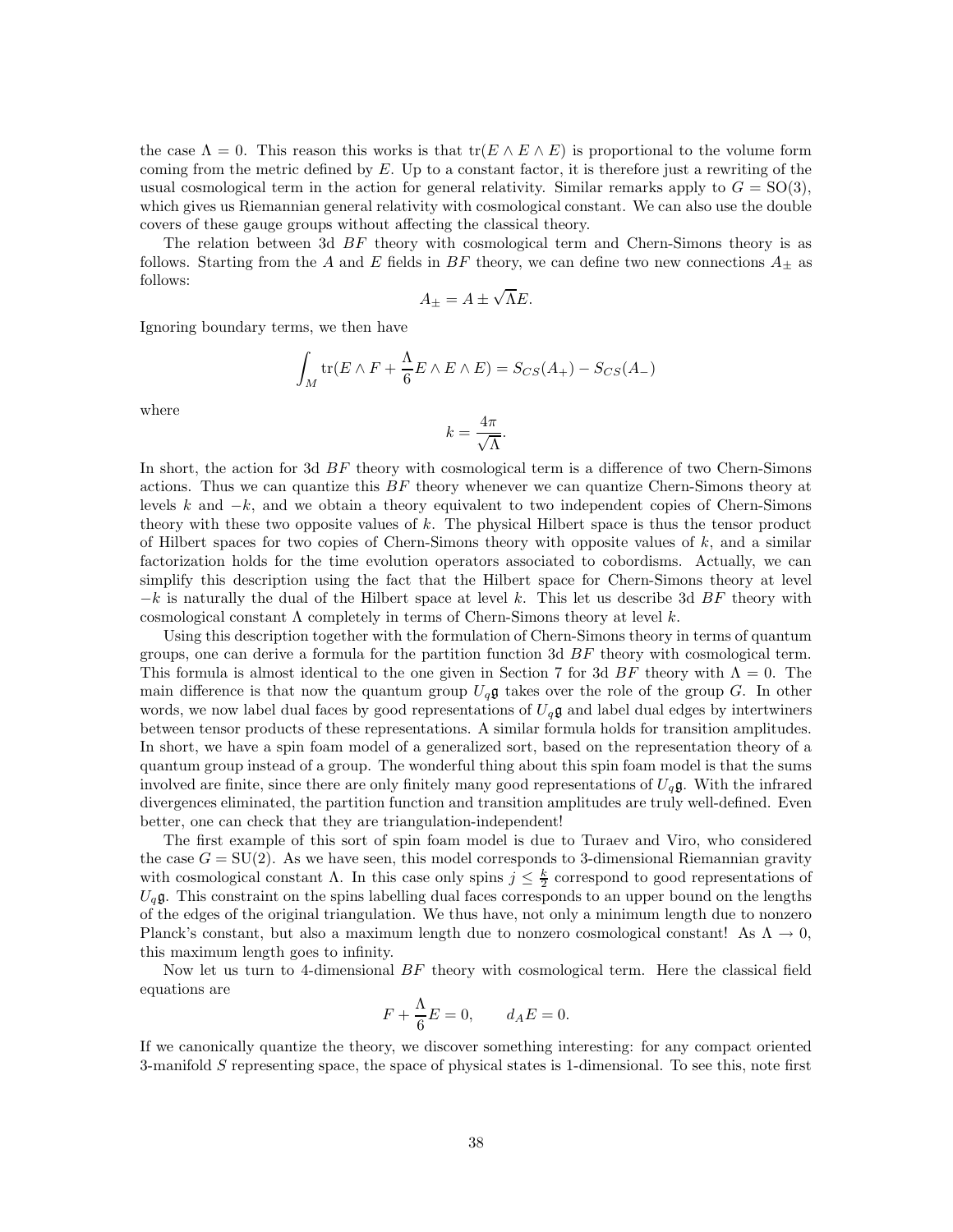that 'kinematical' states should be functions on A, just as we saw in Section 4 for the case  $\Lambda = 0$ . Physical states are solutions of the constraints

$$
B + \frac{\Lambda}{6}E = 0, \qquad d_A E = 0,
$$

where B is the curvature of  $A \in \mathcal{A}$ . As before, the constraint  $d_A E = 0$  generates gauge transformations, so imposing this constraint should restrict us to gauge-invariant functions on  $\mathcal{A}$ . But the other constraint has a very different character when  $\Lambda \neq 0$  than it did for  $\Lambda = 0$ . If we naively replace A and  $E$  by operators following the usual rules of canonical quantization, we see that states satisfying this constraint should be functions  $\Psi: \mathcal{A} \to \mathbb{C}$  with

$$
(B_{ij}^a + \frac{\Lambda}{6i} \epsilon_{ijk} \frac{\delta}{\delta A_{ka}}) \psi = 0.
$$

For  $\Lambda \neq 0$  this equation has just one solution, the so-called 'Chern-Simons state':

$$
\psi(A) = e^{-\frac{3i}{\Lambda} \int_S \text{tr}(A \wedge dA + \frac{2}{3}A \wedge A \wedge A)}.
$$

By our previous remarks, if  $G$  is simple, connected and simply-connected and 'tr' is defined using the Killing form, the Chern-Simons state is gauge-invariant exactly when the quantity

$$
k = \frac{12\pi}{\Lambda}
$$

is an integer. If in addition  $G$  is compact, we can go further: we can compute expectation values of framed spin networks in the Chern-Simons state using skein relations.

How do we describe dynamics in 4-dimensional  $BF$  theory with cosmological term? Unlike the other cases we have discussed, there is not yet a plausible 'derivation' of a spin foam model for this theory. At present, about the best one can do is note the following facts. There is a quantum group analog of the spin foam model for  $4d$   $BF$  theory discussed in Section 7, and this theory has finite and triangulation-independent partition function and transition amplitudes. One can show that this theory has a 1-dimensional physical Hilbert space for any compact oriented 3-manifold S. Moreover, one can compute the expectation values of framed spin networks in this theory, and one gets the same answers as in the Chern-Simons state. Thus it seems plausible that this theory is the correct spin foam model for 4d BF theory with cosmological term. However, this subject deserves further investigation.

## 10 4-Dimensional Quantum Gravity

We finally turn to theory that really motivates the interest in spin foam models: quantum gravity in 4 dimensions. Various competing spin foam models have been proposed for 4-dimensional quantum  $\gamma$ gravity — mainly in the Riemannian case so far. While some of these models are very elegant, their physical meaning has not really been unravelled, and some basic problems remain unsolved. The main reason is that, unlike  $BF$  theory, general relativity in 4 dimensions has local degrees of freedom. In short, the situation is full of that curious mix of promise and threat so typical of quantum gravity. In what follows we do not attempt a full description of the state of the art, since it would soon be outdated anyway. Instead, we merely give the reader a taste of the subject. For more details, see the Notes!

We begin by describing the Palatini formulation of general relativity in 4 dimensions. Let spacetime be given by a 4-dimensional oriented smooth manifold  $M$ . We choose a bundle  $\mathcal T$  over  $M$  that is isomorphic to the tangent bundle, but not in any canonical way. This bundle, or any of its fibers, is called the 'internal space'. We equip it with an orientation and a metric  $\eta$ , either Lorentzian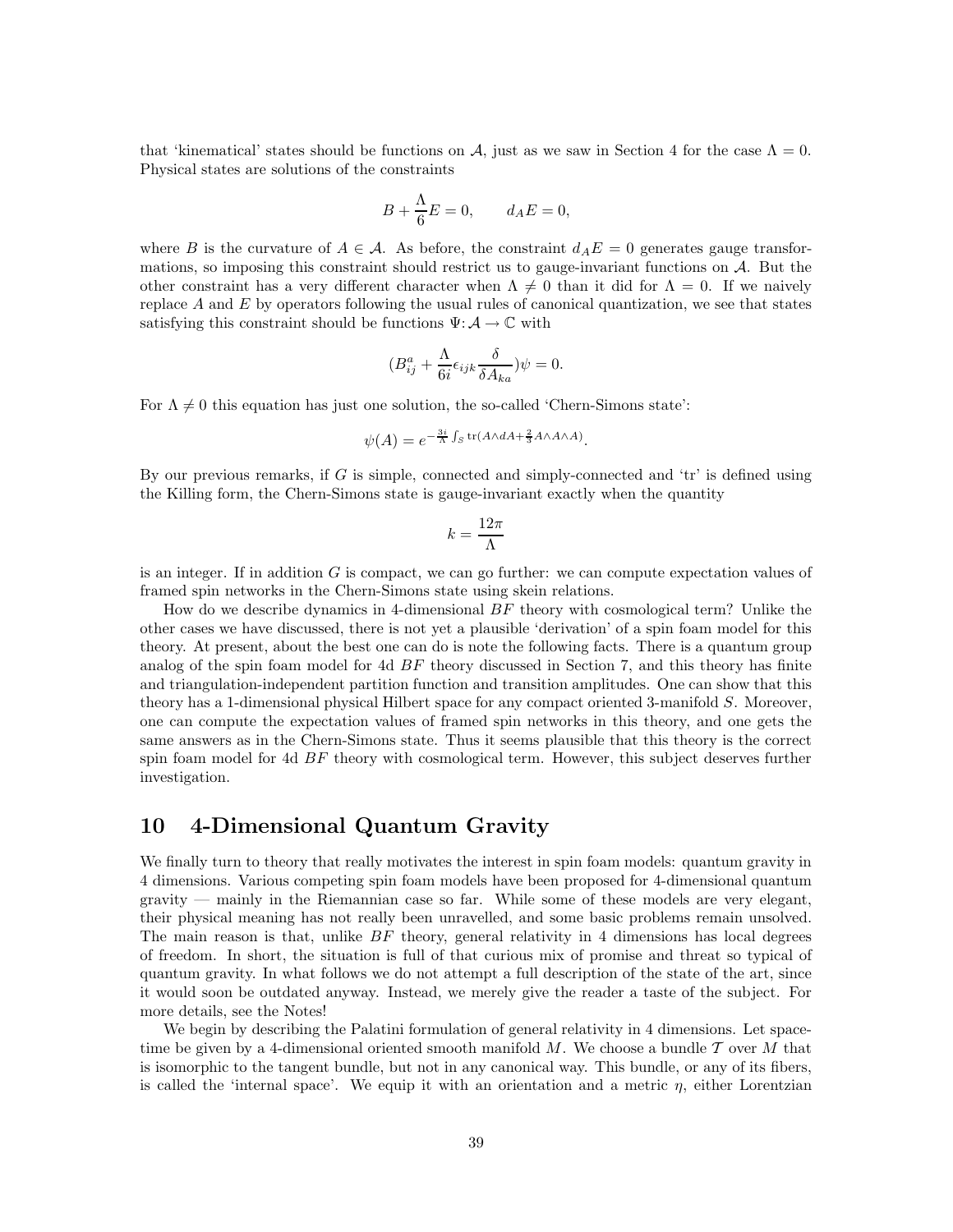or Riemannian. Let P denote the oriented orthonormal frame bundle of  $M$ . This is a principal G-bundle, where G is either  $SO(3, 1)$  or  $SO(4)$  depending on the signature of  $\eta$ . The basic fields in the Palatini formalism are:

- a connection  $A$  on  $P$ ,
- a  $\mathcal T$ -valued 1-form  $e$  on  $M$ .

The curvature of A is an  $\text{ad}(P)$ -valued 2-form which, as usual, we call F. Note however that the bundle ad(P) is isomorphic to the second exterior power  $\Lambda^2 \mathcal{T}$ . Thus we are free to switch between thinking of F as an ad(P)-valued 2-form and a  $\Lambda^2 \mathcal{T}$ -valued 2-form. The same is true for the field  $e \wedge e$ .

The Lagrangian of the theory is

$$
\mathcal{L} = \text{tr}(e \wedge e \wedge F).
$$

Here we first take the wedge products of the differential form parts of  $e \wedge e$  and F while simultaneously taking the wedge products of their 'internal' parts, obtaining the  $\Lambda^4 \mathcal{T}$ -valued 4-form  $e \wedge e \wedge F$ . The metric and orientation on  $T$  give us an 'internal volume form', that is, a nowhere vanishing section of  $\Lambda^4 \mathcal{T}$ . We can write  $e \wedge e \wedge F$  as this volume form times an ordinary 4-form, which we call  $\text{tr}(e \wedge e \wedge F)$ .

To obtain the field equations, we set the variation of the action to zero:

$$
0 = \delta \int_M \mathcal{L}
$$
  
=  $\int_M \text{tr}(\delta e \wedge e \wedge F + e \wedge \delta e \wedge F + e \wedge e \wedge \delta F)$   
=  $\int_M \text{tr}(2\delta e \wedge e \wedge F + e \wedge e \wedge d_A \delta A)$   
=  $\int_M \text{tr}(2\delta e \wedge e \wedge F - d_A(e \wedge e) \wedge \delta A).$ 

The field equations are thus

$$
e \wedge F = 0, \qquad d_A(e \wedge e) = 0.
$$

These equations are really just an extension of the vacuum Einstein equation to the case of degenerate metrics. To see this, first define a metric  $q$  on  $M$  by

$$
g(v, w) = \eta(ev, ew).
$$

When  $e: TM \to \mathcal{T}$  is one-to-one, g is nondegenerate, with the same signature as  $\eta$ . The equation  $d_A(e \wedge e) = 0$  is equivalent to  $e \wedge d_A e = 0$ , and when e is one-to-one this implies  $d_A e = 0$ . If we use e to pull back A to a metric-preserving connection  $\Gamma$  on the tangent bundle, the equation  $d_Ae = 0$ says that  $\Gamma$  is torsion-free, so  $\Gamma$  is the Levi-Civita connection of g. This lets us rewrite  $e \wedge F$  in terms of the Riemann tensor. In fact,  $e \wedge F$  is proportional to the Einstein tensor, so  $e \wedge F = 0$  is equivalent to the vacuum Einstein equation.

There are a number of important variants of the Palatini formulation which give the same classical physics (at least for nondegenerate metrics) but suggest different approaches to quantization. Most simply, we can pick a spin structure on M and use the double cover Spin(3,1)  $\cong$  SL(2,  $\mathbb{C}$ ) or  $Spin(4) \cong SU(2) \times SU(2)$  as gauge group. A subtler trick is to work with the 'self-dual' or 'lefthanded' part of the spin connection. In the Riemannian case this amounts to using only one of the  $SU(2)$  factors of Spin(4) as gauge group; in the Lorentzian case we need to complexify Spin(3, 1) first, obtaining  $SL(2,\mathbb{C})\times SL(2,\mathbb{C})$ , and then use one of these  $SL(2,\mathbb{C})$  factors. It it not immediately obvious that one can formulate general relativity using only the left-handed part of the connection, but the great discovery of Plebanski and Ashtekar is that one can. A further refinement of this trick allows one to formulate the canonical quantization of Lorentzian general relativity in terms of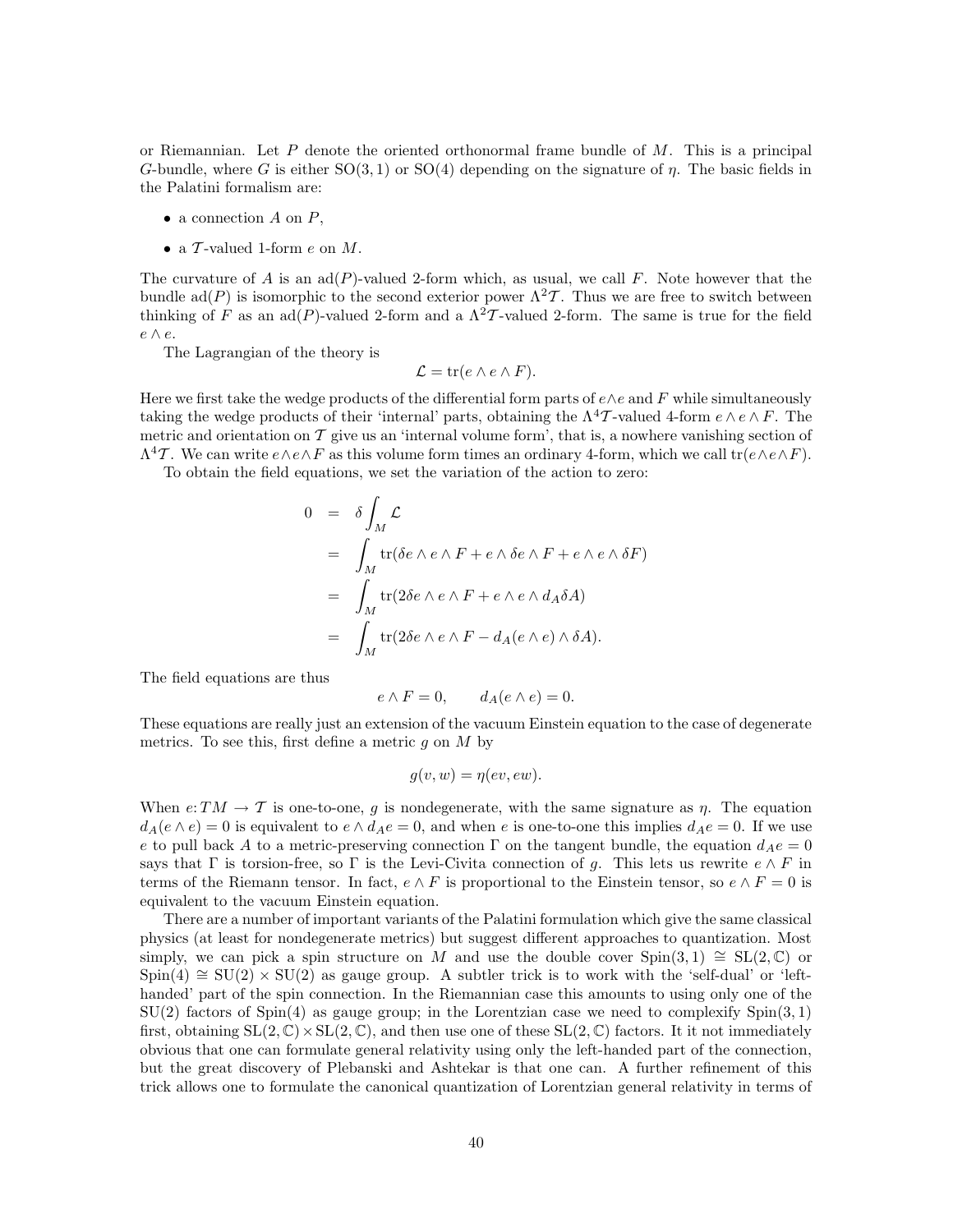the e field and an SU(2) connection. These so-called 'real Ashtekar variables' play a crucial role in most work on loop quantum gravity. Indeed, much of the spin network technology described in this paper was first developed for use with the real Ashtekar variables. However, to keep the discussion focused, we only discuss the Palatini formulation in what follows.

The Palatini formulation of general relativity brings out its similarity to  $BF$  theory. In fact, if we set  $E = e \wedge e$ , the Palatini Lagrangian looks exactly like the BF Lagrangian. The big difference, of course, is that not every  $\text{ad}(P)$ -valued 2-form E is of the form  $e \wedge e$ . This restricts the allowed variations of the E field when we compute the variation of the action in general relativity. As a result, the equations of general relativity in 4 dimensions:

$$
e \wedge F = 0, \qquad d_A E = 0
$$

are weaker than the BF theory equations:

$$
F = 0, \qquad d_A E = 0.
$$

Another, subtler difference is that, even when E is of the form  $e \wedge e$ , we cannot uniquely recover e from E. In the nondegenerate case there is only a sign ambiguity: both e and  $-e$  give the same E. Luckily, changing the sign of e does not affect the metric. In the degenerate case the ambiguity is greater, but we need not be unduly concerned about it, since we do not really know the 'correct' generalization of Einstein's equation to degenerate metrics.

The relation between the Palatini formalism and BF theory suggests that one develop a spin foam model of quantum gravity by taking the spin foam model for BF theory and imposing extra constraints: quantum analogues of the constraint that E be of the form  $e \wedge e$ . However, there are some obstacles to doing this. First,  $BF$  theory is only well-understood when the gauge group is compact. If we work with a compact gauge group, we are limited to Riemannian quantum gravity. Of course, this simply means that we should work harder and try to understand BF theory with noncompact gauge group. Work on this is currently underway, but the picture is still rather murky, and a fair amount of new mathematics will need to be developed before it clears up. For this reason, we only consider the Riemannian quantum gravity in what follows.

Second, when computing transition amplitudes in  $BF$  theory, we only summed over spin foams living in the dual 2-skeleton of a fixed triangulation of spacetime. This was acceptable because we could later show triangulation-independence. But triangulation-independence is closely related to the fact that  $BF$  theory lacks local degrees of freedom: if we study  $BF$  theory on a triangulated manifold, subdividing the triangulation changes the gauge-invariant Hilbert space, but it does not increase the number of physical degrees of freedom. There is no particular reason to expect something like this to hold in 4d quantum gravity, since general relativity in 4 dimensions does have local degrees of freedom. So what should we do? Nobody knows! This problem requires careful thought and perhaps some really new ideas. In what follows, we simply ignore it and restrict attention to spin foams lying in the dual 2-skeleton of a fixed triangulation, for no particular good reason.

We begin by considering at the classical level the constraints that must hold for the E field to be of the form  $e \wedge e$ . We pick a spin structure for spacetime and take the double cover Spin(4) as our gauge group. Locally we may think of the E field as taking values in the Lie algebra  $\mathfrak{so}(4)$ , but the splitting

$$
\mathfrak{so}(4)\cong\mathfrak{so}(3)\oplus\mathfrak{so}(3)
$$

lets us write E as the sum of left-handed and right-handed parts  $E^{\pm}$  taking values in  $\mathfrak{so}(3)$ . If  $E = e \wedge e$ , the following constraint holds for all vector fields v, w on M:

$$
\vert E^+(v,w) \vert = \vert E^-(v,w) \vert
$$

where  $|\cdot|$  is the norm on  $\mathfrak{so}(3)$  coming from the Killing form. In fact, this constraint is almost sufficient to guarantee that E is of the form  $e \wedge e$ . Unfortunately, in addition to solutions of the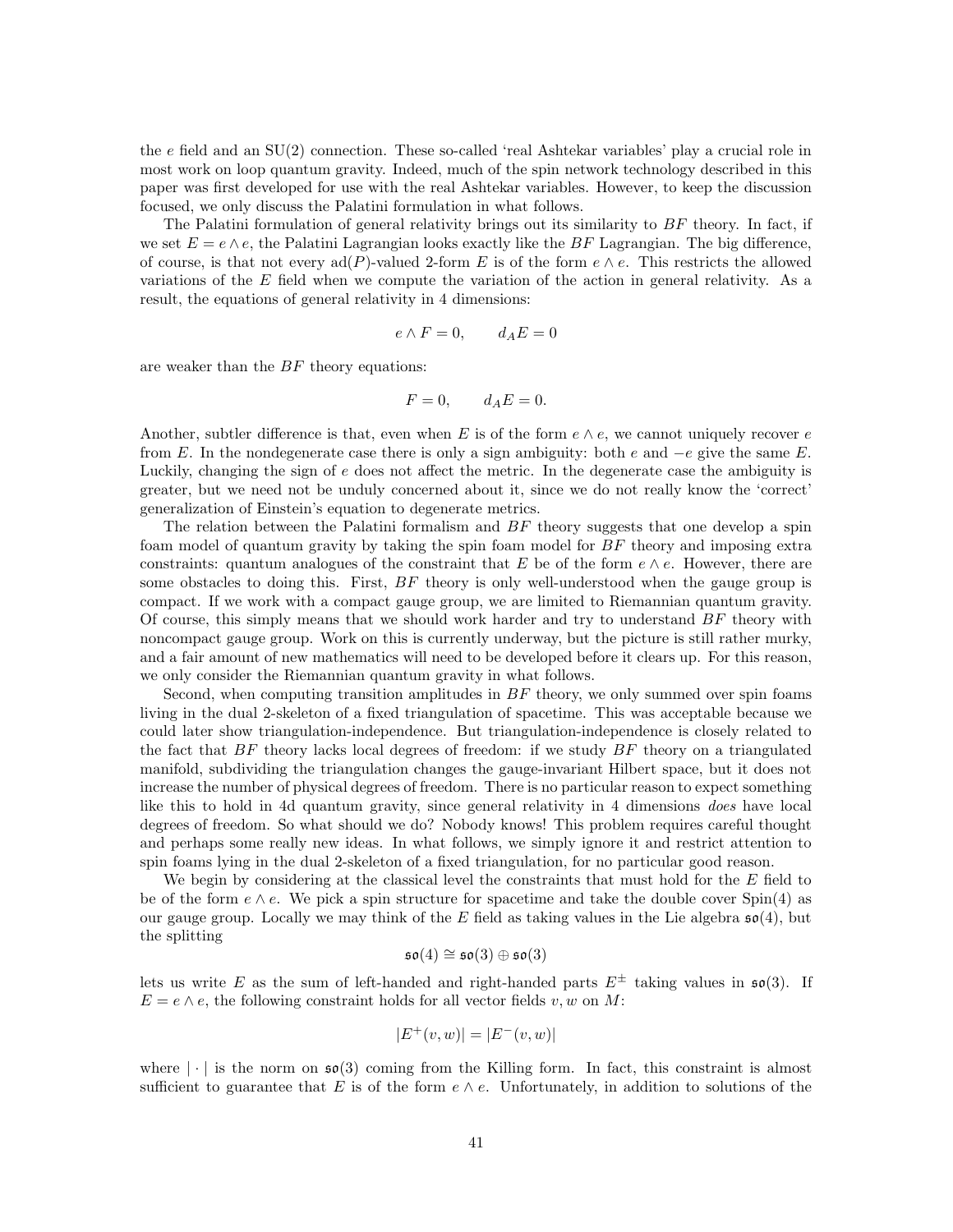desired form, there are also solutions of the form  $-e \wedge e$ , \* $(e \wedge e)$ , and  $-* (e \wedge e)$ , where \* is the Hodge star operator on  $\Lambda^2 T$ .

If we momentarily ignore this problem and work with the constraint as described, we must next decide how to impose this constraint in a spin foam model. First recall some facts about 4d BF theory with gauge group SU(2). In this theory, a spin foam in the dual 2-skeleton of a triangulated 4-manifold is given by labelling each dual face with a spin and each dual edge with an intertwiner. This is equivalent to labelling each triangle with a spin and each tetrahedron with an intertwiner. We can describe these intertwiners by chopping each tetrahedra in half with a parallelogram and labelling all these parallelograms with spins. Then all the data is expressed in terms of spins labelling surfaces, and each spin describes the integral of  $|E|$  over the surface it labels.

Now we are trying to describe 4-dimensional Riemannian quantum gravity as a  $BF$  theory with extra constraints, but now the gauge group is  $Spin(4)$ . Since  $Spin(4)$  is isomorphic to  $SU(2) \times SU(2)$ , irreducible representation of this group are of the form  $j^+ \otimes j^-$  for arbitrary spins  $j^+, j^-$ . Thus, before we take the constraints into account, a spin foam with gauge group Spin(4) can be given by labelling each triangle and parallelogram with a *pair* of spins. These spins describe the integrals of  $|E^+|$  and  $|E^-|$ , respectively, over the surface in question. Thus, to impose the constraint

$$
|E^+(v, w)| = |E^-(v, w)|
$$

at the quantum level, it is natural to restrict ourselves to labellings for which these spins are equal. This amounts to labelling each triangle with a representation of the form  $j \otimes j$  and each tetrahedron with an intertwiner of the form  $\iota_j \otimes \iota_j$ , where  $\iota_j : j_1 \otimes j_2 \to j_3 \otimes j_4$  is given in our graphical notation by:



and  $j_1, \ldots, j_4$  are the spins labelling the 4 triangular faces of the tetrahedron. More generally, we can label the tetrahedron by any intertwiner of the form  $\sum_j c_j (i_j \otimes i_j)$ .

However, there is a subtlety. There are three ways to split a tetrahedron in half with a parallel- $\gamma$  ogram  $P$ , and we really want the constraint

$$
\int_P |E^+| = \int_P |E^-|
$$

 $\sum_j c_j(\iota_j \otimes \iota_j)$  that *remain* of this form when we switch to a different splitting using the 6j symbols. to hold for all three. To achieve this, we must label tetrahedra with intertwiners of the form Barrett and Crane found an intertwiner with this property:

$$
\iota = \sum_j (2j+1)(\iota_j \otimes \iota_j).
$$

Later, Reisenberger proved that this was the unique solution. Thus, in this spin foam model for 4-dimensional Riemannian quantum gravity, we take the partition function to be: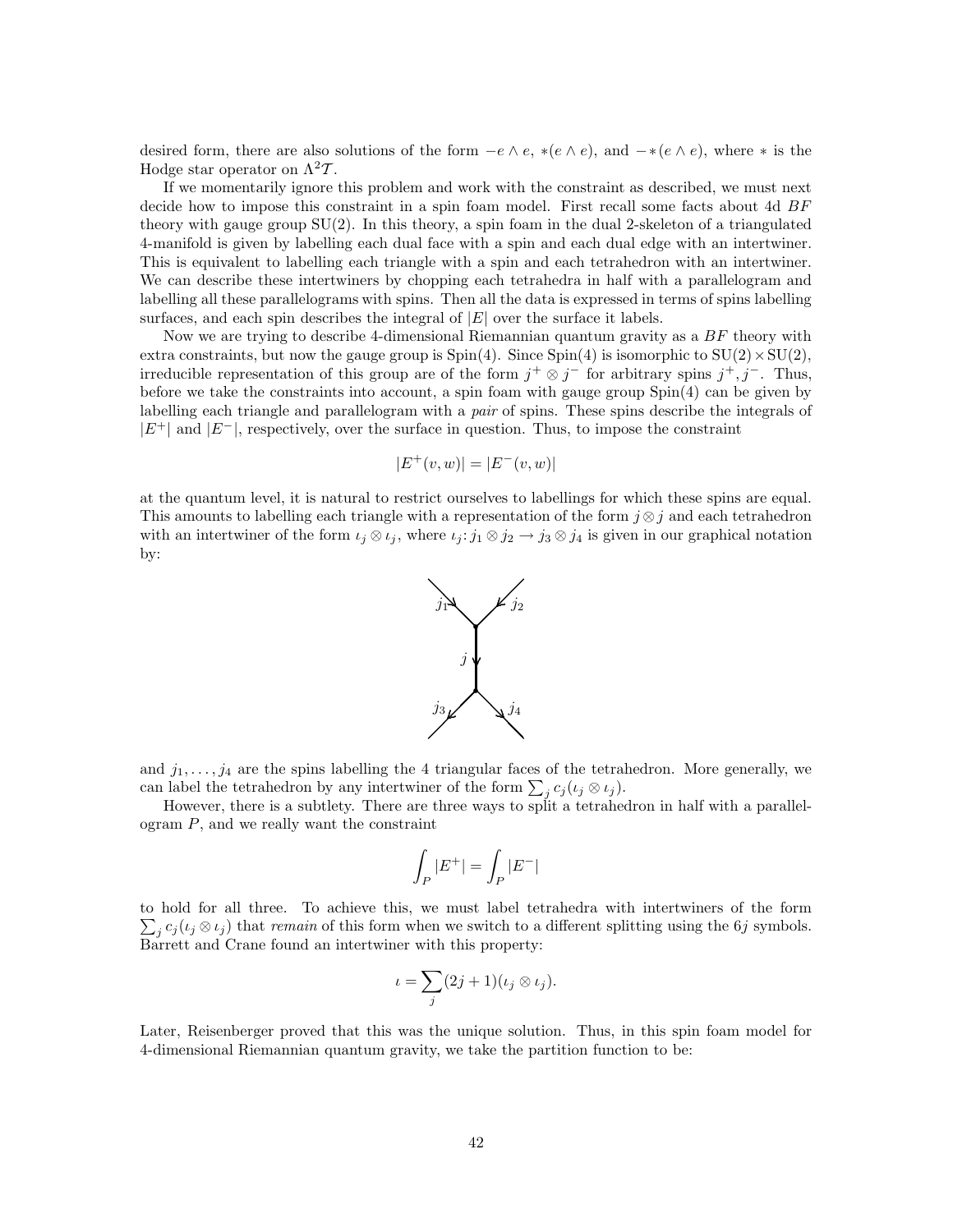$$
Z(M) = \sum_{j:\mathcal{F}\to\{0,\frac{1}{2},1,\ldots\}} \prod_{f\in\mathcal{F}} (2j_f+1)^2 \prod_{v\in\mathcal{V}} \underbrace{\left(\sum_{j_0} \frac{j_{10}}{j_0}\right)}_{j_4} \underbrace{\left(\sum_{j_8} \frac{j_{7}}{j_7}\right)}_{j_3} \underbrace{\left(\sum_{j_2} \frac{j_{10}}{j_8}\right)}_{l_2}
$$

Here  $j_1, \ldots, j_{10}$  are the spins labelling the dual faces meeting at the dual vertex in question, and  $\iota$  is the Barrett-Crane intertwiner. One can also write down a similar formula for transition amplitudes.

The sums in these formulas probably diverge, but there is a  $q$ -deformed version where they become finite. This  $q$ -deformed version appears not to be triangulation-independent. We expect that it is related to general relativity with a nonzero cosmological constant. As a piece of evidence for this, note that adding a cosmological term to general relativity in 4 dimensions changes the Lagrangian to

$$
\mathcal{L} = \text{tr}(e \wedge e \wedge F + \frac{\Lambda}{12}e \wedge e \wedge e \wedge e).
$$

We can think of this as the  $BF$  Lagrangian with cosmological term together with a constraint saying that  $E = e \wedge e$ .

So, where do we stand? We have a specific proposal for a spin foam model of quantum gravity. In this theory, a quantum state of the geometry of space is described by a linear combination of spin networks. Areas and volumes take on a discrete spectrum of quantized values. Transition amplitudes between states are computed as sums over spin foams. In the q-deformed version of the theory these sums are finite and explicitly computable.

This sounds very nice, but there are severe problems as well. The theory is actually a theory of Riemannian rather than Lorentzian quantum gravity. It depends for its formulation on a fixed triangulation of spacetime. Even worse, our ability to do computations with the theory is too poor to really tell if it reduces to classical Riemannian general relativity in the large-scale limit, i.e. the limit of distances much larger than the Planck length. We thus face the following tasks:

- Develop spin foam models of Lorentzian quantum gravity.
- Determine what role, if any, triangulations or related structures should play in spin foam models with local degrees of freedom.
- Develop computational techniques for studying the large-scale limit of spin foam models.

Luckily, work on these tasks is already underway.

#### Remarks

1. Regge gave a formula for a discretized version of the action in 4-dimensional Riemannian general relativity. In his approach, spacetime is triangulated and each edge is assigned a length. The Regge action is the sum over all 4-simplices of:

$$
S=\sum_t A_t\theta_t
$$

where the sum is taken over the 10 triangular faces t,  $A_t$  is the area of the face t, and  $\theta_t$  is the dihedral angle of t, that is, the angle between the outward normals of the two tetrahedra incident to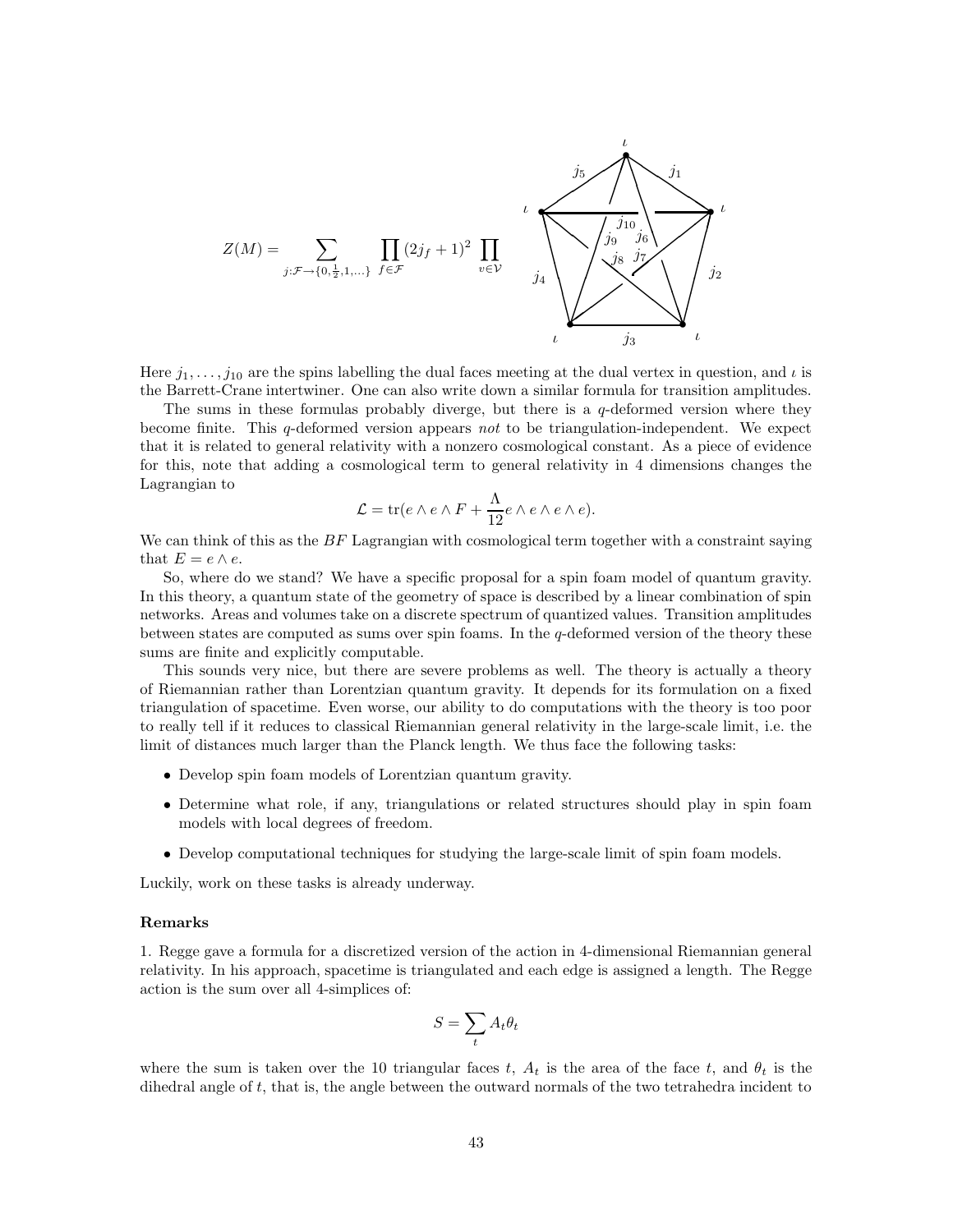this edge. Calculations suggest that the spin foam vertex amplitudes in the Barrett-Crane theory are related to the Regge action by a formula very much like the one relating vertex amplitudes in 3d Riemannian quantum gravity to the Ponzano-Regge action (see Remark 1 of Section 7).

2. Our heuristic explanation of the Barrett-Crane model may make it seem more ad hoc than it actually is. For a more thorough treatment one should see the references in the Notes. At present our best understanding of this model comes from a 4-dimensional analogue of the theory of the quantum tetrahedron discussed in Remark 1 of Section 6. In particular, this approach allows a careful study of the 'spurious solutions' to the constraint  $|E^+(v,w)| = |E^-(v,w)|$ . It appears that at the quantum level, use of the Barrett-Crane intertwiner automatically excludes solutions of the form  $E = \pm \epsilon(e \wedge e)$ , but does not exclude solutions of the form  $E = -e \wedge e$ . The physical significance of this is still not clear.

# Appendix: Piecewise linear cell complexes

Here we give the precise definition of 'piecewise linear cell complex'. A subset  $X \subseteq \mathbb{R}^n$  is said to be a 'polyhedron' if every point  $x \in X$  has a neighborhood in X of the form

$$
\{\alpha x + \beta y : \alpha, \beta \ge 0, \ \alpha + \beta = 1, \ y \in Y\}
$$

where  $Y \subseteq X$  is compact. A compact convex polyhedron X for which the smallest affine space containing X is of dimension k is called a 'k-cell'. The term 'polyhedron' may be somewhat misleading to the uninitiated; for example,  $\mathbb{R}^n$  is a polyhedron, and any open subset of a polyhedron is a polyhedron. Cells, on the other hand, are more special. For example, every 0-cell is a point, every 1-cell is a compact interval affinely embedded in  $\mathbb{R}^n$ , and every 2-cell is a convex compact polygon affinely embedded in  $\mathbb{R}^n$ .

The 'vertices' and 'faces' of a cell X are defined as follows. Given a point  $x \in X$ , let  $\langle x, X \rangle$  be the union of lines L through x such that  $L \cap X$  is an interval with x in its interior. If there are no such lines, we define  $\langle x, X \rangle$  to be  $\{x\}$  and call x a 'vertex' of X. One can show that  $\langle x, X \rangle \cap X$  is a cell, and such a cell is called a 'face' of X. (In the body of this paper we use the words 'vertex', 'edge' and 'face' to stand for 0-cells, 1-cells and 2-cells, respectively. This should not be confused with the present use of these terms.)

One can show that any cell X has finitely many vertices  $v_i$  and that X is the convex hull of these vertices, meaning that:

$$
X = \{ \sum \alpha_i v_i \colon \alpha_i \ge 0, \sum \alpha_i = 1 \}.
$$

Similarly, any face of X is the convex hull of some subset of the vertices of X. However, not every subset of the vertices of X has a face of X as its convex hull. If the cell Y is a face of X we write  $Y \leq X$ . This relation is transitive, and if  $Y, Y' \leq X$  we have  $Y \cap Y' \leq X$ .

Finally, one defines a 'piecewise linear cell complex', or 'complex' for short, to be a collection  $\kappa$ of cells in some  $\mathbb{R}^n$  such that:

- 1. If  $X \in \kappa$  and  $Y \leq X$  then  $Y \in \kappa$ .
- 2. If  $X, Y \in \kappa$  then  $X \cap Y \leq X, Y$ .

In this paper we restrict our attention to complexes with finitely many cells.

A complex is 'k-dimensional' if it has cells of dimension  $k$  but no higher. A complex is 'oriented' if every cell is equipped with an orientation, with all 0-cells being equipped with the positive orientation. The union of the cells of a complex  $\kappa$  is a polyhedron which we denote by  $|\kappa|$ .

When discussing spin foams we should really work with spin networks whose underlying graph is a 1-dimensional oriented complex. Suppose  $\gamma$  is a 1-dimensional oriented complex and  $\kappa$  is a 2-dimensional oriented complex. Note that the product  $\gamma \times [0, 1]$  becomes a 2-dimensional oriented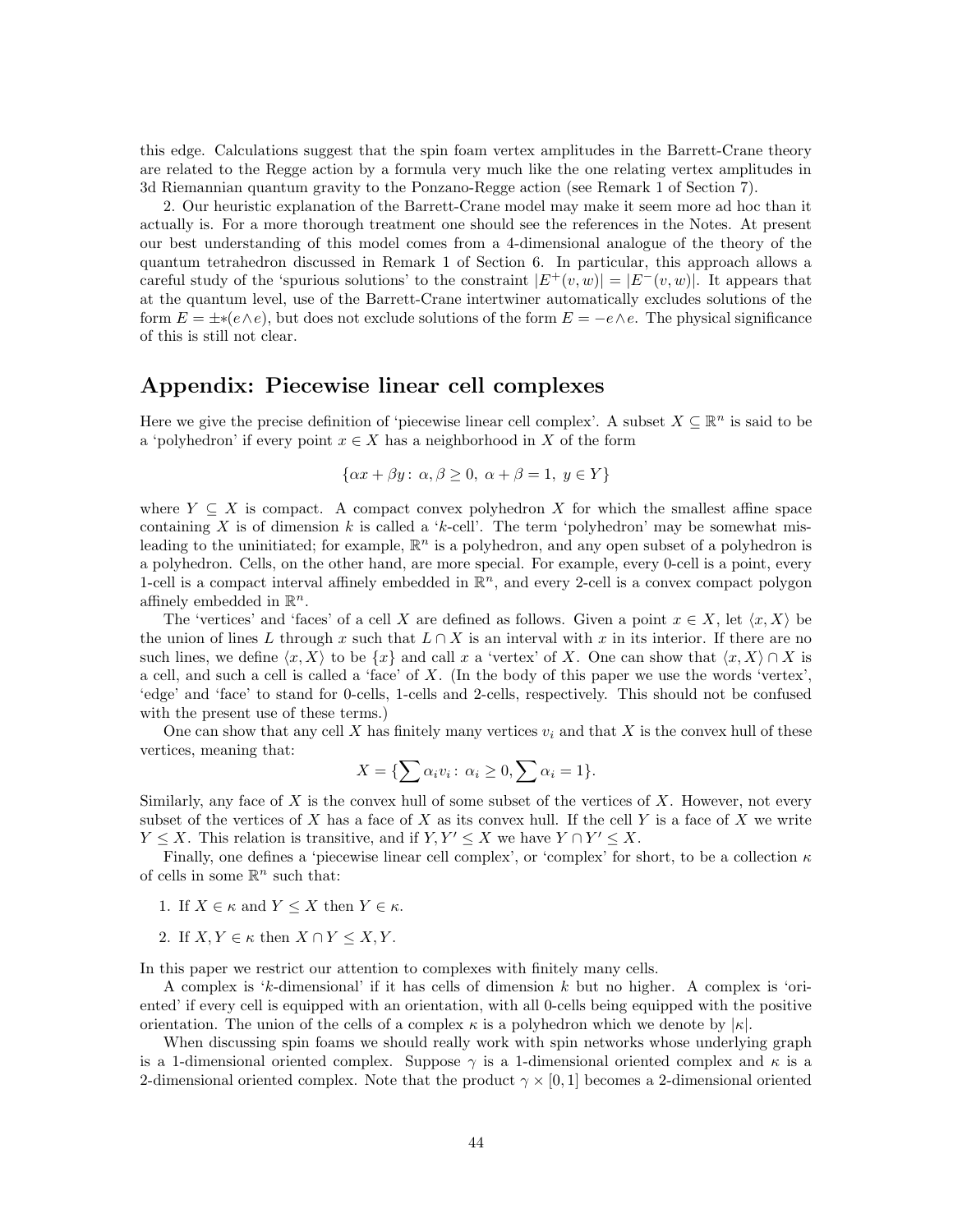complex in a natural way. We say  $\gamma$  'borders'  $\kappa$  if there is a one-to-one affine map  $c: |\gamma| \times [0, 1] \to |\kappa|$ mapping each cell of  $\gamma \times [0, 1]$  onto a unique cell of  $\kappa$  in an orientation-preserving way, such that c maps  $\gamma \times [0, 1)$  onto an open subset of  $|\kappa|$ . Note that in this case, c lets us regard each k-cell of  $\gamma$ as the face of a unique  $(k + 1)$ -cell of  $\kappa$ .

# Notes

While long-winded, this bibliography has no pretensions to completeness. In particular, as a mathematician by training, my selection of references inevitably has an emphasis on mathematically rigorous work. This gives a somewhat slanted view of the the subject, which is bound to make some people unhappy. I apologize for this in advance, and urge the reader to look at some of the references written by physicists to get a more balanced picture.

## 1 BF Theory: Classical Field Equations

For all aspects of BF theory, the following papers are invaluable:

A. S. Schwartz, The partition function of degenerate quadratic functionals and Ray-Singer invariants, Lett. Math. Phys. 2 (1978), 247-252.

G. Horowitz, Exactly soluble diffeomorphism-invariant theories, Comm. Math. Phys. 125 (1989) 417-437.

D. Birmingham, M. Blau, M. Rakowski and G. Thompson, Topological field theories, Phys. Rep. 209 (1991), 129-340.

M. Blau and G. Thompson, Topological gauge theories of antisymmetric tensor fields, Ann. Phys. 205 (1991), 130-172.

For  $BF$  theory on manifolds with boundary, see:

V. Husain and S. Major, Gravity and BF theory defined in bounded regions, Nucl. Phys. B500 (1997), 381-401.

A. Momen, Edge dynamics for BF theories and gravity, Phys. Lett. B394 (1997), 269-274.

## 2 Classical Phase Space

The space  $\mathcal{A}/\mathcal{G}$  and its cotangent bundle have mainly been studied in the context of Yang-Mills theory:

V. Moncrief, Reduction of the Yang-Mills equations, in Differential Geometrical Methods in Mathematical Physics, eds. P. Garcia, A. Pérez-Rendón, and J. Souriau, Lecture Notes in Mathematics 836, Springer-Verlag, New York, 1980, pp. 276-291.

P. K. Mitter, Geometry of the space of gauge orbits and Yang-Mills dynamical system, in Recent developments in Gauge Theories, eds. G. 't Hooft et al., Plenum Press, New York, 1980, pp. 265-292.

The moduli space of flat G-bundles and the moduli space of flat connections on any particular G-bundle have been extensively studied when the base manifold is a Riemann surface. See for example:

M. Narasimhan and C. Seshadri, Stable and unitary vector bundles on a compact Riemann surface, Ann. Math. 82 (1965) 540-567.

Later, Goldman and others studied these spaces when the base space is a compact 2-dimensional smooth manifold, without any complex structure: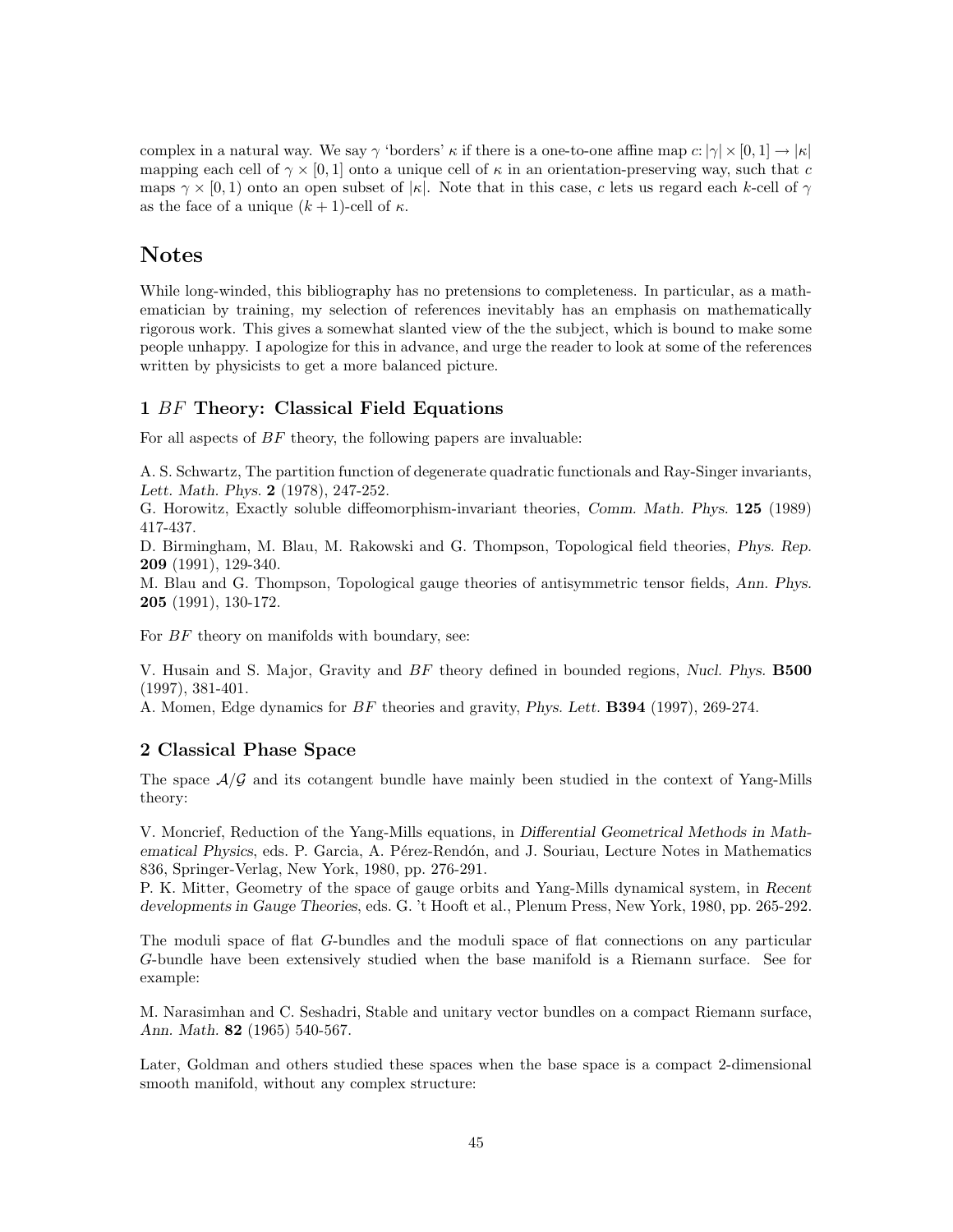W. Goldman, The symplectic nature of fundamental groups of surfaces, Adv. Math. 54 (1984) 200-225.

W. Goldman, Invariant functions on Lie groups and Hamiltonian flows of surface group representations, Invent. Math. 83 (1986) 263-302.

W. Goldman, Topological components of spaces of representations, Invent. Math. **93** (1988) 557-607. A. Alekseev, A. Malkin, Symplectic structure of the moduli space of flat connections on a Riemann surface, Commun. Math. Phys. 169 (1995), 99-120.

## 3 Canonical Quantization

The idea of taking functions of holonomies as the basic observables or states in a quantized gauge theory has a long history. The earliest work dealt with Yang-Mills theory and used Wilson loops; later the idea was applied to gravity, and the importance of spin networks became clear still later. Some good books and review articles include:

R. Gambini and J. Pullin, Loops, Knots, Gauge Theories, and Quantum Gravity, Cambridge U. Press, Cambridge, 1996.

R. Loll, Chromodynamics and gravity as theories on loop space, preprint available as hep-th/9309056. C. Rovelli, Loop quantum gravity, Living Reviews in Relativity (1998), available online at  $\langle$ http://www.livingreviews.org $\rangle$ .

The first really systematic attempt to formulate quantum gravity in terms of Wilson loops is due to Rovelli and Smolin:

C. Rovelli and L. Smolin, Loop representation for quantum general relativity, Nucl. Phys. B331 (1990), 80-152.

An important step towards a rigorous description of the space of states in loop quantum gravity was made by Ashtekar and Isham:

A. Ashtekar and C. J. Isham, Representations of the holonomy algebra of gravity and non-abelian gauge theories, Class. Quan. Grav. 9 (1992), 1069-1100.

This work used piecewise smooth loops, which turn out to be technically difficult to handle, so these authors were unable to construct  $L^2(\mathcal{A}/\mathcal{G})$  except when G is abelian. Later, Ashtekar and Lewandowski used piecewise real-analytic loops to give a rigorous construction of  $L^2(\mathcal{A}/\mathcal{G})$  for  $G =$  $SU(2)$ :

A. Ashtekar and J. Lewandowski, Representation theory of analytic holonomy C\*-algebras, in Knots and Quantum Gravity, ed. J. Baez, Oxford, Oxford U. Press, 1994.

Then graphs with real-analytic edges were introduced, and used to construct  $L^2(\mathcal{A}/\mathcal{G})$  for more general groups:

J. Baez, Diffeomorphism-invariant generalized measures on the space of connections modulo gauge transformations, in *Proceedings of the Conference on Quantum Topology*, ed. D. Yetter, World Scientific, Singapore, 1994.

Later graphs were used to construct the space  $L^2(\mathcal{A})$ :

J. Baez, Generalized measures in gauge theory, Lett. Math. Phys. 31 (1994), 213-223.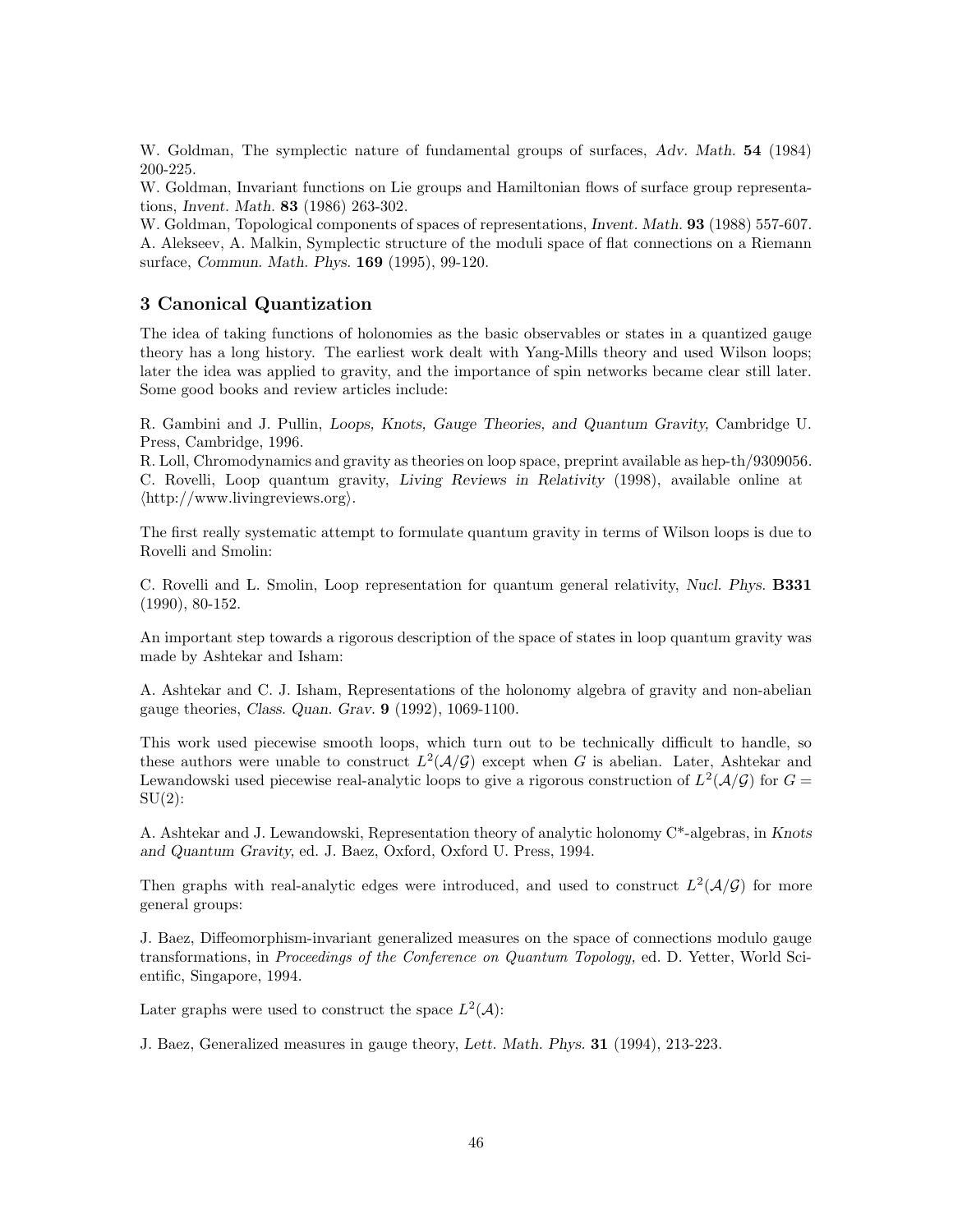The use of graphs for integral and differential calculus on  $\mathcal A$  and  $\mathcal A/\mathcal G$  is systematically developed in the following papers:

A. Ashtekar and J. Lewandowski, Projective techniques and functional integration, Jour. Math. Phys. 36 (1995), 2170-2191.

A. Ashtekar and J. Lewandowski, Differential geometry for spaces of connections via graphs and projective limits, Jour. Geom. Phys. 17 (1995), 191-230.

The history of spin networks is rather complicated and I cannot do justice to it here. For a good introduction see:

L. Smolin, The future of spin networks, in The Geometric Universe: Science, Geometry, and the Work of Roger Penrose, eds. S. Huggett, P. Tod, and L. J. Mason, Oxford U. Press, 1998.

Briefly, spin networks were first invented by Penrose:

R. Penrose, Angular momentum: an approach to combinatorial space-time, in Quantum Theory and Beyond, ed. T. Bastin, Cambridge U. Press, Cambridge, 1971, pp. 151-180.

R. Penrose, Applications of negative dimensional tensors, in Combinatorial Mathematics and its Applications, ed. D. Welsh, Academic Press, New York, 1971, pp. 221-244.

R. Penrose, On the nature of quantum geometry, in Magic Without Magic, ed. J. Klauder, Freeman, San Francisco, 1972, pp. 333-354.

R. Penrose, Combinatorial quantum theory and quantized directions, in Advances in Twistor Theory, eds. L. Hughston and R. Ward, Pitman Advanced Publishing Program, San Francisco, 1979, pp. 301-317.

Penrose considered trivalent graphs labelled by spins. He wanted to use these as the basis for a purely combinatorial approach to spacetime. The following thesis is still invaluable for anyone interested in these ideas:

J. Moussouris, Quantum models of space-time based on recoupling theory, Ph.D. thesis, Department of Mathematics, Oxford University, 1983.

Later, as part of an attempt to understand the Jones polynomial and related knot invariants, the notion of spin network was generalized to include arbitrary graphs labelled by representations of any quantum group:

N. Reshetikhin and V. Turaev, Ribbon graphs and their invariants derived from quantum groups, Comm. Math. Phys. 127 (1990), 1-26.

In this more general context a framing of the graph is required, hence the term 'ribbon graph'. Spin networks were introduced into loop quantum gravity by Rovelli and Smolin:

C. Rovelli and L. Smolin, Spin networks in quantum gravity, Phys. Rev. D52 (1995), 5743-5759.

The fact that spin network states span  $L^2(\mathcal{A}/\mathcal{G})$  was shown in:

J. Baez, Spin networks in gauge theory, Adv. Math. 117 (1996), 253-272.

For an expository account of this proof and a general introduction to quantum gravity, try:

J. Baez, Spin networks in nonperturbative quantum gravity, in The Interface of Knots and Physics, ed. L. Kauffman, American Mathematical Society, Providence, Rhode Island, 1996.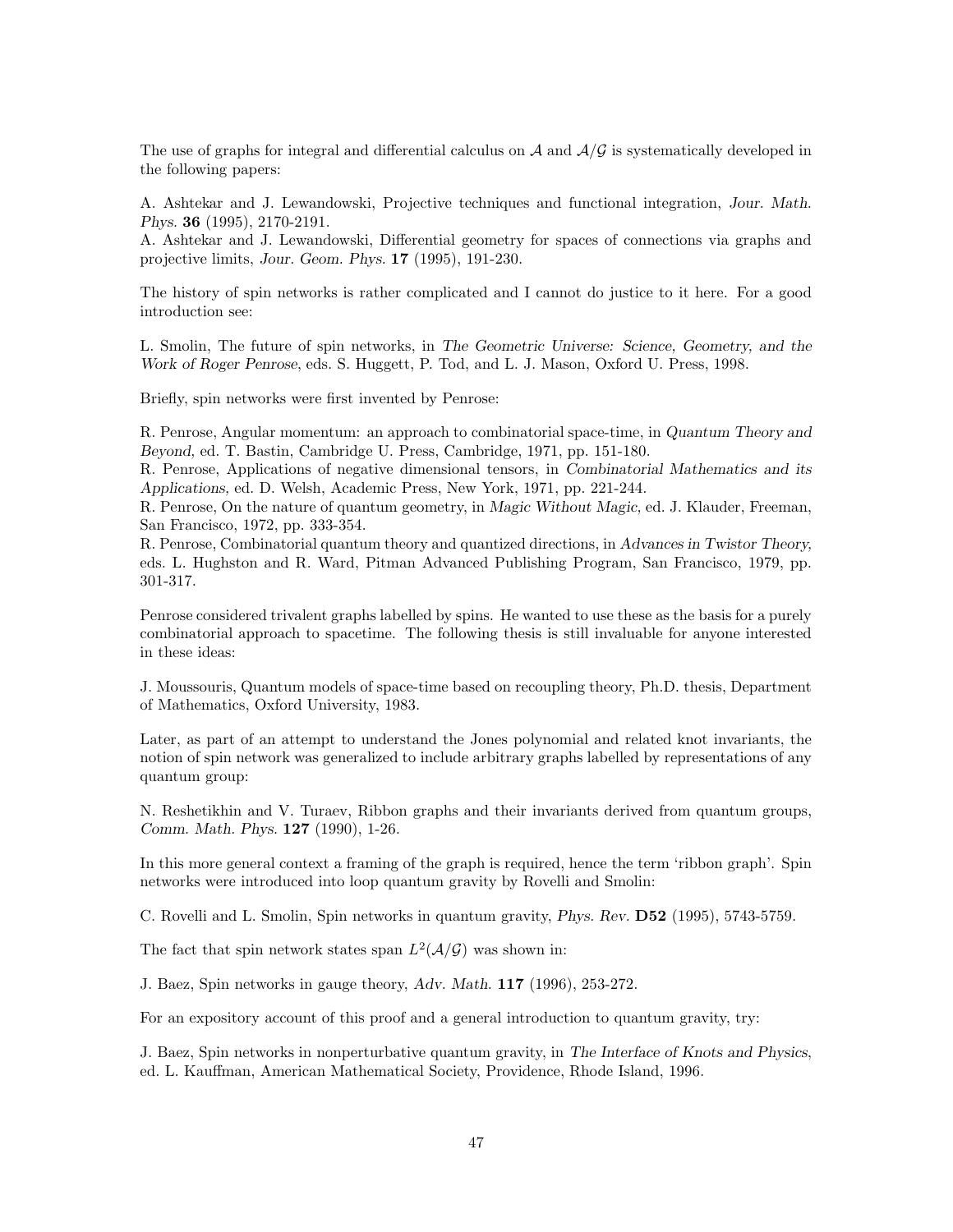For a rigorous approach to the canonical quantization of diffeomorphism-invariant gauge theories using spin networks, see:

A. Ashtekar, J. Lewandowski, D. Marolf, J. Mourão, and T. Thiemann, Quantization of diffeomorphism invariant theories of connections with local degrees of freedom, Jour. Math. Phys. 36 (1995), 6456-6493.

For the theory of  $L^2(\mathcal{A})$  and  $L^2(\mathcal{A}/\mathcal{G})$  in the smooth context, which involves the notion of 'webs', see:

J. Baez and S. Sawin, Functional integration on spaces of connections, Jour. Funct. Anal. 150 (1997), 1-27.

J. Baez and S. Sawin, Diffeomorphism-invariant spin network states, Jour. Funct. Anal. 158 (1998), 253-266.

J. Lewandowski and T. Thiemann, Diffeomorphism invariant quantum field theories of connections in terms of webs, preprint available as gr-qc/9901015.

For the canonical quantization of 3-dimensional general relativity, see:

E. Witten, 2+1 dimensional gravity as an exactly soluble system, Nucl. Phys. B311 (1988), 46-78. A. Ashtekar, V. Husain, C. Rovelli, J. Samuel and L. Smolin, 2+1 gravity as a toy model for the 3+1 theory, Class. Quant. Grav. 6 (1989), L185-L193.

A. Ashtekar, Lessons from (2+1)-dimensional quantum gravity, Strings 90, World Scientific, Singapore, 1990, pp. 71-88.

A. Ashtekar, R. Loll, New loop representations for 2+1 gravity, Class. Quant. Grav. 11 (1994), 2417-2434.

S. Carlip, Quantum Gravity in 2+1 Dimensions, Cambridge U. Press, Cambridge, 1998.

For a discussion of torsion and  $BF$  theory, see:

M. Blau and G. Thompson, A new class of topological field theories and the Ray-Singer torsion, Phys. Lett. B228 (1989), 64-68.

### 4 Observables

The first calculation of area and volume operators in loop quantum gravity was by Rovelli and Smolin:

C. Rovelli and L. Smolin, Discreteness of area and volume in quantum gravity, Nucl. Phys. B442 (1995), 593-622. Erratum, ibid. B456 (1995), 753.

A rigorous construction and analysis of area and volume operators on  $L^2(\mathcal{A}/\mathcal{G})$ , using a somewhat different quantization scheme, was given in the following series of papers:

A. Ashtekar and J. Lewandowski, Quantum theory of geometry I: area operators, Class. Quantum Grav. 14 (1997), A55-A81.

A. Ashtekar and J. Lewandowski, Quantum theory of geometry II: volume operators, Adv. Theor. Math. Phys. 1 (1998), 388-429.

A. Ashtekar, A. Corichi and J. Zapata, Quantum theory of geometry III: non-commutativity of Riemannian structures, Class. Quantum Grav. 15 (1998), 2955-2972.

The area operator considered in these papers is the same as the operator  $\mathcal{E}(\Sigma)$  in the special case when space is 3-dimensional and the gauge group is  $SU(2)$ ; however, the generalization to other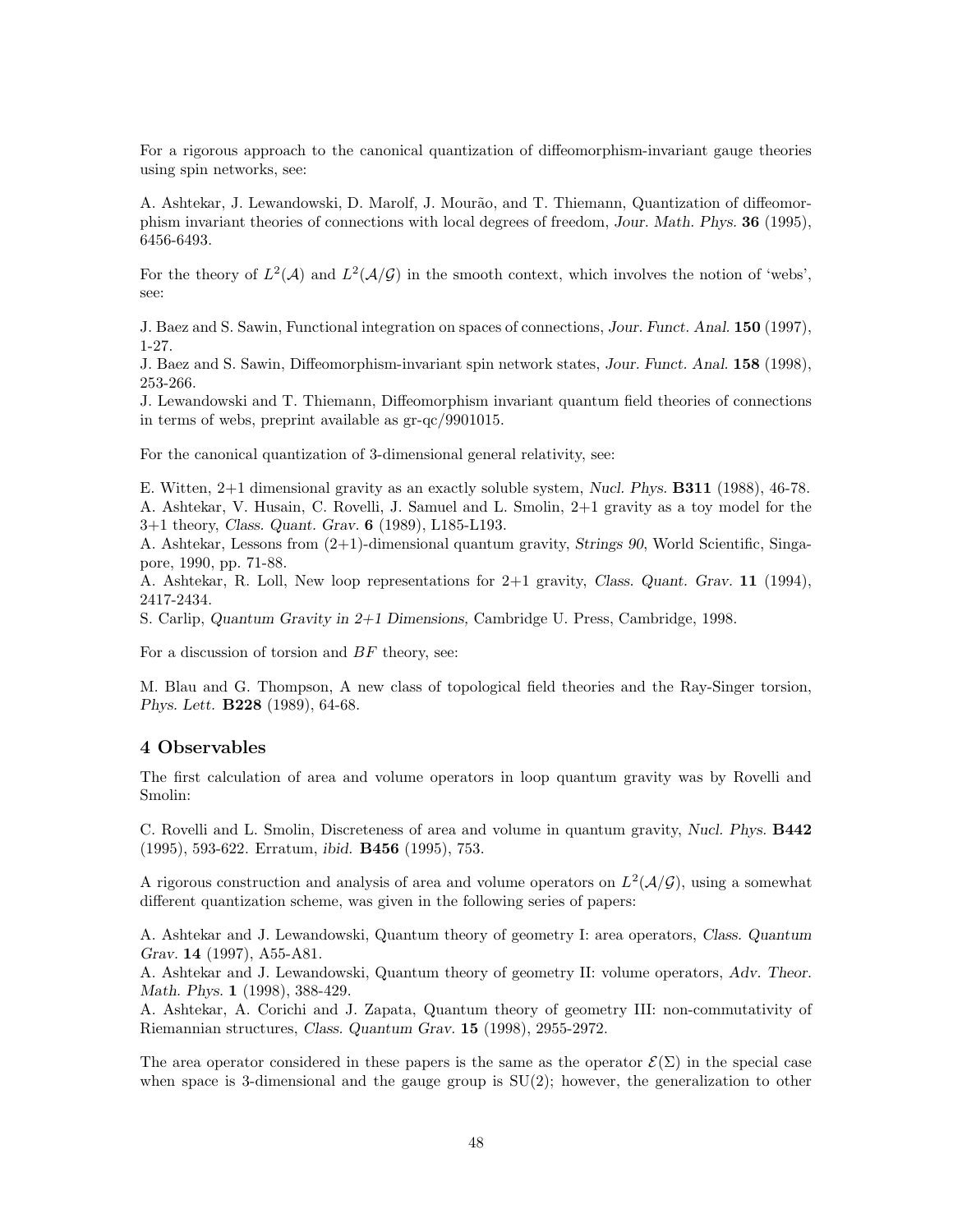dimensions and gauge groups is straightforward. For a simplified derivation of the area operator, see:

C. Rovelli and P. Upadhya, Loop quantum gravity and quanta of space: a primer, preprint available as gr-qc/9806079.

For attempts to compute the entropy of black holes in loop quantum gravity, see:

L. Smolin, Linking topological quantum field theory and nonperturbative quantum gravity, Jour. Math. Phys. 36 (1995) 6417-6455.

C. Rovelli, Loop quantum gravity and black hole physics, Helv. Phys. Acta 69 (1996), 582-611.

K. Krasnov, Counting surface states in loop quantum gravity, Phys. Rev. D55 (1997), 3505-3513.

K. Krasnov, On quantum statistical mechanics of a Schwarzschild black hole, Gen. Rel. Grav. 30 (1998), 53-68.

A. Ashtekar, J. Baez, A. Corichi and K. Krasnov, Quantum geometry and black hole entropy, Phys. Rev. Lett. 80 (1998), 904-907.

A. Ashtekar, A. Corichi and K. Krasnov, Isolated black holes: the classical phase space, to appear. A. Ashtekar, J. Baez, and K. Krasnov, Quantum geometry of black hole horizons, to appear.

## 5 Canonical Quantization via Triangulations

The relation between canonical quantum gravity on a triangulated manifold and other simplicial approaches to quantum gravity was noted by Rovelli:

C. Rovelli, The basis of the Ponzano-Regge-Turaev-Viro-Ooguri model is the loop representation basis, Phys. Rev. D48 (1993), 2702-2707.

In a series of papers, Loll developed a version of loop quantum gravity on a cubical lattice:

R. Loll, Non-perturbative solutions for lattice quantum gravity, Nucl. Phys. B444 (1995), 619-640.

R. Loll, The volume operator in discretized quantum gravity, Phys. Rev. Lett. 75 (1995) 3048-3051.

R. Loll, Spectrum of the volume operator in quantum gravity, Nucl. Phys. B460 (1996) 143-154.

R. Loll, Further results on geometric operators in quantum gravity, Class. Quantum Grav. 14 (1997), 1725-1741.

R. Loll, Imposing  $\det E > 0$  in discrete quantum gravity, *Phys. Lett.* **B399** (1997), 227-232.

For a definition of  $L^2(\mathcal{A})$  and  $L^2(\mathcal{A}/\mathcal{G})$  in the piecewise-linear context, see:

J. A. Zapata, A combinatorial approach to diffeomorphism invariant quantum gauge theories, Jour. Math. Phys. **38** (1997), 5663-5681.

J. A. Zapata, Combinatorial space from loop quantum gravity, Gen. Rel. Grav. 30 (1998), 1229-1245.

The study of the quantum tetrahedron was initiated by Barbieri:

A. Barbieri, Quantum tetrahedra and simplicial spin networks, Nucl. Phys. B518 (1998) 714-728.

For a treatment of the quantum tetrahedron using geometric quantization, see:

J. Baez and J. Barrett, The quantum tetrahedron in 3 and 4 dimensions, preprint available as gr-qc/9903060.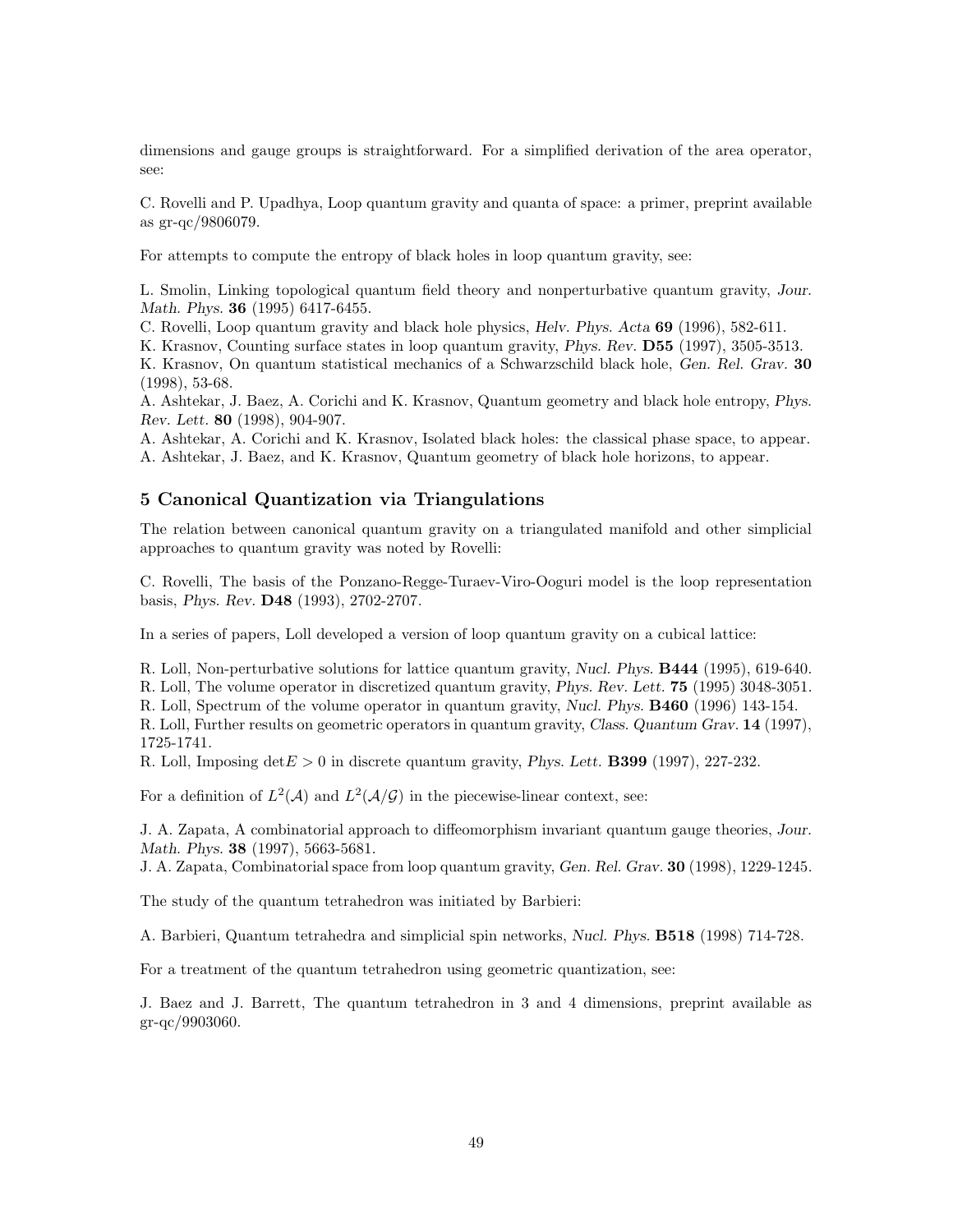# 6 Dynamics

The formulation of 3d Riemannian quantum gravity as a sum over labellings of the edges of a triangulated 3-manifold by spins was first given by Ponzano and Regge:

G. Ponzano and T. Regge, Semiclassical limit of Racah coefficients, in Spectroscopic and Group Theoretical Methods in Physics, ed. F. Bloch, North-Holland, New York, 1968.

The relation to Penrose's spin networks was noted by Hasslacher and Perry:

B. Hasslacher and M. Perry, Spin networks are simplicial quantum gravity, Phys. Lett. **B103** (1981), 21-24.

We can now see the work of Ponzano and Regge as providing a formula for the partition function of 3d  $BF$  theory with gauge group  $SU(2)$ . Much later, Witten gave a similar formula in the 2-dimensional case:

E. Witten, On quantum gauge theories in two dimensions, Comm. Math. Phys. 141 (1991) 153-209.

and Ooguri gave a similar formula in the 4-dimensional case:

H. Ooguri, Topological lattice models in four dimensions, Mod. Phys. Lett. A7 (1992) 2799-2810.

For the Dijkgraaf-Witten model see:

R. Dijkgraaf and E. Witten, Topological gauge theories and group cohomology, Commun. Math. Phys. 129 (1990) 393-429.

D. Freed and F. Quinn, Chern-Simons theory with finite gauge group, Commun. Math. Phys. 156 (1993), 435-472.

Ponzano and Regge's original argument relating the asymptotics of 6j symbols to their discretized action for 3-dimensional Riemannian general relativity turned out to be surprisingly hard to make precise. A rigorous proof was recently given by Roberts:

J. Roberts, Classical 6j-symbols and the tetrahedron, Geometry and Topology 3 (1999), 21-66.

## 7 Spin Foams

The idea that transition amplitudes in 4d quantum gravity should be expressed as a sum over surfaces was proposed in the following paper:

J. Baez, Strings, loops, knots and gauge fields, in Knots and Quantum Gravity, ed. J. Baez, Oxford U. Press, Oxford, 1994.

This idea was developed by Iwasaki and Reisenberger, who stressed the importance of summing over 2-dimensional complexes, as opposed to 2-manifolds:

J. Iwasaki, A definition of the Ponzano-Regge quantum gravity model in terms of surfaces, Jour. Math. Phys. **36** (1995), 6288-6298.

M. Reisenberger, Worldsheet formulations of gauge theories and gravity, preprint available as grqc/9412035.

Later, Reisenberger and Rovelli showed how to derive such a 'sum over surfaces' formulation from a formula for the Hamiltonian constraint in quantum gravity: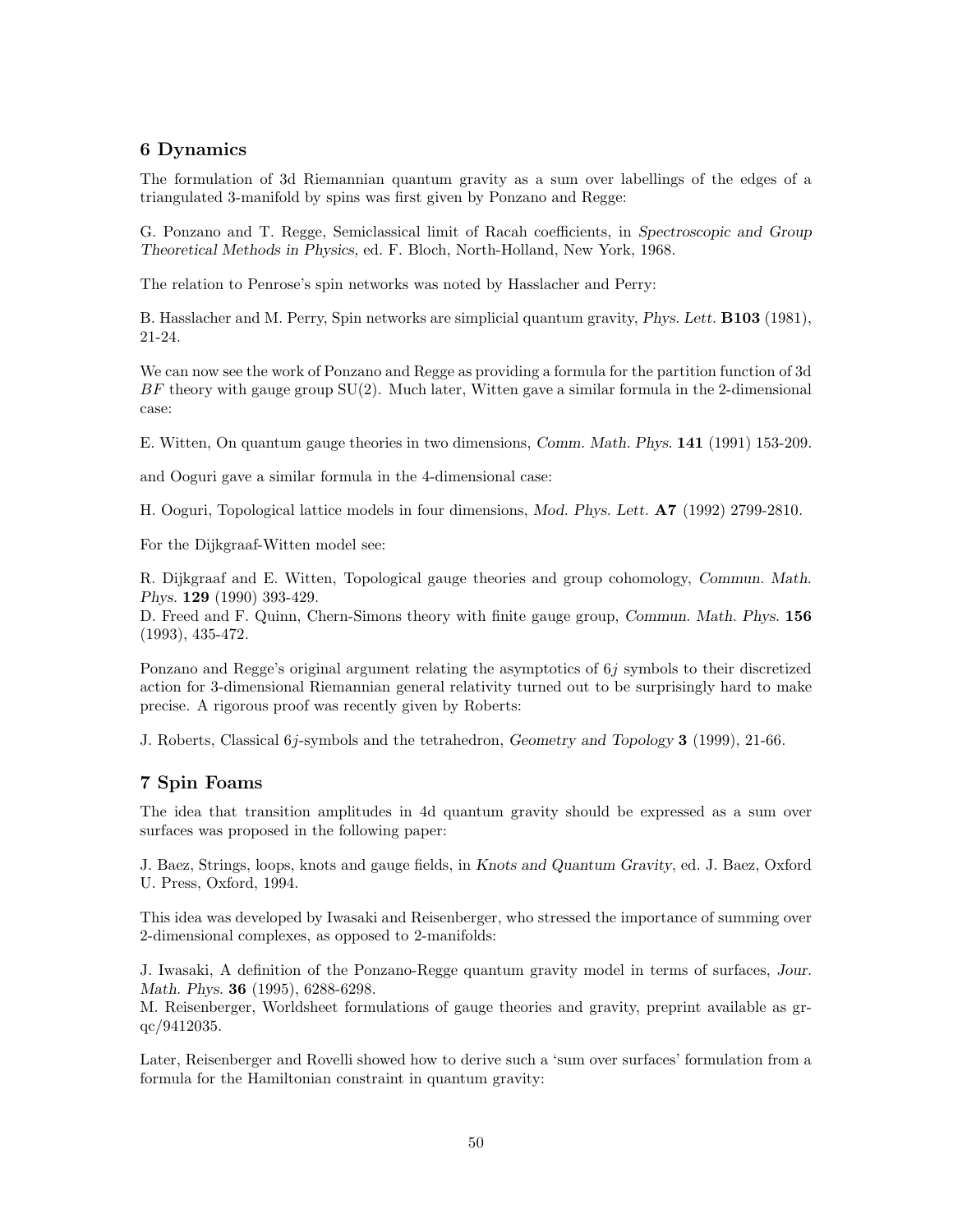M. Reisenberger and C. Rovelli, "Sum over surfaces" form of loop quantum gravity, *Phys. Rev.* **D56** (1997), 3490-3508.

The relation between spin network evolution and triangulated spacetime manifolds was clarified by Markopoulou:

F. Markopoulou, Dual formulation of spin network evolution, preprint available as gr-qc/9704013.

The general notion of a spin foam was defined in the following paper:

J. Baez, Spin foam models, Class. Quant. Grav. 15 (1998) 1827-1858.

For an attempt to systematically derive spin foam models from the Lagrangians for  $BF$  theory and related theories, see:

L. Freidel and K. Krasnov, Spin foam models and the classical action principle, Adv. Theor. Phys. 2 (1998), 1221-1285.

For a discussion of the mathematical and philosophical underpinnings of the spin foam approach, see:

J. Baez, Higher-dimensional algebra and Planck-scale physics, to appear in Physics Meets Philosophy at the Planck Scale, eds. C. Callender and N. Huggett, Cambridge U. Press, preprint available as gr-qc/9902017.

For a study of volume in 3-dimensional quantum gravity, see:

L. Freidel and K. Krasnov, Discrete space-time volume for 3-dimensional BF theory and quantum gravity, Class. Quant. Grav. 16 (1999), 351-362.

## 8 q-Deformation and the Cosmological Constant

The relation between Chern-Simons theory and the Jones polynomial was first glimpsed in Witten's seminal paper:

E. Witten, Quantum field theory and the Jones polynomial, Comm. Math. Phys. 121 (1989), 351- 399.

The relation to quantum groups was clarified by Reshetikhin and Turaev:

N. Reshetikhin and V. Turaev, Invariants of 3-manifolds via link polynomials and quantum groups, Invent. Math. 103 (1991), 547-597.

By now the subject has grown to enormous proportions, and we can scarcely begin to list all the relevant refereces here. Instead, we merely direct the reader to the following textbooks:

M. Atiyah, The Geometry and Physics of Knots, Cambridge U. Press, Cambridge, 1990.

- V. Chari and A. Pressley, A Guide to Quantum Groups, Cambridge U. Press, Cambridge, 1994.
- J. Fuchs, Affine Lie Algebra and Quantum Groups, Cambridge U. Press, Cambridge, 1992.

C. Kassel, Quantum Groups, Springer-Verlag, New York, 1995.

L. Kauffman, Knots and Physics, World Scientific Press, Singapore, 1993.

L. Kauffman and S. Lins, Temperley-Lieb Recoupling Theory and Invariants of 3-Manifolds, Princeton U. Press, Princeton, New Jersey, 1994.

V. Turaev, Quantum Invariants of Knots and 3-Manifolds, de Gruyter, New York, 1994.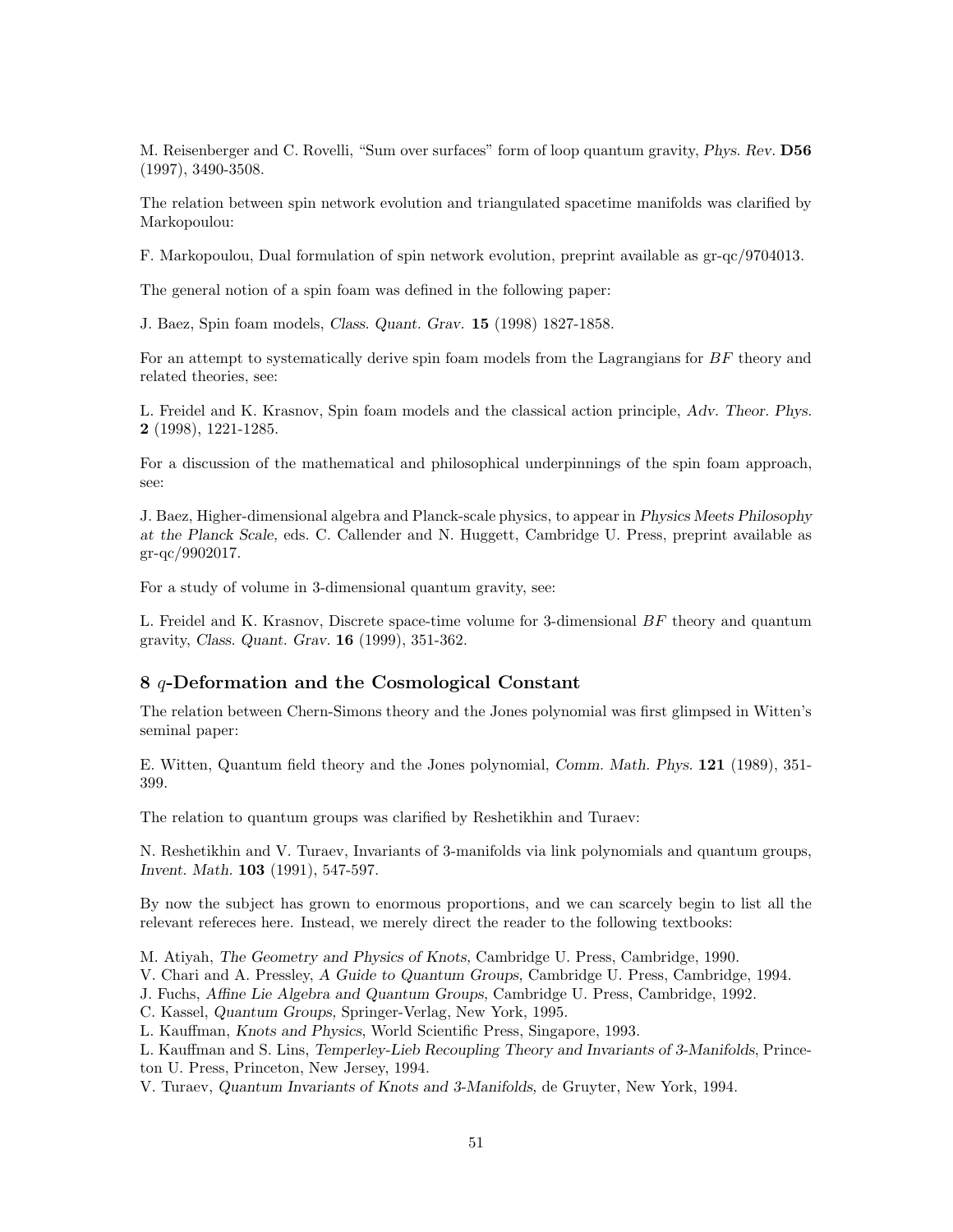The book by Kauffman and Lins is especially handy whenever one needs a compendium of skein relations for  $U_q$ su(2). For an overview of the relations between BF theory and Chern-Simons theory, see:

A. Cattaneo, P. Cotta-Ramusino, J. Fröhlich and M. Martellini, Topological  $BF$  theories in 3 and 4 dimensions, Jour. Math. Phys. 36 (1995), 6137-6160.

The q-deformed version of the Ponzano-Regge model was discovered by Turaev and Viro:

V. Turaev and O. Viro, State sum invariants of 3-manifolds and quantum 6j symbols, Topology 31 (1992), 865-902.

They formulated the theory both in terms of a triangulation of the 3-manifold and, dually, in terms of a 2-dimensional complex embedded in the manifold. We may now see their theory as a spin foam model for 3d Riemannian quantum gravity with nonzero cosmological constant. Their construction was soon generalized by isolating the properties of the  $6j$  symbols that make it work, and tracing these back to the properties of certain categories of representations. One can read about these generalizations in the book by Turaev, and also in the following papers:

B. Durhuus, H. Jakobsen and R. Nest, Topological quantum field theories from generalized 6jsymbols, Rev. Math. Phys. 5 (1993), 1-67.

J. Barrett and B. Westbury, Invariants of piecewise-linear 3-manifolds, Trans. Amer. Math. Soc. 348 (1996), 3997-4022.

D. Yetter, State-sum invariants of 3-manifolds associated to Artinian semisimple tortile categories, Topology and its Applications 58 (1994), 47-80.

Turaev also described a related model in 4 dimensions, formulated in terms of a 2-dimensional complex embedded in the manifold:

V. Turaev, Quantum invariants of 3-manifolds and a glimpse of shadow topology, in Quantum Groups, Springer Lecture Notes in Mathematics 1510, Springer-Verlag, New York, 1992, pp. 363- 366.

This model is also discussed in Turaev's book. Crane and Yetter developed an isomorphic theory, formulated in terms of a triangulation, by q-deforming Ooguri's formula for the partition function of 4d  $BF$  theory with gauge group  $SU(2)$ :

L. Crane and D. Yetter, A categorical construction of 4d TQFTs, in Quantum Topology, eds. L. Kauffman and R. Baadhio, World Scientific, Singapore, 1993, pp. 120-130.

The isomorphism between Turaev's theory and the Crane-Yetter model was worked out by Roberts:

J. Roberts, Skein theory and Turaev-Viro invariants, Topology 34 (1995), 771-787.

The generalization of this theory to other quantum groups was later worked out by Turaev (see his book above) and in the following paper:

L. Crane, L. Kauffman and D. Yetter, State-sum invariants of 4-manifolds, J. Knot Theory & Ramifications 6 (1997), 177-234.

For an argument that this theory is really a spin foam model of  $BF$  theory with cosmological term, see: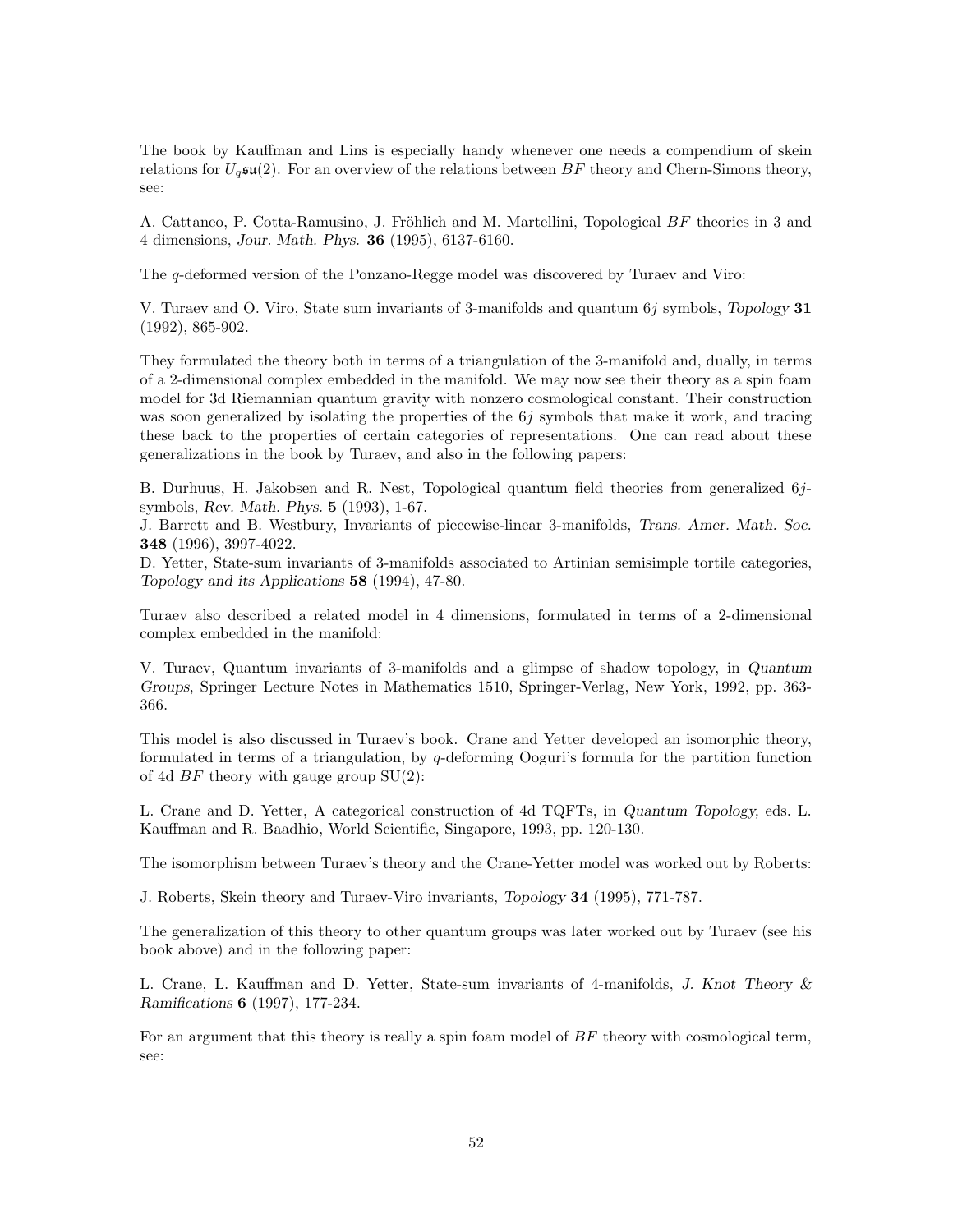J. Baez, Four-dimensional  $BF$  theory as a topological quantum field theory, Lett. Math. Phys. 38 (1996), 129-143.

Along closely related lines, there is also some interesting work on the canonical quantization of Chern-Simons theory and 3d BF theory in the piecewise-linear context:

A. Alekseev, H. Grosse and V. Schomerus, Combinatorial quantization of the Hamiltonian Chern-Simons theory I, Commun. Math. Phys. 172 (1995), 317-358.

A. Alekseev, H. Grosse and V. Schomerus, Combinatorial quantization of the Hamiltonian Chern-Simons theory II, Commun. Math. Phys. 174 (1995), 561-604.

D. Bullock, C. Frohman, and J. Kania-Bartoszynska, Topological interpretations of lattice gauge field theory, Commun. Math. Phys. 198 (1998), 47-81.

D. Bullock, C. Frohman, and J. Kania-Bartoszynska, Skein modules and lattice gauge field theory, preprint available as math.GT/9802023.

## 9 4-Dimensional Quantum Gravity

For a tour of various formulations of Einstein's equation, see:

P. Peldan, Actions for gravity, with generalizations: a review, Class. Quant. Grav. 11 (1994), 1087- 1132.

For an introduction to canonical quantum gravity, try the following books:

A. Ashtekar and invited contributors, New Perspectives in Canonical Gravity, Bibliopolis, Napoli, Italy, 1988. (Available through the American Institute of Physics; errata available from the Center for Gravitational Physics and Geometry at Pennsylvania State University.)

A. Ashtekar, Lectures on Non-perturbative Canonical Quantum Gravity, World Scientific, Singapore, 1991.

The spin foam model of 4-dimensional Riemannian quantum gravity which we discuss here was invented by Barrett and Crane:

J. Barrett and L. Crane, Relativistic spin networks and quantum gravity, Jour. Math. Phys. 39 (1998), 3296-3302.

A detailed discussion of their model appears in my first paper on spin foam models (see the Notes for Section 7). A more detailed treatment of general relativity as a constrained  $Spin(4)$  BF theory can be found in the following papers:

M. Reisenberger, Classical Euclidean general relativity from 'lefthanded area = righthanded area', preprint available as gr-qc/9804061.

R. De Pietri and L. Freidel, so(4) Plebanski action and relativistic spin foam model, preprint available as gr-qc/9804071.

A heuristic argument for the uniqueness of the Barrett-Crane intertwiner was given by Barbieri:

A. Barbieri, Space of the vertices of relativistic spin networks, preprint available as gr-qc/9709076.

Later, Reisenberger gave a rigorous proof:

M. Reisenberger, On relativistic spin network vertices, preprint available as gr-qc/9809067.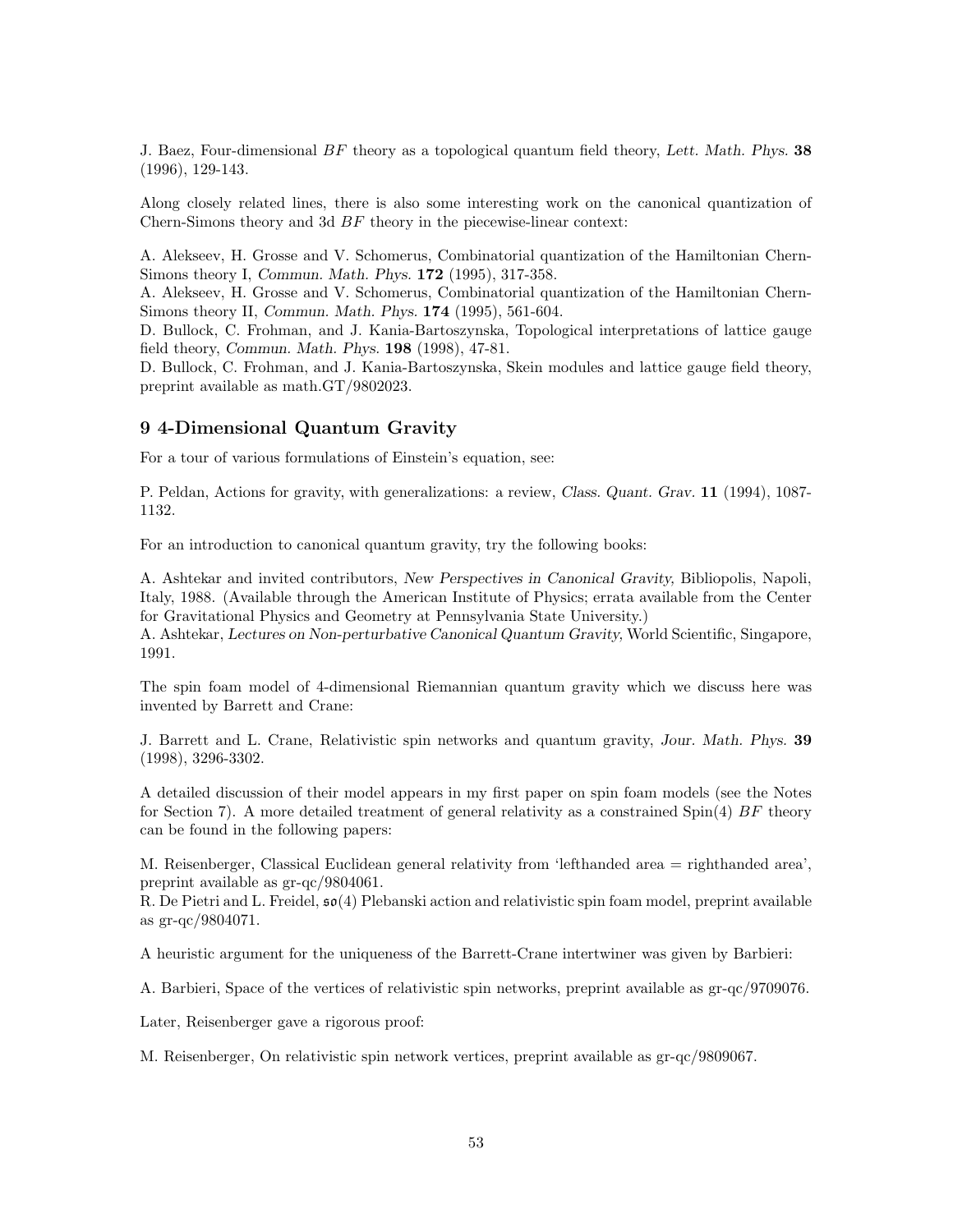An explanation of the uniqueness of the Barrett-Crane intertwiner in terms of geometric quantization was given in my paper with Barrett on the quantum tetrahedron (see the Notes for Section 5.) Similar intertwiners for vertices of higher valence have been constructed by Yetter:

D. Yetter, Generalized Barrett-Crane vertices and invariants of embedded graphs, preprint available as math.QA/9801131.

Barrett found an integral formula for the Barrett-Crane intertwiner:

J. Barrett, the classical evaluation of relativistic spin networks, preprint available as math.QA/9803063.

Later, he and Williams used this to give a heuristic argument relating the asymptotics of the amplitudes in the Barrett-Crane model to the Regge action:

J. Barrett and R. Williams, The asymptotics of an amplitude for the 4-simplex, preprint available as gr-qc/9809032.

For the Regge action, see:

T. Regge, General relativity without coordinates, Nuovo Cimento 19 (1961), 558-571.

Reisenberger and Iwasaki have proposed alternative spin foam models of 4-dimensional Riemannian quantum gravity. As with the Barrett-Crane model, the basic idea behind these models is to treat general relativity as a constrained  $BF$  theory. However, the models of Reisenberger and Iwasaki involve only the left-handed part of the spin connection, so the gauge group is SU(2):

M. Reisenberger, A lattice worldsheet sum for 4-d Euclidean general relativity, preprint available as gr-qc/9711052.

J. Iwasaki, A surface theoretic model of quantum gravity, preprint available as gr-qc/9903112.

Freidel and Krasnov have constructed spin foam models of Riemannian quantum gravity in higher dimensions by treating the theory as a constrained  $BF$  theory with gauge group  $SO(n)$ :

L. Freidel, K. Krasnov, and R. Puzio, BF description of higher-dimensional gravity theories, preprint available as hep-th/9901069.

Barrett and Crane have also begun work on a Lorentzian version of their theory, but so far their formula for the amplitude of a spin foam vertex remains formal, because the evaluation of spin networks typically diverges when the gauge group is noncompact, apparently even after q-deformation:

J. Barrett and L. Crane, A Lorentzian signature model for quantum general relativity, preprint available as gr-qc/9904025.

In a different but related line of development, Markopoulou and Smolin have considered a class of local, causal rules for the time evolution of spin networks. Rules in this class are the same as spin foam models.

F. Markopoulou and L. Smolin, Quantum geometry with intrinsic local causality, Phys. Rev. D58:084032 (1998).

Smolin has suggested a relationship between these models and string theory, and proposed a specific model of this type as a candidate for a background-free formulation of M-theory. Ling and Smolin have begun to develop the supersymmetric analogue of the theory of spin networks: